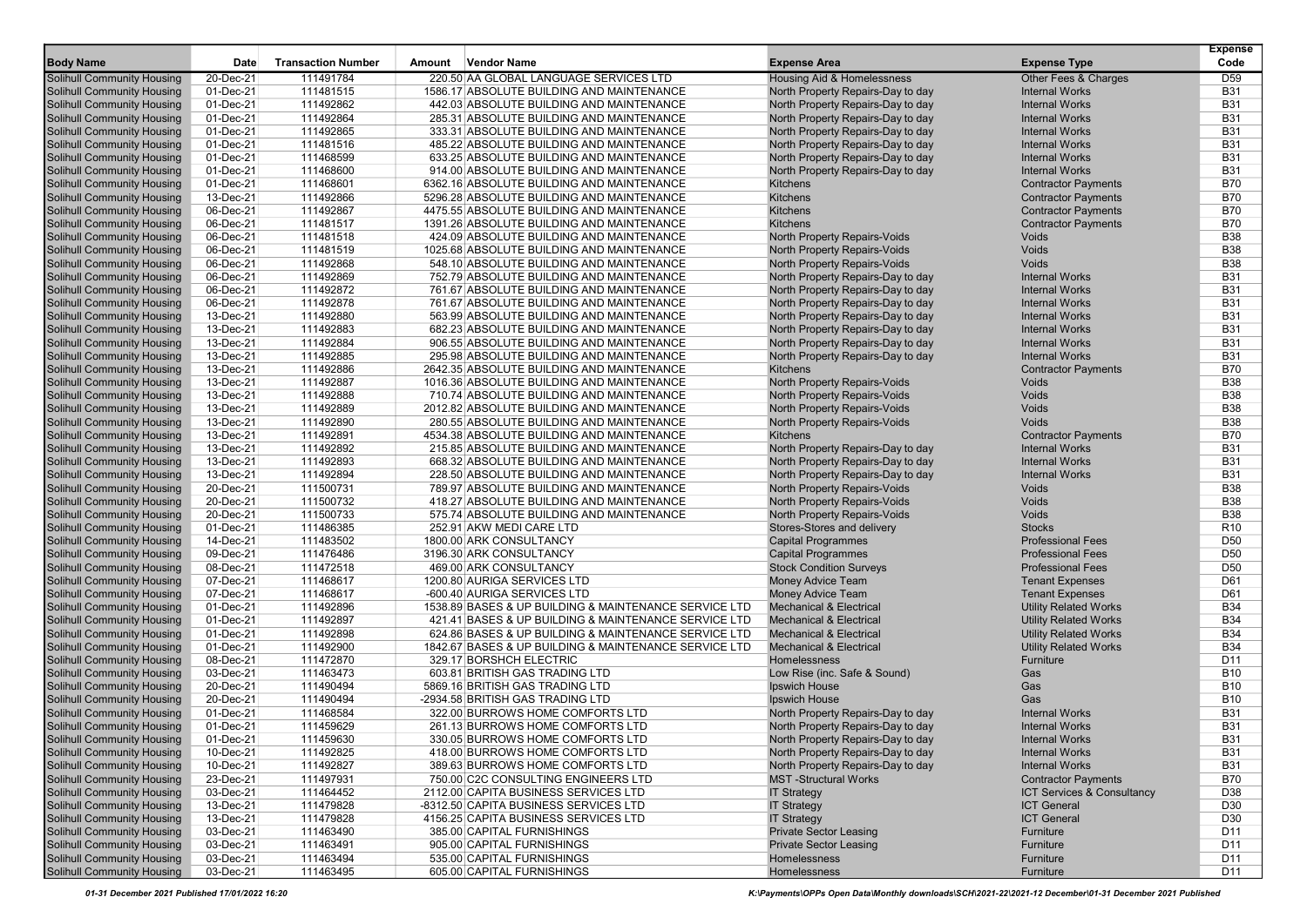| <b>Body Name</b>                                                       | Date                   | <b>Transaction Number</b> | Amount | <b>Vendor Name</b>                       | <b>Expense Area</b>                                                          | <b>Expense Type</b>                                      | <b>Expense</b><br>Code   |
|------------------------------------------------------------------------|------------------------|---------------------------|--------|------------------------------------------|------------------------------------------------------------------------------|----------------------------------------------------------|--------------------------|
| <b>Solihull Community Housing</b>                                      | 01-Dec-21              | 111488303                 |        | 3615.00 CAREBASE                         | Private Sector - Disabled Facilities Grants                                  | <b>Contractor Payments</b>                               | <b>B70</b>               |
| <b>Solihull Community Housing</b>                                      | 01-Dec-21              | 111488303                 |        | -723.00 CAREBASE                         | Private Sector - Disabled Facilities Grants                                  | <b>Contractor Payments</b>                               | <b>B70</b>               |
| <b>Solihull Community Housing</b>                                      | 13-Dec-21              | 111479756                 |        | 3450.00 CEL SOLICITORS                   | North Property Repairs-Day to day                                            | <b>Complaints Compensation</b>                           | D97                      |
| <b>Solihull Community Housing</b>                                      | 21-Dec-21              | 111492704                 |        | 7800.00 CEL SOLICITORS                   | North Property Repairs-Day to day                                            | <b>Complaints Compensation</b>                           | D97                      |
| <b>Solihull Community Housing</b>                                      | 01-Dec-21              | 111476694                 |        | 577.16 CENTRAL (HIGH RISE) LTD           | <b>Mechanical &amp; Electrical</b>                                           | <b>Rev Contractor Payments</b>                           | B71                      |
| <b>Solihull Community Housing</b>                                      | 01-Dec-21              | 111476695                 |        | 355.25 CENTRAL (HIGH RISE) LTD           | <b>Mechanical &amp; Electrical</b>                                           | <b>Rev Contractor Payments</b>                           | <b>B71</b>               |
| <b>Solihull Community Housing</b>                                      | 01-Dec-21              | 111476696                 |        | 402.81 CENTRAL (HIGH RISE) LTD           | <b>Mechanical &amp; Electrical</b>                                           | <b>Rev Contractor Payments</b>                           | <b>B71</b>               |
| <b>Solihull Community Housing</b>                                      | 01-Dec-21              | 111476697                 |        | 341.84 CENTRAL (HIGH RISE) LTD           | <b>Mechanical &amp; Electrical</b>                                           | <b>Rev Contractor Payments</b>                           | <b>B71</b>               |
| Solihull Community Housing                                             | 01-Dec-21              | 111476698                 |        | 288.58 CENTRAL (HIGH RISE) LTD           | <b>Mechanical &amp; Electrical</b>                                           | <b>Rev Contractor Payments</b>                           | <b>B71</b>               |
| <b>Solihull Community Housing</b>                                      | 01-Dec-21              | 111476699                 |        | 926.77 CENTRAL (HIGH RISE) LTD           | <b>Mechanical &amp; Electrical</b>                                           | <b>Rev Contractor Payments</b>                           | <b>B71</b>               |
| <b>Solihull Community Housing</b>                                      | 01-Dec-21              | 111476700                 |        | 433.51 CENTRAL (HIGH RISE) LTD           | <b>Mechanical &amp; Electrical</b>                                           | <b>Rev Contractor Payments</b>                           | <b>B71</b>               |
| <b>Solihull Community Housing</b>                                      | 01-Dec-21              | 111476701                 |        | 312.03 CENTRAL (HIGH RISE) LTD           | <b>Mechanical &amp; Electrical</b>                                           | <b>Rev Contractor Payments</b>                           | <b>B71</b>               |
| <b>Solihull Community Housing</b>                                      | 01-Dec-21              | 111476702                 |        | 288.58 CENTRAL (HIGH RISE) LTD           | <b>Mechanical &amp; Electrical</b>                                           | <b>Rev Contractor Payments</b>                           | <b>B71</b>               |
| <b>Solihull Community Housing</b>                                      | 21-Dec-21              | 111492804                 |        | 428.09 CHILD MAINTENANCE SERVICE         | <b>Payroll Deductions</b>                                                    | <b>General Creditors</b>                                 | S01                      |
| <b>Solihull Community Housing</b>                                      | 13-Dec-21              | 111479830                 |        | 750.00 CONNECTIN                         | <b>Central Administration</b>                                                | <b>Conference Costs</b>                                  | D <sub>56</sub>          |
| <b>Solihull Community Housing</b>                                      | 01-Dec-21              | 111445466                 |        | 121.50 CORNERSTONE PROJECTS LTD          | <b>Feasibility Works</b>                                                     | <b>Contractor Payments</b>                               | <b>B70</b>               |
| <b>Solihull Community Housing</b>                                      | 01-Dec-21              | 111445466                 |        | 122.75 CORNERSTONE PROJECTS LTD          | <b>Feasibility Works</b>                                                     | <b>Contractor Payments</b>                               | <b>B70</b>               |
| <b>Solihull Community Housing</b>                                      | 22-Dec-21              | 111495281                 |        | 2356.00 COUNTRYWIDE ESTATE AGENTS        | New Build - Brackleys Way                                                    | <b>Contractor Payments</b>                               | <b>B70</b>               |
| <b>Solihull Community Housing</b>                                      | 23-Dec-21              | 111497934                 |        | 2122.50 COUNTRYWIDE ESTATE AGENTS        | New Build - Wagon Lane                                                       | <b>Contractor Payments</b>                               | <b>B70</b>               |
| <b>Solihull Community Housing</b>                                      | 22-Dec-21              | 111495280                 |        | 2122.50 COUNTRYWIDE ESTATE AGENTS        | New Build - Wagon Lane                                                       | <b>Contractor Payments</b>                               | <b>B70</b>               |
| <b>Solihull Community Housing</b>                                      | 15-Dec-21              | 111486451                 |        | 2462.10 COUNTRYWIDE ESTATE AGENTS        | New Build - Wagon Lane                                                       | <b>Contractor Payments</b>                               | <b>B70</b>               |
| Solihull Community Housing                                             | 03-Dec-21              | 111464088                 |        | 1813.17 DODD GROUP                       | <b>Retro fitting Sprinklers</b>                                              | <b>Contractor Payments</b>                               | <b>B70</b>               |
| <b>Solihull Community Housing</b>                                      | 06-Dec-21              | 111466565                 |        | 2721.97 DODD GROUP                       | <b>Retro fitting Sprinklers</b>                                              | <b>Contractor Payments</b>                               | <b>B70</b>               |
| <b>Solihull Community Housing</b>                                      | 03-Dec-21              | 111464098                 |        | 26187.63 DODD GROUP                      | <b>Retro fitting Sprinklers</b>                                              | <b>Contractor Payments</b>                               | <b>B70</b>               |
| <b>Solihull Community Housing</b>                                      | 03-Dec-21              | 111464105                 |        | 11228.41 DODD GROUP                      | <b>Retro fitting Sprinklers</b>                                              | <b>Contractor Payments</b>                               | <b>B70</b>               |
| <b>Solihull Community Housing</b>                                      | 06-Dec-21              | 111466567                 |        | 48977.53 DODD GROUP                      | <b>Retro fitting Sprinklers</b>                                              | <b>Contractor Payments</b>                               | <b>B70</b>               |
| <b>Solihull Community Housing</b>                                      | 03-Dec-21              | 111464404                 |        | 63186.12 DODD GROUP                      | <b>Retro fitting Sprinklers</b>                                              | <b>Contractor Payments</b>                               | <b>B70</b>               |
| Solihull Community Housing                                             | 03-Dec-21              | 111464050                 |        | 131608.67 DODD GROUP                     | <b>Retro fitting Sprinklers</b>                                              | <b>Contractor Payments</b>                               | <b>B70</b>               |
| <b>Solihull Community Housing</b>                                      | 01-Dec-21              | 111474483                 |        | 648.74 DODD GROUP                        | <b>Mechanical &amp; Electrical</b>                                           | <b>Rev Contractor Payments</b>                           | B71                      |
| <b>Solihull Community Housing</b>                                      | 01-Dec-21              | 111474484                 |        | 397.02 DODD GROUP                        | <b>Mechanical &amp; Electrical</b>                                           | <b>Rev Contractor Payments</b>                           | <b>B71</b>               |
| <b>Solihull Community Housing</b>                                      | 01-Dec-21              | 111480464                 |        | 287.30 DODD GROUP                        | <b>Mechanical &amp; Electrical</b>                                           | <b>Rev Contractor Payments</b>                           | <b>B71</b>               |
| <b>Solihull Community Housing</b>                                      | 01-Dec-21              | 111480465                 |        | 287.30 DODD GROUP                        | <b>Mechanical &amp; Electrical</b>                                           | <b>Rev Contractor Payments</b>                           | <b>B71</b>               |
| <b>Solihull Community Housing</b>                                      | 01-Dec-21              | 111474485                 |        | 518.21 DODD GROUP                        | <b>Mechanical &amp; Electrical</b>                                           | <b>Rev Contractor Payments</b>                           | <b>B71</b>               |
| <b>Solihull Community Housing</b>                                      | 01-Dec-21              | 111474486                 |        | 321.75 DODD GROUP                        | <b>Mechanical &amp; Electrical</b>                                           | <b>Rev Contractor Payments</b>                           | <b>B71</b>               |
| <b>Solihull Community Housing</b>                                      | 01-Dec-21              | 111474487                 |        | 284.42 DODD GROUP                        | <b>Mechanical &amp; Electrical</b>                                           | <b>Rev Contractor Payments</b>                           | <b>B71</b>               |
| <b>Solihull Community Housing</b>                                      | 01-Dec-21              | 111474488                 |        | 355.26 DODD GROUP                        | <b>Mechanical &amp; Electrical</b>                                           | <b>Rev Contractor Payments</b>                           | B71                      |
| <b>Solihull Community Housing</b>                                      | 01-Dec-21              | 111474489                 |        | 473.76 DODD GROUP                        | <b>Mechanical &amp; Electrical</b>                                           | <b>Rev Contractor Payments</b>                           | <b>B71</b>               |
| <b>Solihull Community Housing</b>                                      | 01-Dec-21              | 111480469                 |        | 298.09 DODD GROUP                        | <b>Mechanical &amp; Electrical</b>                                           | <b>Rev Contractor Payments</b>                           | <b>B71</b>               |
| <b>Solihull Community Housing</b>                                      | 01-Dec-21              | 111492464                 |        | 242.62 DODD GROUP                        | <b>Mechanical &amp; Electrical</b>                                           | <b>Rev Contractor Payments</b>                           | <b>B71</b>               |
| Solihull Community Housing                                             | 01-Dec-21              | 111474490                 |        | 327.55 DODD GROUP                        | <b>Mechanical &amp; Electrical</b>                                           | <b>Rev Contractor Payments</b>                           | <b>B71</b>               |
| <b>Solihull Community Housing</b>                                      | 01-Dec-21              | 111492465                 |        | 247.03 DODD GROUP                        | <b>Mechanical &amp; Electrical</b>                                           | <b>Rev Contractor Payments</b>                           | <b>B71</b>               |
| <b>Solihull Community Housing</b>                                      | 01-Dec-21              | 111474491                 |        | 445.80 DODD GROUP                        | <b>Mechanical &amp; Electrical</b>                                           | <b>Rev Contractor Payments</b>                           | <b>B71</b>               |
| <b>Solihull Community Housing</b>                                      | 01-Dec-21              | 111492466                 |        | 289.08 DODD GROUP                        | <b>Mechanical &amp; Electrical</b>                                           | <b>Rev Contractor Payments</b>                           | B71                      |
| <b>Solihull Community Housing</b>                                      | 01-Dec-21              | 111474492                 |        | 277.90 DODD GROUP                        | <b>Mechanical &amp; Electrical</b>                                           | <b>Rev Contractor Payments</b>                           | <b>B71</b>               |
| <b>Solihull Community Housing</b>                                      | 01-Dec-21              | 111474493                 |        | 362.97 DODD GROUP                        | <b>Mechanical &amp; Electrical</b>                                           | <b>Rev Contractor Payments</b>                           | <b>B71</b>               |
| <b>Solihull Community Housing</b>                                      | 01-Dec-21              | 111474494                 |        | 287.30 DODD GROUP                        | <b>Mechanical &amp; Electrical</b>                                           | <b>Rev Contractor Payments</b>                           | <b>B71</b>               |
| <b>Solihull Community Housing</b>                                      | 01-Dec-21<br>01-Dec-21 | 111474495                 |        | 287.30 DODD GROUP                        | <b>Mechanical &amp; Electrical</b><br><b>Mechanical &amp; Electrical</b>     | <b>Rev Contractor Payments</b>                           | <b>B71</b>               |
| <b>Solihull Community Housing</b>                                      |                        | 111474496                 |        | 421.85 DODD GROUP                        |                                                                              | <b>Rev Contractor Payments</b>                           | B71                      |
| Solihull Community Housing<br>Solihull Community Housing               | 01-Dec-21              | 111474497                 |        | 287.30 DODD GROUP<br>392.73 DODD GROUP   | <b>Mechanical &amp; Electrical</b>                                           | <b>Rev Contractor Payments</b>                           | <b>B71</b><br>B71        |
|                                                                        | 01-Dec-21              | 111474498                 |        |                                          | <b>Mechanical &amp; Electrical</b>                                           | <b>Rev Contractor Payments</b>                           | <b>B70</b>               |
| Solihull Community Housing<br><b>Solihull Community Housing</b>        | 01-Dec-21              | 111480470                 |        | 2221.38 DODD GROUP<br>2221.38 DODD GROUP | Gas Warm Air/B'boiler/Storage Heater<br>Gas Warm Air/B'boiler/Storage Heater | <b>Contractor Payments</b>                               | <b>B70</b>               |
|                                                                        | 01-Dec-21              | 111480471                 |        | 2221.38 DODD GROUP                       | Gas Warm Air/B'boiler/Storage Heater                                         | <b>Contractor Payments</b>                               |                          |
| <b>Solihull Community Housing</b>                                      | 01-Dec-21              | 111480472                 |        | 600.93 DODD GROUP                        |                                                                              | <b>Contractor Payments</b>                               | <b>B70</b>               |
| <b>Solihull Community Housing</b><br><b>Solihull Community Housing</b> | 01-Dec-21<br>01-Dec-21 | 111480473<br>111480474    |        | 357.88 DODD GROUP                        | <b>Electrical Improvement Works</b><br><b>Electrical Improvement Works</b>   | <b>Contractor Payments</b><br><b>Contractor Payments</b> | <b>B70</b><br><b>B70</b> |
| <b>Solihull Community Housing</b>                                      | 01-Dec-21              | 111480475                 |        | 529.07 DODD GROUP                        | <b>Electrical Improvement Works</b>                                          | <b>Contractor Payments</b>                               | <b>B70</b>               |
| <b>Solihull Community Housing</b>                                      | 01-Dec-21              | 111480476                 |        | 507.62 DODD GROUP                        | <b>Electrical Improvement Works</b>                                          | <b>Contractor Payments</b>                               | <b>B70</b>               |
| <b>Solihull Community Housing</b>                                      | 01-Dec-21              | 111480477                 |        | 322.21 DODD GROUP                        | <b>Electrical Improvement Works</b>                                          | <b>Contractor Payments</b>                               | B70                      |
| <b>Solihull Community Housing</b>                                      | 01-Dec-21              | 111480478                 |        | 260.81 DODD GROUP                        | <b>Electrical Improvement Works</b>                                          | <b>Contractor Payments</b>                               | <b>B70</b>               |
| <b>Solihull Community Housing</b>                                      | 01-Dec-21              | 111480479                 |        | 275.10 DODD GROUP                        | <b>Electrical Improvement Works</b>                                          | <b>Contractor Payments</b>                               | <b>B70</b>               |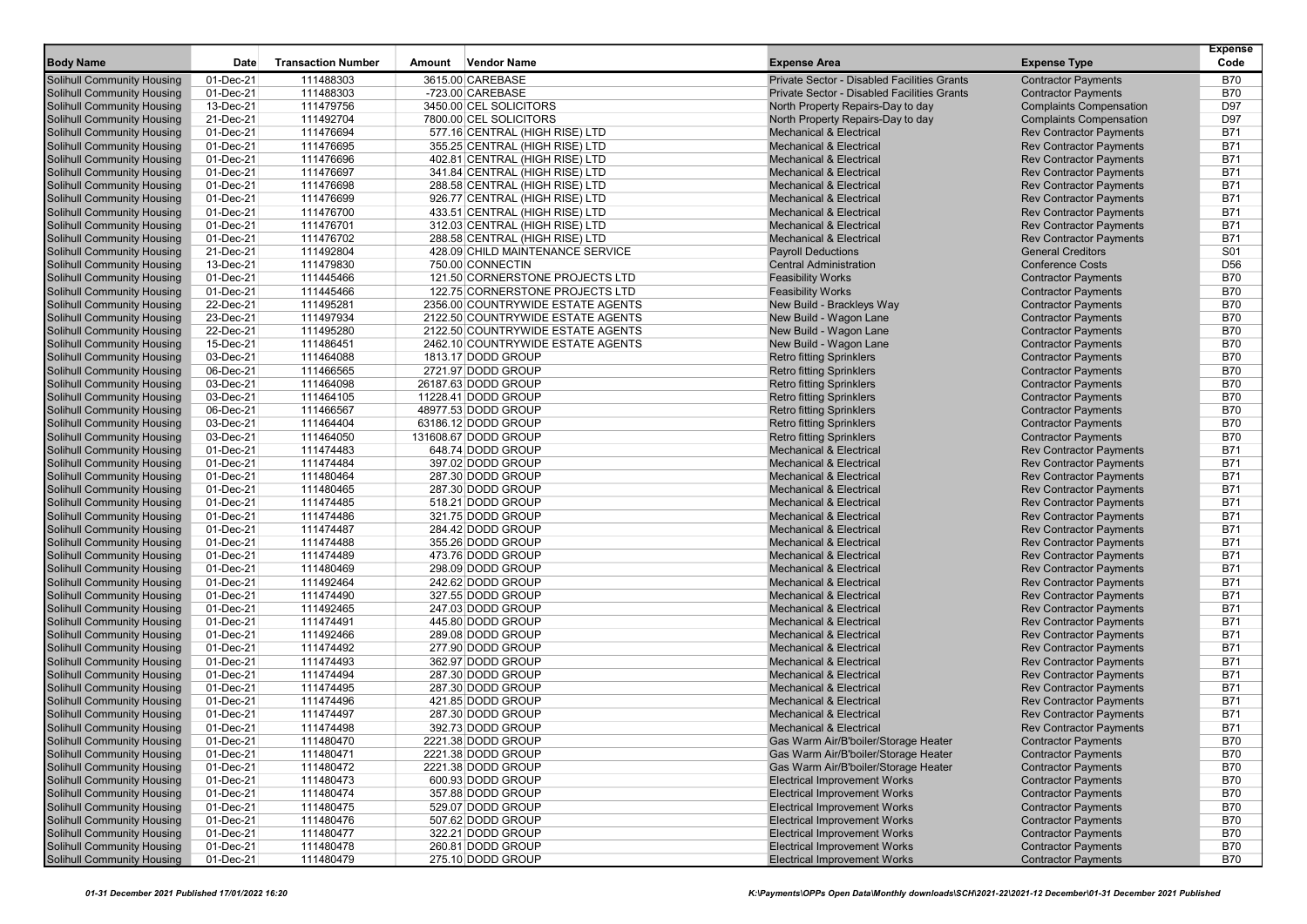|                                   |             |                           |                       |                                      |                                | <b>Expense</b> |
|-----------------------------------|-------------|---------------------------|-----------------------|--------------------------------------|--------------------------------|----------------|
| <b>Body Name</b>                  | <b>Date</b> | <b>Transaction Number</b> | Vendor Name<br>Amount | <b>Expense Area</b>                  | <b>Expense Type</b>            | Code           |
| Solihull Community Housing        | 01-Dec-21   | 111480480                 | 399.55 DODD GROUP     | <b>Electrical Improvement Works</b>  | <b>Contractor Payments</b>     | <b>B70</b>     |
| <b>Solihull Community Housing</b> | 01-Dec-21   | 111480481                 | 383.87 DODD GROUP     | <b>Electrical Improvement Works</b>  | <b>Contractor Payments</b>     | <b>B70</b>     |
| Solihull Community Housing        | 01-Dec-21   | 111480482                 | 987.05 DODD GROUP     | <b>Mechanical &amp; Electrical</b>   | <b>Rev Contractor Payments</b> | <b>B71</b>     |
| Solihull Community Housing        | 01-Dec-21   | 111480483                 | 1034.26 DODD GROUP    | <b>Mechanical &amp; Electrical</b>   | <b>Rev Contractor Payments</b> | <b>B71</b>     |
| Solihull Community Housing        | 01-Dec-21   | 111474500                 | 208.49 DODD GROUP     | <b>Electrical Testing</b>            | <b>Rev Contractor Payments</b> | <b>B71</b>     |
| Solihull Community Housing        | 01-Dec-21   | 111474501                 | 208.49 DODD GROUP     | <b>Electrical Testing</b>            | <b>Rev Contractor Payments</b> | <b>B71</b>     |
| Solihull Community Housing        | 01-Dec-21   | 111474502                 | 208.49 DODD GROUP     | <b>Electrical Testing</b>            | <b>Rev Contractor Payments</b> | <b>B71</b>     |
| <b>Solihull Community Housing</b> | 01-Dec-21   | 111480484                 | 384.52 DODD GROUP     | <b>Mechanical &amp; Electrical</b>   | <b>Rev Contractor Payments</b> | <b>B71</b>     |
| Solihull Community Housing        | 01-Dec-21   | 111474503                 | 417.58 DODD GROUP     | <b>Mechanical &amp; Electrical</b>   | <b>Rev Contractor Payments</b> | <b>B71</b>     |
| <b>Solihull Community Housing</b> | 01-Dec-21   | 111474504                 | 335.23 DODD GROUP     | <b>Mechanical &amp; Electrical</b>   | <b>Rev Contractor Payments</b> | <b>B71</b>     |
| Solihull Community Housing        | 01-Dec-21   | 111474507                 | 221.86 DODD GROUP     | <b>Mechanical &amp; Electrical</b>   | <b>Rev Contractor Payments</b> | <b>B71</b>     |
| Solihull Community Housing        | 01-Dec-21   | 111474508                 | 224.82 DODD GROUP     | <b>Mechanical &amp; Electrical</b>   | <b>Rev Contractor Payments</b> | <b>B71</b>     |
| Solihull Community Housing        | 01-Dec-21   | 111474512                 | 210.56 DODD GROUP     | <b>Mechanical &amp; Electrical</b>   | <b>Rev Contractor Payments</b> | <b>B71</b>     |
| <b>Solihull Community Housing</b> | 01-Dec-21   | 111474515                 | 366.67 DODD GROUP     | <b>Mechanical &amp; Electrical</b>   | <b>Rev Contractor Payments</b> | <b>B71</b>     |
| Solihull Community Housing        | 01-Dec-21   | 111468464                 | 744.60 DODD GROUP     | <b>Biomass System</b>                | Biomass HIU & Plant            | <b>B48</b>     |
| Solihull Community Housing        | 01-Dec-21   | 111468465                 | 700.80 DODD GROUP     | <b>Biomass System</b>                | Biomass HIU & Plant            | <b>B48</b>     |
| Solihull Community Housing        | 01-Dec-21   | 111468468                 | 700.80 DODD GROUP     | <b>Biomass System</b>                | Biomass HIU & Plant            | <b>B48</b>     |
| Solihull Community Housing        | 01-Dec-21   | 111468469                 | 258.42 DODD GROUP     | <b>Biomass System</b>                | Biomass HIU & Plant            | <b>B48</b>     |
| Solihull Community Housing        | 01-Dec-21   | 111468470                 | 1357.80 DODD GROUP    | <b>Biomass System</b>                | <b>Biomass HIU &amp; Plant</b> | <b>B48</b>     |
| Solihull Community Housing        | 01-Dec-21   | 111474516                 | 1448.00 DODD GROUP    | <b>Biomass System</b>                | Biomass HIU & Plant            | <b>B48</b>     |
| <b>Solihull Community Housing</b> | 01-Dec-21   | 111468472                 | 1401.60 DODD GROUP    | <b>Biomass System</b>                | <b>Biomass HIU &amp; Plant</b> | <b>B48</b>     |
| Solihull Community Housing        | 01-Dec-21   | 111468473                 | 54743.94 DODD GROUP   | <b>Biomass Plant Replacement</b>     | <b>Contractor Payments</b>     | <b>B70</b>     |
| Solihull Community Housing        | 01-Dec-21   | 111456552                 | 42045.53 DODD GROUP   | <b>Biomass Plant Replacement</b>     | <b>Contractor Payments</b>     | <b>B70</b>     |
| Solihull Community Housing        | 01-Dec-21   | 111468479                 | 663.12 DODD GROUP     | <b>Biomass System</b>                | Biomass HIU & Plant            | <b>B48</b>     |
| Solihull Community Housing        | 01-Dec-21   | 111468480                 | 702.54 DODD GROUP     | <b>Biomass System</b>                | Biomass HIU & Plant            | <b>B48</b>     |
| Solihull Community Housing        | 01-Dec-21   | 111468485                 | 849.03 DODD GROUP     | <b>Biomass System</b>                | Biomass HIU & Plant            | <b>B48</b>     |
| <b>Solihull Community Housing</b> | 01-Dec-21   | 111468487                 | 597.64 DODD GROUP     | <b>Biomass System</b>                | Biomass HIU & Plant            | <b>B48</b>     |
| Solihull Community Housing        | 01-Dec-21   | 111480485                 | 239.62 DODD GROUP     | <b>Mechanical &amp; Electrical</b>   | <b>Rev Contractor Payments</b> | <b>B71</b>     |
| Solihull Community Housing        | 01-Dec-21   | 111474519                 | 327.65 DODD GROUP     | <b>Mechanical &amp; Electrical</b>   | <b>Rev Contractor Payments</b> | <b>B71</b>     |
| Solihull Community Housing        | 01-Dec-21   | 111474520                 | 258.39 DODD GROUP     | <b>Mechanical &amp; Electrical</b>   | <b>Rev Contractor Payments</b> | <b>B71</b>     |
| Solihull Community Housing        | 01-Dec-21   | 111456556                 | 243.85 DODD GROUP     | <b>Mechanical &amp; Electrical</b>   | <b>Rev Contractor Payments</b> | <b>B71</b>     |
| Solihull Community Housing        | 01-Dec-21   | 111456558                 | 269.52 DODD GROUP     | <b>Mechanical &amp; Electrical</b>   | <b>Rev Contractor Payments</b> | <b>B71</b>     |
| <b>Solihull Community Housing</b> | 01-Dec-21   | 111456561                 | 238.42 DODD GROUP     | <b>Mechanical &amp; Electrical</b>   | <b>Rev Contractor Payments</b> | <b>B71</b>     |
| Solihull Community Housing        | 01-Dec-21   | 111456564                 | 230.07 DODD GROUP     | <b>Mechanical &amp; Electrical</b>   | <b>Rev Contractor Payments</b> | <b>B71</b>     |
| <b>Solihull Community Housing</b> | 01-Dec-21   | 111480486                 | 318.16 DODD GROUP     | <b>Mechanical &amp; Electrical</b>   | <b>Rev Contractor Payments</b> | <b>B71</b>     |
| Solihull Community Housing        | 01-Dec-21   | 111456573                 | 228.87 DODD GROUP     | <b>Mechanical &amp; Electrical</b>   | <b>Rev Contractor Payments</b> | <b>B71</b>     |
| Solihull Community Housing        | 01-Dec-21   | 111456577                 | 219.10 DODD GROUP     | <b>Mechanical &amp; Electrical</b>   | <b>Rev Contractor Payments</b> | <b>B71</b>     |
| Solihull Community Housing        | 01-Dec-21   | 111456581                 | 231.86 DODD GROUP     | <b>Mechanical &amp; Electrical</b>   | <b>Rev Contractor Payments</b> | <b>B71</b>     |
| <b>Solihull Community Housing</b> | 01-Dec-21   | 111456593                 | 246.38 DODD GROUP     | <b>Mechanical &amp; Electrical</b>   | <b>Rev Contractor Payments</b> | <b>B71</b>     |
| Solihull Community Housing        | 01-Dec-21   | 111456596                 | 252.74 DODD GROUP     | <b>Mechanical &amp; Electrical</b>   | <b>Rev Contractor Payments</b> | <b>B71</b>     |
| Solihull Community Housing        | 01-Dec-21   | 111474522                 | 383.89 DODD GROUP     | <b>Mechanical &amp; Electrical</b>   | <b>Rev Contractor Payments</b> | <b>B71</b>     |
| Solihull Community Housing        | 01-Dec-21   | 111456623                 | 250.05 DODD GROUP     | <b>Mechanical &amp; Electrical</b>   | <b>Rev Contractor Payments</b> | <b>B71</b>     |
| Solihull Community Housing        | 01-Dec-21   | 111474523                 | 479.86 DODD GROUP     | <b>Mechanical &amp; Electrical</b>   | <b>Rev Contractor Payments</b> | <b>B71</b>     |
| Solihull Community Housing        | 01-Dec-21   | 111474524                 | 405.78 DODD GROUP     | <b>Mechanical &amp; Electrical</b>   | <b>Rev Contractor Payments</b> | <b>B71</b>     |
| Solihull Community Housing        | 01-Dec-21   | 111456647                 | 270.03 DODD GROUP     | <b>Mechanical &amp; Electrical</b>   | <b>Rev Contractor Payments</b> | <b>B71</b>     |
| <b>Solihull Community Housing</b> | 01-Dec-21   | 111456691                 | 254.92 DODD GROUP     | <b>Mechanical &amp; Electrical</b>   | <b>Rev Contractor Payments</b> | <b>B71</b>     |
| Solihull Community Housing        | 01-Dec-21   | 111456707                 | 246.90 DODD GROUP     | <b>Mechanical &amp; Electrical</b>   | <b>Rev Contractor Payments</b> | <b>B71</b>     |
| Solihull Community Housing        | 01-Dec-21   | 111474525                 | 436.16 DODD GROUP     | <b>Mechanical &amp; Electrical</b>   | <b>Rev Contractor Payments</b> | <b>B71</b>     |
| <b>Solihull Community Housing</b> | 01-Dec-21   | 111474526                 | 3529.13 DODD GROUP    | Gas Warm Air/B'boiler/Storage Heater | <b>Contractor Payments</b>     | <b>B70</b>     |
| Solihull Community Housing        | 01-Dec-21   | 111480487                 | 259.75 DODD GROUP     | <b>Electrical Improvement Works</b>  | <b>Contractor Payments</b>     | <b>B70</b>     |
| <b>Solihull Community Housing</b> | 01-Dec-21   | 111480488                 | 635.60 DODD GROUP     | <b>Electrical Improvement Works</b>  | <b>Contractor Payments</b>     | <b>B70</b>     |
| Solihull Community Housing        | 01-Dec-21   | 111480489                 | 501.10 DODD GROUP     | <b>Electrical Improvement Works</b>  | <b>Contractor Payments</b>     | <b>B70</b>     |
| <b>Solihull Community Housing</b> | 01-Dec-21   | 111456741                 | 229.76 DODD GROUP     | <b>Electrical Improvement Works</b>  | <b>Contractor Payments</b>     | B70            |
| <b>Solihull Community Housing</b> | 01-Dec-21   | 111456765                 | 234.95 DODD GROUP     | <b>Electrical Improvement Works</b>  | <b>Contractor Payments</b>     | B70            |
| <b>Solihull Community Housing</b> | 01-Dec-21   | 111480490                 | 416.19 DODD GROUP     | <b>Electrical Improvement Works</b>  | <b>Contractor Payments</b>     | <b>B70</b>     |
| Solihull Community Housing        | 01-Dec-21   | 111456776                 | 218.25 DODD GROUP     | <b>Electrical Improvement Works</b>  | <b>Contractor Payments</b>     | <b>B70</b>     |
| Solihull Community Housing        | 01-Dec-21   | 111474527                 | 262.57 DODD GROUP     | <b>Mechanical &amp; Electrical</b>   | <b>Rev Contractor Payments</b> | B71            |
| Solihull Community Housing        | 01-Dec-21   | 111474528                 | 286.20 DODD GROUP     | <b>Mechanical &amp; Electrical</b>   | <b>Rev Contractor Payments</b> | <b>B71</b>     |
| Solihull Community Housing        | 01-Dec-21   | 111456790                 | 221.84 DODD GROUP     | <b>Electrical Improvement Works</b>  | <b>Contractor Payments</b>     | <b>B70</b>     |
| <b>Solihull Community Housing</b> | 01-Dec-21   | 111474529                 | 477.67 DODD GROUP     | <b>Mechanical &amp; Electrical</b>   | <b>Rev Contractor Payments</b> | B71            |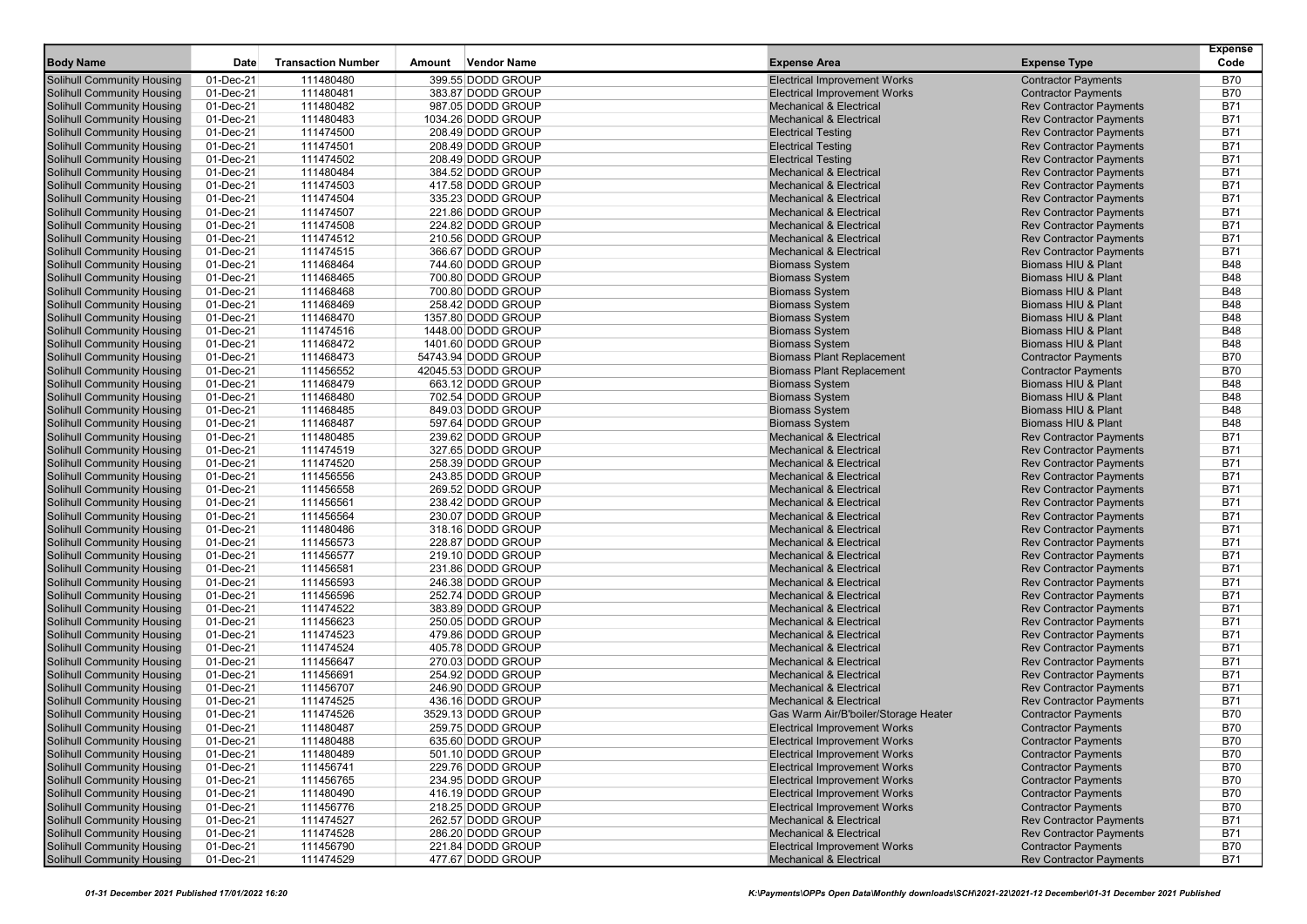|                                                                        |                        |                           |        |                                        |                                                                           |                                                              | <b>Expense</b>           |
|------------------------------------------------------------------------|------------------------|---------------------------|--------|----------------------------------------|---------------------------------------------------------------------------|--------------------------------------------------------------|--------------------------|
| <b>Body Name</b>                                                       | <b>Date</b>            | <b>Transaction Number</b> | Amount | <b>Vendor Name</b>                     | <b>Expense Area</b>                                                       | <b>Expense Type</b>                                          | Code                     |
| <b>Solihull Community Housing</b>                                      | 01-Dec-21              | 111456793                 |        | 249.18 DODD GROUP                      | <b>Electrical Improvement Works</b>                                       | <b>Contractor Payments</b>                                   | <b>B70</b>               |
| Solihull Community Housing                                             | 01-Dec-21              | 111456799                 |        | 211.58 DODD GROUP                      | <b>Electrical Improvement Works</b>                                       | <b>Contractor Payments</b>                                   | <b>B70</b>               |
| Solihull Community Housing                                             | 01-Dec-21              | 111480491                 |        | 493.97 DODD GROUP                      | <b>Electrical Improvement Works</b>                                       | <b>Contractor Payments</b>                                   | B70                      |
| Solihull Community Housing                                             | 01-Dec-21              | 111480492                 |        | 563.46 DODD GROUP                      | <b>Electrical Improvement Works</b>                                       | <b>Contractor Payments</b>                                   | B70                      |
| Solihull Community Housing                                             | 01-Dec-21              | 111480493                 |        | 477.18 DODD GROUP                      | <b>Electrical Improvement Works</b>                                       | <b>Contractor Payments</b>                                   | <b>B70</b>               |
| <b>Solihull Community Housing</b>                                      | 01-Dec-21              | 111492467                 |        | 238.01 DODD GROUP                      | <b>Mechanical &amp; Electrical</b>                                        | <b>Rev Contractor Payments</b>                               | B71                      |
| Solihull Community Housing                                             | 01-Dec-21              | 111492468                 |        | 480.27 DODD GROUP                      | <b>Mechanical &amp; Electrical</b>                                        | <b>Rev Contractor Payments</b>                               | B71                      |
| Solihull Community Housing                                             | 01-Dec-21              | 111492469                 |        | 283.04 DODD GROUP                      | <b>Mechanical &amp; Electrical</b>                                        | <b>Rev Contractor Payments</b>                               | B71                      |
| Solihull Community Housing                                             | 01-Dec-21              | 111474530                 |        | 366.68 DODD GROUP                      | <b>Mechanical &amp; Electrical</b>                                        | <b>Rev Contractor Payments</b>                               | B71                      |
| Solihull Community Housing                                             | 01-Dec-21              | 111492470                 |        | 246.78 DODD GROUP                      | <b>Mechanical &amp; Electrical</b>                                        | <b>Rev Contractor Payments</b>                               | B71                      |
| Solihull Community Housing                                             | 01-Dec-21              | 111474531                 |        | 333.77 DODD GROUP                      | <b>Mechanical &amp; Electrical</b>                                        | <b>Rev Contractor Payments</b>                               | <b>B71</b>               |
| Solihull Community Housing                                             | 01-Dec-21              | 111474532                 |        | 300.34 DODD GROUP                      | <b>Mechanical &amp; Electrical</b>                                        | <b>Rev Contractor Payments</b>                               | B71                      |
| Solihull Community Housing                                             | 01-Dec-21              | 111474534                 |        | 238.36 DODD GROUP                      | <b>Mechanical &amp; Electrical</b>                                        | <b>Rev Contractor Payments</b>                               | B71                      |
| Solihull Community Housing                                             | 01-Dec-21              | 111480494                 |        | 538.16 DODD GROUP                      | <b>Mechanical &amp; Electrical</b>                                        | <b>Rev Contractor Payments</b>                               | B71                      |
| <b>Solihull Community Housing</b>                                      | 01-Dec-21              | 111474536                 |        | 245.76 DODD GROUP                      | <b>Mechanical &amp; Electrical</b>                                        | <b>Rev Contractor Payments</b>                               | B71                      |
| Solihull Community Housing                                             | 01-Dec-21              | 111492471                 |        | 297.04 DODD GROUP                      | <b>Mechanical &amp; Electrical</b>                                        | <b>Rev Contractor Payments</b>                               | <b>B71</b>               |
| <b>Solihull Community Housing</b>                                      | 01-Dec-21              | 111474537                 |        | 238.91 DODD GROUP                      | <b>Mechanical &amp; Electrical</b>                                        | <b>Rev Contractor Payments</b>                               | B71                      |
| Solihull Community Housing                                             | 01-Dec-21              | 111456970                 |        | 231.37 DODD GROUP                      | North Property Repairs-Voids                                              | Voids                                                        | <b>B38</b>               |
| Solihull Community Housing                                             | 01-Dec-21              | 111456971                 |        | 366.62 DODD GROUP                      | North Property Repairs-Voids                                              | Voids                                                        | <b>B38</b>               |
| Solihull Community Housing                                             | 01-Dec-21              | 111474538                 |        | 7441.40 DODD GROUP                     | <b>Electrical Sub Mains</b>                                               | <b>Contractor Payments</b>                                   | B70                      |
| Solihull Community Housing                                             | 01-Dec-21              | 111480495                 |        | 38258.25 DODD GROUP                    | <b>Electrical Sub Mains</b>                                               | <b>Contractor Payments</b>                                   | <b>B70</b>               |
| Solihull Community Housing                                             | 01-Dec-21              | 111480496                 |        | 35053.53 DODD GROUP                    | <b>Electrical Sub Mains</b>                                               | <b>Contractor Payments</b>                                   | <b>B70</b>               |
| <b>Solihull Community Housing</b>                                      | 17-Dec-21              | 111496500                 |        | 215.06 DODD GROUP                      | <b>Mechanical &amp; Electrical</b>                                        | <b>Rev Contractor Payments</b>                               | <b>B71</b>               |
| Solihull Community Housing                                             | 17-Dec-21              | 111496542                 |        | 260.48 DODD GROUP                      | <b>Mechanical &amp; Electrical</b>                                        | <b>Rev Contractor Payments</b>                               | B71                      |
| Solihull Community Housing                                             | 17-Dec-21              | 111496552                 |        | 262.13 DODD GROUP                      | <b>Mechanical &amp; Electrical</b>                                        | <b>Rev Contractor Payments</b>                               | B71                      |
| Solihull Community Housing                                             | 17-Dec-21              | 111496563                 |        | 255.54 DODD GROUP                      | <b>Mechanical &amp; Electrical</b>                                        | <b>Rev Contractor Payments</b>                               | B71                      |
| Solihull Community Housing                                             | 17-Dec-21              | 111496611                 |        | 245.27 DODD GROUP                      | <b>Mechanical &amp; Electrical</b>                                        | <b>Rev Contractor Payments</b>                               | <b>B71</b>               |
| <b>Solihull Community Housing</b>                                      | 17-Dec-21              | 111496631                 |        | 229.73 DODD GROUP                      | <b>Mechanical &amp; Electrical</b>                                        | <b>Rev Contractor Payments</b>                               | B71                      |
| Solihull Community Housing                                             | 17-Dec-21              | 111496721                 |        | 229.73 DODD GROUP                      | <b>Mechanical &amp; Electrical</b>                                        | <b>Rev Contractor Payments</b>                               | B71                      |
| Solihull Community Housing                                             | 17-Dec-21              | 111496748                 |        | 229.73 DODD GROUP                      | <b>Mechanical &amp; Electrical</b>                                        | <b>Rev Contractor Payments</b>                               | <b>B71</b>               |
| Solihull Community Housing                                             | 17-Dec-21              | 111496754                 |        | 229.73 DODD GROUP                      | <b>Mechanical &amp; Electrical</b>                                        | <b>Rev Contractor Payments</b>                               | B71                      |
| Solihull Community Housing                                             | 17-Dec-21              | 111496787                 |        | 3529.13 DODD GROUP                     | Gas Warm Air/B'boiler/Storage Heater                                      | <b>Contractor Payments</b>                                   | <b>B70</b><br><b>B70</b> |
| Solihull Community Housing                                             | 17-Dec-21<br>17-Dec-21 | 111496826<br>111496860    |        | 208.49 DODD GROUP<br>246.90 DODD GROUP | <b>Electrical Improvement Works</b><br><b>Mechanical &amp; Electrical</b> | <b>Contractor Payments</b>                                   | B71                      |
| <b>Solihull Community Housing</b><br><b>Solihull Community Housing</b> | 17-Dec-21              | 111496870                 |        | 245.16 DODD GROUP                      | <b>Electrical Improvement Works</b>                                       | <b>Rev Contractor Payments</b><br><b>Contractor Payments</b> | <b>B70</b>               |
| Solihull Community Housing                                             | 17-Dec-21              | 111496888                 |        | 229.73 DODD GROUP                      | <b>Mechanical &amp; Electrical</b>                                        | <b>Rev Contractor Payments</b>                               | B71                      |
| Solihull Community Housing                                             | 17-Dec-21              | 111496906                 |        | 271.08 DODD GROUP                      | <b>Mechanical &amp; Electrical</b>                                        | <b>Rev Contractor Payments</b>                               | B71                      |
| Solihull Community Housing                                             | 17-Dec-21              | 111497500                 |        | 244.75 DODD GROUP                      | <b>Mechanical &amp; Electrical</b>                                        | <b>Rev Contractor Payments</b>                               | B71                      |
| Solihull Community Housing                                             | 17-Dec-21              | 111496921                 |        | 260.26 DODD GROUP                      | <b>Mechanical &amp; Electrical</b>                                        | <b>Rev Contractor Payments</b>                               | B71                      |
| <b>Solihull Community Housing</b>                                      | 17-Dec-21              | 111496946                 |        | 229.73 DODD GROUP                      | <b>Mechanical &amp; Electrical</b>                                        | <b>Rev Contractor Payments</b>                               | B71                      |
| Solihull Community Housing                                             | 17-Dec-21              | 111496955                 |        | 228.39 DODD GROUP                      | <b>Electrical Improvement Works</b>                                       | <b>Contractor Payments</b>                                   | <b>B70</b>               |
| <b>Solihull Community Housing</b>                                      | 17-Dec-21              | 111496961                 |        | 221.17 DODD GROUP                      | <b>Electrical Improvement Works</b>                                       | <b>Contractor Payments</b>                                   | B70                      |
| Solihull Community Housing                                             | 17-Dec-21              | 111496969                 |        | 228.68 DODD GROUP                      | <b>Electrical Improvement Works</b>                                       | <b>Contractor Payments</b>                                   | <b>B70</b>               |
| Solihull Community Housing                                             | 17-Dec-21              | 111496970                 |        | 220.01 DODD GROUP                      | <b>Mechanical &amp; Electrical</b>                                        | <b>Rev Contractor Payments</b>                               | B71                      |
| Solihull Community Housing                                             | 17-Dec-21              | 111496972                 |        | 229.73 DODD GROUP                      | <b>Mechanical &amp; Electrical</b>                                        | <b>Rev Contractor Payments</b>                               | B71                      |
| Solihull Community Housing                                             | 17-Dec-21              | 111496998                 |        | 229.73 DODD GROUP                      | <b>Mechanical &amp; Electrical</b>                                        | <b>Rev Contractor Payments</b>                               | <b>B71</b>               |
| Solihull Community Housing                                             | 17-Dec-21              | 111497003                 |        | 235.83 DODD GROUP                      | <b>Mechanical &amp; Electrical</b>                                        | <b>Rev Contractor Payments</b>                               | <b>B71</b>               |
| Solihull Community Housing                                             | 17-Dec-21              | 111497032                 |        | 215.06 DODD GROUP                      | <b>Mechanical &amp; Electrical</b>                                        | <b>Rev Contractor Payments</b>                               | B71                      |
| Solihull Community Housing                                             | 17-Dec-21              | 111497050                 |        | 229.73 DODD GROUP                      | <b>Mechanical &amp; Electrical</b>                                        | <b>Rev Contractor Payments</b>                               | B71                      |
| Solihull Community Housing                                             | 17-Dec-21              | 111497150                 |        | 215.06 DODD GROUP                      | <b>Mechanical &amp; Electrical</b>                                        | <b>Rev Contractor Payments</b>                               | <b>B71</b>               |
| Solihull Community Housing                                             | 17-Dec-21              | 11149/611                 |        | 226.10 DODD GROUP                      | Mechanical & Electrical                                                   | Rev Contractor Payments                                      | B71                      |
| Solihull Community Housing                                             | 17-Dec-21              | 111497311                 |        | 215.36 DODD GROUP                      | <b>Mechanical &amp; Electrical</b>                                        | <b>Rev Contractor Payments</b>                               | <b>B71</b>               |
| Solihull Community Housing                                             | 17-Dec-21              | 111497767                 |        | 261.43 DODD GROUP                      | North Property Repairs-Voids                                              | Voids                                                        | B38                      |
| Solihull Community Housing                                             | 17-Dec-21              | 111497376                 |        | 323.16 DODD GROUP                      | North Property Repairs-Voids                                              | Voids                                                        | B38                      |
| <b>Solihull Community Housing</b>                                      | 17-Dec-21              | 111497377                 |        | 245.88 DODD GROUP                      | North Property Repairs-Voids                                              | Voids                                                        | B38                      |
| Solihull Community Housing                                             | 17-Dec-21              | 111497383                 |        | 219.38 DODD GROUP                      | North Property Repairs-Voids                                              | Voids                                                        | <b>B38</b>               |
| <b>Solihull Community Housing</b>                                      | 17-Dec-21              | 111497386                 |        | 309.10 DODD GROUP                      | North Property Repairs-Voids                                              | Voids                                                        | <b>B38</b>               |
| Solihull Community Housing                                             | 17-Dec-21              | 111497391                 |        | 369.70 DODD GROUP                      | North Property Repairs-Voids                                              | Voids                                                        | <b>B38</b>               |
| Solihull Community Housing                                             | 17-Dec-21              | 111497393                 |        | 268.14 DODD GROUP                      | North Property Repairs-Voids                                              | Voids                                                        | <b>B38</b>               |
| <b>Solihull Community Housing</b>                                      | 17-Dec-21              | 111497395                 |        | 240.05 DODD GROUP                      | North Property Repairs-Voids                                              | Voids                                                        | B38                      |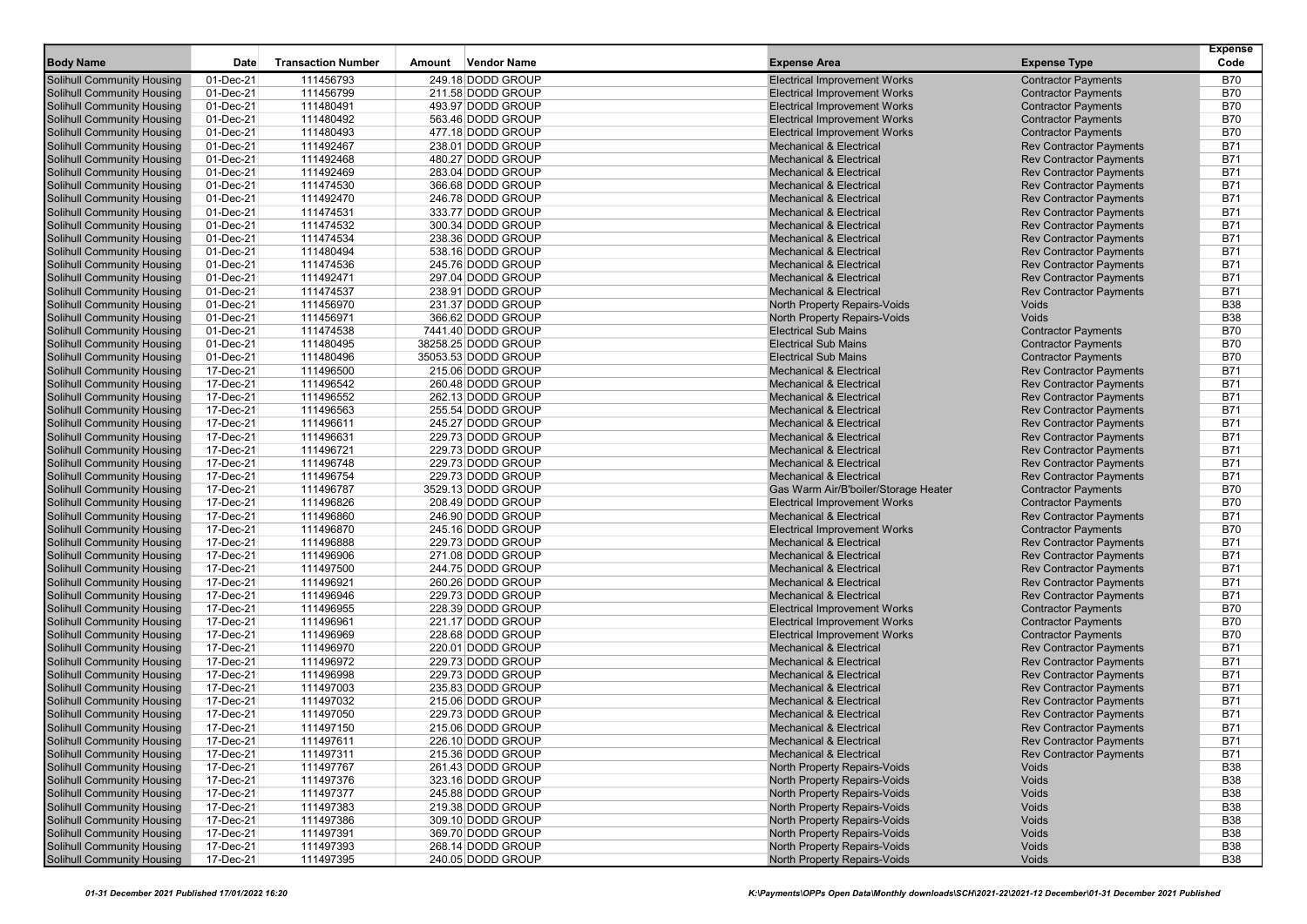|                                                                        |                        |                           |                                          |                                                              |                                      | <b>Expense</b>           |
|------------------------------------------------------------------------|------------------------|---------------------------|------------------------------------------|--------------------------------------------------------------|--------------------------------------|--------------------------|
| <b>Body Name</b>                                                       | Date                   | <b>Transaction Number</b> | <b>Vendor Name</b><br>Amount             | <b>Expense Area</b>                                          | <b>Expense Type</b>                  | Code                     |
| <b>Solihull Community Housing</b>                                      | 17-Dec-21              | 111497401                 | 307.45 DODD GROUP                        | North Property Repairs-Voids                                 | Voids                                | <b>B38</b>               |
| <b>Solihull Community Housing</b>                                      | 17-Dec-21              | 111497405                 | 361.26 DODD GROUP                        | <b>North Property Repairs-Voids</b>                          | Voids                                | <b>B38</b>               |
| <b>Solihull Community Housing</b>                                      | 17-Dec-21              | 111497778                 | 340.28 DODD GROUP                        | North Property Repairs-Voids                                 | Voids                                | <b>B38</b>               |
| <b>Solihull Community Housing</b>                                      | 17-Dec-21              | 111497782                 | 328.40 DODD GROUP                        | North Property Repairs-Voids                                 | Voids                                | <b>B38</b>               |
| <b>Solihull Community Housing</b>                                      | 02-Dec-21              | 111492472                 | 2780.29 DODD GROUP                       | North Property Repairs-Voids                                 | Voids                                | <b>B38</b>               |
| <b>Solihull Community Housing</b>                                      | 02-Dec-21              | 111492472                 | 1558.80 DODD GROUP                       | North Property Repairs-Voids                                 | Voids                                | <b>B38</b>               |
| <b>Solihull Community Housing</b>                                      | 02-Dec-21              | 111492473                 | 1873.26 DODD GROUP                       | North Property Repairs-Voids                                 | Voids<br>Voids                       | <b>B38</b>               |
| <b>Solihull Community Housing</b>                                      | 02-Dec-21              | 111492474                 | 1841.01 DODD GROUP<br>2075.37 DODD GROUP | North Property Repairs-Voids<br>North Property Repairs-Voids | Voids                                | <b>B38</b><br><b>B38</b> |
| <b>Solihull Community Housing</b><br><b>Solihull Community Housing</b> | 02-Dec-21<br>02-Dec-21 | 111492475<br>111492476    | 700.24 DODD GROUP                        | <b>North Property Repairs-Voids</b>                          | Voids                                | <b>B38</b>               |
| <b>Solihull Community Housing</b>                                      | 02-Dec-21              | 111492477                 | 1036.09 DODD GROUP                       | North Property Repairs-Voids                                 | Voids                                | <b>B38</b>               |
| <b>Solihull Community Housing</b>                                      | 02-Dec-21              | 111492478                 | 930.38 DODD GROUP                        | North Property Repairs-Voids                                 | Voids                                | <b>B38</b>               |
| <b>Solihull Community Housing</b>                                      | 14-Dec-21              | 111481088                 | 272.03 DODD GROUP                        | <b>Mechanical &amp; Electrical</b>                           | <b>Rev Contractor Payments</b>       | B71                      |
| <b>Solihull Community Housing</b>                                      | 01-Dec-21              | 111494956                 | 13.20 DOORFIT PRODUCTS LTD               | Stores-Stores and delivery                                   | <b>Stocks</b>                        | R <sub>10</sub>          |
| <b>Solihull Community Housing</b>                                      | 01-Dec-21              | 111494956                 | 93.20 DOORFIT PRODUCTS LTD               | Stores-Stores and delivery                                   | <b>Stocks</b>                        | R <sub>10</sub>          |
| <b>Solihull Community Housing</b>                                      | 01-Dec-21              | 111494956                 | 79.20 DOORFIT PRODUCTS LTD               | Stores-Stores and delivery                                   | <b>Stocks</b>                        | R <sub>10</sub>          |
| <b>Solihull Community Housing</b>                                      | 01-Dec-21              | 111494956                 | 98.20 DOORFIT PRODUCTS LTD               | Stores-Stores and delivery                                   | <b>Stocks</b>                        | R <sub>10</sub>          |
| <b>Solihull Community Housing</b>                                      | 01-Dec-21              | 111494956                 | 63.46 DOORFIT PRODUCTS LTD               | Stores-Stores and delivery                                   | <b>Stocks</b>                        | R <sub>10</sub>          |
| <b>Solihull Community Housing</b>                                      | 01-Dec-21              | 111494958                 | 103.80 DOORFIT PRODUCTS LTD              | Stores-Stores and delivery                                   | <b>Stocks</b>                        | R <sub>10</sub>          |
| <b>Solihull Community Housing</b>                                      | 01-Dec-21              | 111494958                 | 158.65 DOORFIT PRODUCTS LTD              | Stores-Stores and delivery                                   | <b>Stocks</b>                        | R <sub>10</sub>          |
| <b>Solihull Community Housing</b>                                      | 01-Dec-21              | 111467471                 | 346.00 DOORFIT PRODUCTS LTD              | Stores-Stores and delivery                                   | <b>Stocks</b>                        | R <sub>10</sub>          |
| <b>Solihull Community Housing</b>                                      | 01-Dec-21              | 111467474                 | 239.90 DOORFIT PRODUCTS LTD              | Stores-Stores and delivery                                   | <b>Stocks</b>                        | R <sub>10</sub>          |
| <b>Solihull Community Housing</b>                                      | 03-Dec-21              | 111494959                 | 479.80 DOORFIT PRODUCTS LTD              | Stores-Stores and delivery                                   | <b>Stocks</b>                        | R <sub>10</sub>          |
| <b>Solihull Community Housing</b>                                      | 03-Dec-21              | 111486332                 | 19.75 DOORFIT PRODUCTS LTD               | Stores-Stores and delivery                                   | <b>Stocks</b>                        | R <sub>10</sub>          |
| <b>Solihull Community Housing</b>                                      | 03-Dec-21              | 111486332                 | 15.00 DOORFIT PRODUCTS LTD               | Stores-Stores and delivery                                   | <b>Stocks</b>                        | R <sub>10</sub>          |
| <b>Solihull Community Housing</b>                                      | 03-Dec-21              | 111486332                 | 310.16 DOORFIT PRODUCTS LTD              | Stores-Stores and delivery                                   | <b>Stocks</b>                        | R <sub>10</sub>          |
| <b>Solihull Community Housing</b>                                      | 17-Dec-21              | 111494966                 | 25.90 DOORFIT PRODUCTS LTD               | Stores-Stores and delivery                                   | <b>Stocks</b>                        | R <sub>10</sub>          |
| Solihull Community Housing                                             | 17-Dec-21              | 111494966                 | 193.85 DOORFIT PRODUCTS LTD              | Stores-Stores and delivery                                   | <b>Stocks</b>                        | R <sub>10</sub>          |
| <b>Solihull Community Housing</b>                                      | 17-Dec-21              | 111494968                 | 92.00 DOORFIT PRODUCTS LTD               | Stores-Stores and delivery                                   | <b>Stocks</b>                        | R <sub>10</sub>          |
| <b>Solihull Community Housing</b>                                      | 17-Dec-21              | 111494968                 | 41.80 DOORFIT PRODUCTS LTD               | Stores-Stores and delivery                                   | <b>Stocks</b>                        | R <sub>10</sub>          |
| <b>Solihull Community Housing</b>                                      | 17-Dec-21              | 111494968                 | 44.20 DOORFIT PRODUCTS LTD               | Stores-Stores and delivery                                   | <b>Stocks</b>                        | R <sub>10</sub>          |
| <b>Solihull Community Housing</b>                                      | 17-Dec-21              | 111494968                 | 98.20 DOORFIT PRODUCTS LTD               | Stores-Stores and delivery                                   | <b>Stocks</b>                        | R <sub>10</sub>          |
| <b>Solihull Community Housing</b>                                      | 17-Dec-21              | 111494968                 | 50.00 DOORFIT PRODUCTS LTD               | Stores-Stores and delivery                                   | <b>Stocks</b>                        | R <sub>10</sub>          |
| <b>Solihull Community Housing</b>                                      | 09-Dec-21              | 111476531                 | 8392.00 DORO CARE                        | Safe and Sound Operational                                   | <b>Equipment Rental/Lease</b>        | D <sub>18</sub>          |
| <b>Solihull Community Housing</b>                                      | 09-Dec-21              | 111476532                 | 1240.00 DORO CARE                        | Safe and Sound Operational                                   | <b>Equipment Rental/Lease</b>        | D <sub>18</sub>          |
| <b>Solihull Community Housing</b>                                      | 09-Dec-21              | 111476533                 | 1324.00 DORO CARE                        | Safe and Sound Operational                                   | <b>Equipment Rental/Lease</b>        | D <sub>18</sub>          |
| <b>Solihull Community Housing</b>                                      | 09-Dec-21              | 111476528                 | 292.00 DORO CARE                         | Safe and Sound Operational                                   | <b>Equipment Rental/Lease</b>        | D <sub>18</sub>          |
| <b>Solihull Community Housing</b>                                      | 14-Dec-21              | 111482474                 | 381.29 DRAINTECH SERVICES (MIDLANDS) LTD | <b>Retro fitting Sprinklers</b>                              | <b>Contractor Payments</b>           | <b>B70</b>               |
| <b>Solihull Community Housing</b>                                      | 02-Dec-21              | 111468491                 | 275.35 DRAINTECH SERVICES (MIDLANDS) LTD | North Property Repairs-Day to day                            | <b>Other Works</b>                   | <b>B32</b>               |
| <b>Solihull Community Housing</b>                                      | 09-Dec-21              | 111481131                 | 283.24 DRAINTECH SERVICES (MIDLANDS) LTD | North Property Repairs-Day to day                            | <b>Other Works</b>                   | <b>B32</b>               |
| <b>Solihull Community Housing</b>                                      | 09-Dec-21              | 111481132                 | 631.88 DRAINTECH SERVICES (MIDLANDS) LTD | North Property Repairs-Day to day                            | <b>Other Works</b>                   | <b>B32</b>               |
| <b>Solihull Community Housing</b>                                      | 02-Dec-21              | 111468502                 | 555.69 DRAINTECH SERVICES (MIDLANDS) LTD | North Property Repairs-Day to day                            | <b>Other Works</b>                   | <b>B32</b>               |
| <b>Solihull Community Housing</b>                                      | 02-Dec-21              | 111468503                 | 247.84 DRAINTECH SERVICES (MIDLANDS) LTD | North Property Repairs-Day to day                            | <b>External Structures</b>           | <b>B33</b>               |
| <b>Solihull Community Housing</b>                                      | 02-Dec-21              | 111468504                 | 212.44 DRAINTECH SERVICES (MIDLANDS) LTD | North Property Repairs-Day to day                            | <b>Other Works</b>                   | B32                      |
| <b>Solihull Community Housing</b>                                      | 20-Dec-21              | 111490475                 | 1049.00 DRISCOLL KINGSTON SOLICITORS     | North Property Repairs-Day to day                            | <b>Complaints Compensation</b>       | D97                      |
| <b>Solihull Community Housing</b>                                      | 08-Dec-21              | 111472794                 | 5000.00 DRISCOLL KINGSTON SOLICITORS     | North Property Repairs-Day to day                            | <b>Complaints Compensation</b>       | D97                      |
| <b>Solihull Community Housing</b>                                      | 01-Dec-21              | 111494972                 | 6.54 E J GILBERT & SONS                  | Stores-Stores and delivery                                   | <b>Stocks</b>                        | R <sub>10</sub>          |
| <b>Solihull Community Housing</b>                                      | 01-Dec-21              | 111494972                 | 9.52 E J GILBERT & SONS                  | Stores-Stores and delivery                                   | <b>Stocks</b>                        | R <sub>10</sub>          |
| Solihull Community Housing                                             | 01-Dec-21              | 111494972                 | 216.49 E J GILBERT & SONS                | Stores-Stores and delivery                                   | <b>Stocks</b>                        | R <sub>10</sub>          |
| <b>Solihull Community Housing</b>                                      | 01-Dec-21              | 111494972                 | 138.21 E J GILBERT & SONS                | Stores-Stores and delivery                                   | <b>Stocks</b>                        | R <sub>10</sub>          |
| <b>Solihull Community Housing</b>                                      | 20-Dec-21              | 111490496                 | 2874.07 E.ON ENERGY                      | <b>Private Sector Leasing</b>                                | Electricity                          | B11                      |
| <b>Solihull Community Housing</b>                                      | 20-Dec-21              | 111490496                 | $-1437.31$ E.ON ENERGY                   | <b>Private Sector Leasing</b>                                | Electricity                          | <b>B11</b>               |
| <b>Solihull Community Housing</b>                                      | 03-Dec-21              | 111464413                 | 4047.36 ELDERCARE                        | Safe and Sound Operational                                   | <b>Other Supplier/Services Costs</b> | D90                      |
| <b>Solihull Community Housing</b>                                      | 03-Dec-21              | 111464414                 | 3970.13 ELDERCARE                        | Safe and Sound Operational                                   | <b>Other Supplier/Services Costs</b> | D90                      |
| <b>Solihull Community Housing</b>                                      | 03-Dec-21              | 111464409                 | 3966.46 ELDERCARE                        | Safe and Sound Operational                                   | <b>Other Supplier/Services Costs</b> | D90                      |
| <b>Solihull Community Housing</b>                                      | 03-Dec-21              | 111464412                 | 4047.37 ELDERCARE                        | Safe and Sound Operational                                   | <b>Other Supplier/Services Costs</b> | D90                      |
| <b>Solihull Community Housing</b>                                      | 15-Dec-21              | 111486521                 | 3935.27 ELDERCARE                        | Safe and Sound Operational                                   | <b>Other Supplier/Services Costs</b> | D90                      |
| <b>Solihull Community Housing</b>                                      | 01-Dec-21              | 111468546                 | 884.29 ENVIROCALL LTD                    | North Property Repairs-Day to day                            | <b>Internal Works</b>                | <b>B31</b>               |
| <b>Solihull Community Housing</b>                                      | 01-Dec-21              | 111468549                 | 224.48 ENVIROCALL LTD                    | North Property Repairs-Day to day                            | <b>Internal Works</b>                | <b>B31</b>               |
| <b>Solihull Community Housing</b>                                      | $01$ -Dec-21           | 111468564                 | 346.08 ENVIROCALL LTD                    | North Property Repairs-Day to day                            | <b>Internal Works</b>                | B31                      |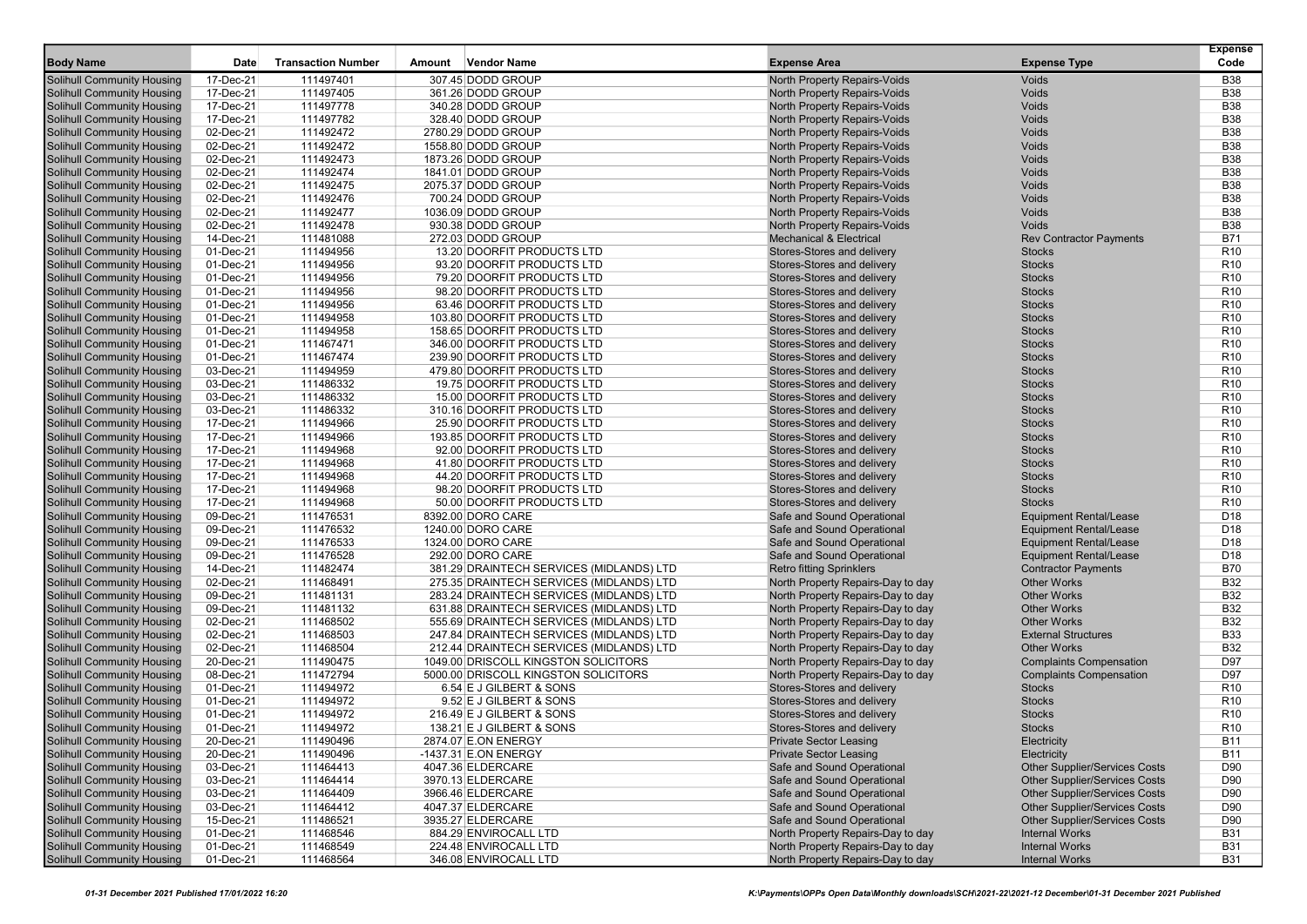|                                   |           |                           |        |                                                 |                                            |                                    | <b>Expense</b>  |
|-----------------------------------|-----------|---------------------------|--------|-------------------------------------------------|--------------------------------------------|------------------------------------|-----------------|
| <b>Body Name</b>                  | Date      | <b>Transaction Number</b> | Amount | Vendor Name                                     | <b>Expense Area</b>                        | <b>Expense Type</b>                | Code            |
| Solihull Community Housing        | 01-Dec-21 | 111468572                 |        | 448.96 ENVIROCALL LTD                           | North Property Repairs-Day to day          | <b>Internal Works</b>              | <b>B31</b>      |
| Solihull Community Housing        | 01-Dec-21 | 111468582                 |        | 262.67 ENVIROCALL LTD                           | North Property Repairs-Day to day          | <b>Internal Works</b>              | <b>B31</b>      |
| Solihull Community Housing        | 01-Dec-21 | 111487565                 |        | 276.47 ENVIROCALL LTD                           | North Property Repairs-Day to day          | <b>Internal Works</b>              | <b>B31</b>      |
| Solihull Community Housing        | 14-Dec-21 | 111482484                 |        | 890.00 ENVIRONMENT AGENCY                       | <b>Property Acquisitions</b>               | <b>Contractor Payments</b>         | <b>B70</b>      |
| Solihull Community Housing        | 09-Dec-21 | 111476505                 |        | 23114.89 ENVIRONMENTAL CONTRACTS LTD            | Stores-Stores and delivery                 | <b>Waste Disposal</b>              | E20             |
| Solihull Community Housing        | 14-Dec-21 | 111492479                 |        | 264.50 FAMILY CARE TRUST                        | North Property Repairs-Day to day          | <b>External Structures</b>         | <b>B33</b>      |
| Solihull Community Housing        | 14-Dec-21 | 111492480                 |        | 496.75 FAMILY CARE TRUST                        | North Property Repairs-Day to day          | <b>External Structures</b>         | <b>B33</b>      |
| <b>Solihull Community Housing</b> | 14-Dec-21 | 111492481                 |        | 264.50 FAMILY CARE TRUST                        | North Property Repairs-Day to day          | <b>External Structures</b>         | <b>B33</b>      |
| Solihull Community Housing        | 14-Dec-21 | 111492482                 |        | 264.50 FAMILY CARE TRUST                        | North Property Repairs-Day to day          | <b>External Structures</b>         | <b>B33</b>      |
| <b>Solihull Community Housing</b> | 14-Dec-21 | 111492483                 |        | 264.50 FAMILY CARE TRUST                        | North Property Repairs-Day to day          | <b>External Structures</b>         | <b>B33</b>      |
| Solihull Community Housing        | 14-Dec-21 | 111492484                 |        | 396.75 FAMILY CARE TRUST                        | North Property Repairs-Day to day          | <b>External Structures</b>         | <b>B33</b>      |
| Solihull Community Housing        | 14-Dec-21 | 111492684                 |        | 396.75 FAMILY CARE TRUST                        | North Property Repairs-Day to day          | <b>External Structures</b>         | <b>B33</b>      |
| Solihull Community Housing        | 14-Dec-21 | 111492684                 |        | 396.75 FAMILY CARE TRUST                        | North Property Repairs-Day to day          | <b>External Structures</b>         | <b>B33</b>      |
| <b>Solihull Community Housing</b> | 14-Dec-21 | 111492485                 |        | 264.50 FAMILY CARE TRUST                        | North Property Repairs-Day to day          | <b>External Structures</b>         | <b>B33</b>      |
| Solihull Community Housing        | 14-Dec-21 | 111492486                 |        | 264.50 FAMILY CARE TRUST                        | North Property Repairs-Voids               | Voids                              | <b>B38</b>      |
| <b>Solihull Community Housing</b> | 14-Dec-21 | 111492487                 |        | 396.75 FAMILY CARE TRUST                        | North Property Repairs-Voids               | Voids                              | <b>B38</b>      |
| Solihull Community Housing        | 14-Dec-21 | 111492489                 |        | 1058.00 FAMILY CARE TRUST                       | North Property Repairs-Voids               | Voids                              | <b>B38</b>      |
| Solihull Community Housing        | 14-Dec-21 | 111492491                 |        | 264.50 FAMILY CARE TRUST                        | North Property Repairs-Voids               | Voids                              | <b>B38</b>      |
| Solihull Community Housing        | 14-Dec-21 | 111492493                 |        | 396.75 FAMILY CARE TRUST                        | North Property Repairs-Voids               | Voids                              | <b>B38</b>      |
| Solihull Community Housing        | 14-Dec-21 | 111492494                 |        | 314.50 FAMILY CARE TRUST                        | North Property Repairs-Voids               | Voids                              | <b>B38</b>      |
| <b>Solihull Community Housing</b> | 03-Dec-21 | 111463502                 |        | 7420.00 FIRE COMPLIANCE MANAGEMENT SERVICES     | <b>Mechanical &amp; Electrical</b>         | <b>Rev Contractor Payments</b>     | <b>B71</b>      |
| Solihull Community Housing        | 10-Dec-21 | 111478031                 |        | 10005.00 FIRE COMPLIANCE MANAGEMENT SERVICES    | <b>Mechanical &amp; Electrical</b>         | <b>Rev Contractor Payments</b>     | <b>B71</b>      |
| Solihull Community Housing        | 09-Dec-21 | 111475228                 |        | 3739.84 FLETCHER PROPERTY RENTALS LTD           | <b>Private Sector Leasing</b>              | Rents                              | <b>B22</b>      |
| Solihull Community Housing        | 29-Dec-21 | 111502097                 |        | 2750.00 FOUNDATIONS                             | Business Support - MST Back Office Support | <b>Professional Fees</b>           | D <sub>50</sub> |
| Solihull Community Housing        | 16-Dec-21 | 111488389                 |        | 346.67 GABLES BED & BREAKFAST LTD               | Housing Aid & Homelessness                 | <b>B&amp;B Accommodation</b>       | <b>B23</b>      |
| Solihull Community Housing        | 16-Dec-21 | 111487644                 |        | 240.00 GABLES BED & BREAKFAST LTD               | <b>Housing Aid &amp; Homelessness</b>      | <b>B&amp;B Accommodation</b>       | <b>B23</b>      |
| <b>Solihull Community Housing</b> | 01-Dec-21 | 111468585                 |        | 282.00 HANDICARE ACCESSIBILITY LTD              | Home Improvement Agency                    | Adaptations                        | <b>B83</b>      |
| Solihull Community Housing        | 01-Dec-21 | 111468586                 |        | 253.00 HANDICARE ACCESSIBILITY LTD              | Home Improvement Agency                    | Adaptations                        | <b>B83</b>      |
| Solihull Community Housing        | 01-Dec-21 | 111468588                 |        | 273.25 HANDICARE ACCESSIBILITY LTD              | Home Improvement Agency                    | Adaptations                        | <b>B83</b>      |
| Solihull Community Housing        | 01-Dec-21 | 111459635                 |        | 225.00 HANDICARE ACCESSIBILITY LTD              | Home Improvement Agency                    | Adaptations                        | <b>B83</b>      |
| Solihull Community Housing        | 01-Dec-21 | 111477464                 |        | 1150.00 HARDALL INTERNATIONAL LIMITED           | <b>Fire Protection Works</b>               | <b>Contractor Payments</b>         | <b>B70</b>      |
| Solihull Community Housing        | 01-Dec-21 | 111477464                 |        | 575.00 HARDALL INTERNATIONAL LIMITED            | <b>Fire Protection Works</b>               | <b>Contractor Payments</b>         | <b>B70</b>      |
| <b>Solihull Community Housing</b> | 01-Dec-21 | 111477464                 |        | 1150.00 HARDALL INTERNATIONAL LIMITED           | <b>Fire Protection Works</b>               | <b>Contractor Payments</b>         | <b>B70</b>      |
| Solihull Community Housing        | 01-Dec-21 | 111477464                 |        | 575.00 HARDALL INTERNATIONAL LIMITED            | <b>Fire Protection Works</b>               | <b>Contractor Payments</b>         | <b>B70</b>      |
| <b>Solihull Community Housing</b> | 01-Dec-21 | 111477464                 |        | 575.00 HARDALL INTERNATIONAL LIMITED            | <b>Fire Protection Works</b>               | <b>Contractor Payments</b>         | <b>B70</b>      |
| Solihull Community Housing        | 01-Dec-21 | 111477464                 |        | 575.00 HARDALL INTERNATIONAL LIMITED            | <b>Fire Protection Works</b>               | <b>Contractor Payments</b>         | <b>B70</b>      |
| Solihull Community Housing        | 07-Dec-21 | 111471032                 |        | 124006.00 HM REVENUE & CUSTOMS                  | <b>VAT</b>                                 | <b>Creditor: Government</b>        | S04             |
| Solihull Community Housing        | 23-Dec-21 | 111496471                 |        | 3568.00 HM REVENUE & CUSTOMS                    | <b>Central Administration</b>              | <b>Other Employee Costs</b>        | A90             |
| Solihull Community Housing        | 15-Dec-21 | 111486567                 |        | 10494.75 HOUSING PARTNERS LTD                   | <b>IT Services</b>                         | <b>ICT Software</b>                | D31             |
| Solihull Community Housing        | 01-Dec-21 | 111407464                 |        | 820.00 HQN LTD                                  | <b>Completion of Star Survey</b>           | <b>Grants &amp; Subscriptions</b>  | D92             |
| Solihull Community Housing        | 16-Dec-21 | 111487639                 |        | 10433.66 INLAND REVENUE ONLY                    | <b>Central Administration</b>              | Other Fees & Charges               | D <sub>59</sub> |
| Solihull Community Housing        | 16-Dec-21 | 111487826                 |        | 2992.00 INSIDE HOUSING                          | <b>Board Administration</b>                | <b>Professional Fees</b>           | D <sub>50</sub> |
| Solihull Community Housing        | 13-Dec-21 | 111479811                 |        | 375.00 INSTITUTE OF MONEY ADVISERS              | <b>Money Advice Team</b>                   | <b>Grants &amp; Subscriptions</b>  | D92             |
| Solihull Community Housing        | 29-Dec-21 | 111502103                 |        | 721.50 JAMES ANDREWS RECRUITMENT SOLUTIONS LTD  | <b>Capital Programmes</b>                  | <b>Agency Staff</b>                | A60             |
| Solihull Community Housing        | 01-Dec-21 | 111443467                 |        | 892.50 JAMES ANDREWS RECRUITMENT SOLUTIONS LTD  | <b>Housing Aid &amp; Homelessness</b>      | Agency Staff (Funded Posts)        | A61             |
| <b>Solihull Community Housing</b> | 01-Dec-21 | 111405466                 |        | 453.38 JAMES ANDREWS RECRUITMENT SOLUTIONS LTD  | <b>Capital Programmes</b>                  | <b>Agency Staff</b>                | A60             |
| Solihull Community Housing        | 08-Dec-21 | 111472486                 |        | 1295.00 JAMES ANDREWS RECRUITMENT SOLUTIONS LTD | <b>Public Sector - Major Adaptations</b>   | <b>Contractor Payments</b>         | <b>B70</b>      |
| Solihull Community Housing        | 09-Dec-21 | 111476518                 |        | 422.50 JAMES ANDREWS RECRUITMENT SOLUTIONS LTD  | Housing Aid & Homelessness                 | Agency Staff (Funded Posts)        | A61             |
| <b>Solihull Community Housing</b> | 09-Dec-21 | 111476518                 |        | 10.00 JAMES ANDREWS RECRUITMENT SOLUTIONS LTD   | Housing Aid & Homelessness                 | Agency Staff (Funded Posts)        | A61             |
| Solihull Community Housing        | 09-Dec-21 | 111476518                 |        | 677.50 JAMES ANDREWS RECRUITMENT SOLUTIONS LTD  | <b>Housing Aid &amp; Homelessness</b>      | <b>Agency Staff (Funded Posts)</b> | A61             |
| <b>Solihull Community Housing</b> | 08-Dec-21 | 111472480                 |        | 721.50 JAMES ANDREWS RECRUITMENT SOLUTIONS LTD  | <b>Capital Programmes</b>                  | Agency Staff                       | A60             |
| <b>Solihull Community Housing</b> | 08-Dec-21 | 111472485                 |        | 1295.00 JAMES ANDREWS RECRUITMENT SOLUTIONS LTD | <b>Public Sector - Major Adaptations</b>   | <b>Contractor Payments</b>         | <b>B70</b>      |
| Solihull Community Housing        | 15-Dec-21 | 111486512                 |        | 1110.00 JAMES ANDREWS RECRUITMENT SOLUTIONS LTD | <b>Housing Aid &amp; Homelessness</b>      | Agency Staff (Funded Posts)        | A61             |
| Solihull Community Housing        | 15-Dec-21 | 111486298                 |        | 721.50 JAMES ANDREWS RECRUITMENT SOLUTIONS LTD  | <b>Capital Programmes</b>                  | <b>Agency Staff</b>                | A60             |
| Solihull Community Housing        | 15-Dec-21 | 111486296                 |        | 1295.00 JAMES ANDREWS RECRUITMENT SOLUTIONS LTD | Public Sector - Major Adaptations          | <b>Contractor Payments</b>         | <b>B70</b>      |
| Solihull Community Housing        | 29-Dec-21 | 111502112                 |        | 721.50 JAMES ANDREWS RECRUITMENT SOLUTIONS LTD  | <b>Capital Programmes</b>                  | <b>Agency Staff</b>                | A60             |
| Solihull Community Housing        | 29-Dec-21 | 111502107                 |        | 297.50 JAMES ANDREWS RECRUITMENT SOLUTIONS LTD  | Public Sector - Major Adaptations          | <b>Contractor Payments</b>         | <b>B70</b>      |
| <b>Solihull Community Housing</b> | 29-Dec-21 | 111502107                 |        | 927.50 JAMES ANDREWS RECRUITMENT SOLUTIONS LTD  | Public Sector - Major Adaptations          | <b>Contractor Payments</b>         | <b>B70</b>      |
| Solihull Community Housing        | 14-Dec-21 | 111481588                 |        | 1625.05 JESSUP BROTHERS LTD                     | New Build - Wagon Lane                     | <b>Contractor Payments</b>         | <b>B70</b>      |
| <b>Solihull Community Housing</b> | 14-Dec-21 | 111481588                 |        | 15806.28 JESSUP BROTHERS LTD                    | New Build - Halifax Road                   | <b>Contractor Payments</b>         | <b>B70</b>      |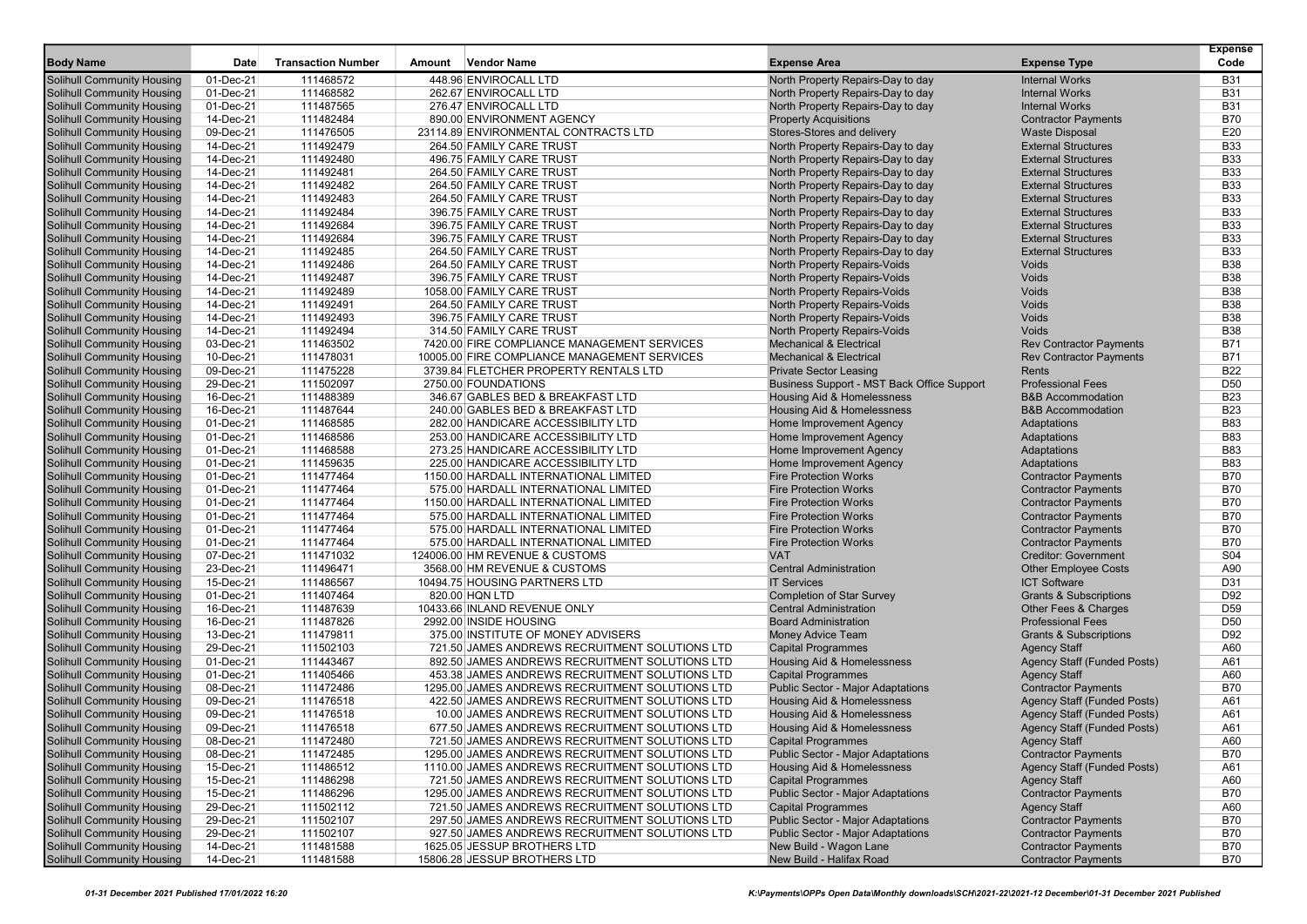|                                                                        |                        |                           |        |                                       |                                                          |                                | <b>Expense</b>                     |
|------------------------------------------------------------------------|------------------------|---------------------------|--------|---------------------------------------|----------------------------------------------------------|--------------------------------|------------------------------------|
| <b>Body Name</b>                                                       | <b>Date</b>            | <b>Transaction Number</b> | Amount | <b>Vendor Name</b>                    | <b>Expense Area</b>                                      | <b>Expense Type</b>            | Code                               |
| <b>Solihull Community Housing</b>                                      | 01-Dec-21              | 111467483                 |        | 327.60 JEWSON LTD                     | Stores-Stores and delivery                               | <b>Stocks</b>                  | R <sub>10</sub>                    |
| <b>Solihull Community Housing</b>                                      | 01-Dec-21              | 111486348                 |        | 23.60 JEWSON LTD                      | Stores-Stores and delivery                               | <b>Stocks</b>                  | R <sub>10</sub>                    |
| <b>Solihull Community Housing</b>                                      | 01-Dec-21              | 111486348                 |        | 100.80 JEWSON LTD                     | Stores-Stores and delivery                               | <b>Stocks</b>                  | R <sub>10</sub>                    |
| <b>Solihull Community Housing</b>                                      | 01-Dec-21              | 111486348                 |        | 111.60 JEWSON LTD                     | Stores-Stores and delivery                               | <b>Stocks</b>                  | R <sub>10</sub>                    |
| <b>Solihull Community Housing</b>                                      | 01-Dec-21              | 111486348                 |        | 22.20 JEWSON LTD                      | Stores-Stores and delivery                               | <b>Stocks</b>                  | R <sub>10</sub>                    |
| <b>Solihull Community Housing</b>                                      | 01-Dec-21              | 111486348                 |        | 128.48 JEWSON LTD                     | Stores-Stores and delivery                               | <b>Stocks</b>                  | R <sub>10</sub>                    |
| <b>Solihull Community Housing</b>                                      | 01-Dec-21              | 111467494                 |        | 126.70 JEWSON LTD                     | Stores-Stores and delivery                               | <b>Stocks</b>                  | R <sub>10</sub>                    |
| <b>Solihull Community Housing</b>                                      | 01-Dec-21              | 111467494                 |        | 170.00 JEWSON LTD                     | Stores-Stores and delivery                               | <b>Stocks</b>                  | R <sub>10</sub>                    |
| <b>Solihull Community Housing</b>                                      | 01-Dec-21              | 111467495                 |        | 98.50 JEWSON LTD                      | Stores-Stores and delivery                               | <b>Stocks</b>                  | R <sub>10</sub>                    |
| <b>Solihull Community Housing</b>                                      | 01-Dec-21              | 111467495                 |        | 25.30 JEWSON LTD                      | Stores-Stores and delivery                               | <b>Stocks</b>                  | R <sub>10</sub>                    |
| <b>Solihull Community Housing</b>                                      | 01-Dec-21              | 111467495                 |        | 76.98 JEWSON LTD                      | Stores-Stores and delivery                               | <b>Stocks</b>                  | R <sub>10</sub>                    |
| <b>Solihull Community Housing</b>                                      | 01-Dec-21              | 111467495                 |        | 220.40 JEWSON LTD                     | Stores-Stores and delivery                               | <b>Stocks</b>                  | R <sub>10</sub>                    |
| <b>Solihull Community Housing</b>                                      | 01-Dec-21              | 111467495                 |        | 397.80 JEWSON LTD                     | Stores-Stores and delivery                               | <b>Stocks</b>                  | R <sub>10</sub>                    |
| <b>Solihull Community Housing</b>                                      | 01-Dec-21              | 111467495                 |        | 20.55 JEWSON LTD                      | Stores-Stores and delivery                               | <b>Stocks</b>                  | R <sub>10</sub>                    |
| <b>Solihull Community Housing</b>                                      | 01-Dec-21              | 111467495                 |        | 121.10 JEWSON LTD                     | Stores-Stores and delivery                               | <b>Stocks</b>                  | R <sub>10</sub>                    |
| <b>Solihull Community Housing</b>                                      | 01-Dec-21              | 111467495                 |        | 296.75 JEWSON LTD                     | Stores-Stores and delivery                               | <b>Stocks</b>                  | R <sub>10</sub>                    |
| <b>Solihull Community Housing</b>                                      | 01-Dec-21              | 111467495                 |        | 110.00 JEWSON LTD                     | Stores-Stores and delivery                               | <b>Stocks</b>                  | R <sub>10</sub>                    |
| <b>Solihull Community Housing</b>                                      | 01-Dec-21              | 111486350                 |        | 336.00 JEWSON LTD                     | Stores-Stores and delivery                               | <b>Stocks</b>                  | R <sub>10</sub>                    |
| <b>Solihull Community Housing</b>                                      | 01-Dec-21              | 111486350                 |        | 19.38 JEWSON LTD                      | Stores-Stores and delivery                               | <b>Stocks</b>                  | R <sub>10</sub>                    |
| <b>Solihull Community Housing</b>                                      | 02-Dec-21              | 111486351                 |        | 117.00 JEWSON LTD                     | Stores-Stores and delivery                               | <b>Stocks</b>                  | R <sub>10</sub>                    |
| <b>Solihull Community Housing</b>                                      | 02-Dec-21              | 111486351                 |        | 336.00 JEWSON LTD                     | Stores-Stores and delivery                               | <b>Stocks</b>                  | R <sub>10</sub>                    |
| <b>Solihull Community Housing</b>                                      | 02-Dec-21              | 111486351                 |        | 93.12 JEWSON LTD                      | Stores-Stores and delivery                               | <b>Stocks</b>                  | R <sub>10</sub>                    |
| <b>Solihull Community Housing</b>                                      | 02-Dec-21              | 111486351                 |        | 22.00 JEWSON LTD                      | Stores-Stores and delivery                               | <b>Stocks</b>                  | R <sub>10</sub>                    |
| <b>Solihull Community Housing</b>                                      | 02-Dec-21              | 111486351                 |        | 18.00 JEWSON LTD                      | Stores-Stores and delivery                               | <b>Stocks</b>                  | R <sub>10</sub>                    |
| <b>Solihull Community Housing</b>                                      | 02-Dec-21              | 111486351                 |        | 23.30 JEWSON LTD                      | Stores-Stores and delivery                               | <b>Stocks</b>                  | R <sub>10</sub>                    |
| <b>Solihull Community Housing</b>                                      | 02-Dec-21              | 111486351                 |        | 554.50 JEWSON LTD                     | Stores-Stores and delivery                               | <b>Stocks</b>                  | R <sub>10</sub>                    |
| <b>Solihull Community Housing</b>                                      | 02-Dec-21              | 111486351                 |        | 22.80 JEWSON LTD                      | Stores-Stores and delivery                               | <b>Stocks</b>                  | R <sub>10</sub>                    |
| <b>Solihull Community Housing</b>                                      | 01-Dec-21              | 111486352                 |        | 88.60 JEWSON LTD                      | Stores-Stores and delivery                               | <b>Stocks</b>                  | R <sub>10</sub>                    |
| <b>Solihull Community Housing</b>                                      | 01-Dec-21              | 111486352                 |        | 420.50 JEWSON LTD                     | Stores-Stores and delivery                               | <b>Stocks</b>                  | R <sub>10</sub>                    |
| <b>Solihull Community Housing</b>                                      | 01-Dec-21              | 111486352                 |        | 69.60 JEWSON LTD                      | Stores-Stores and delivery                               | <b>Stocks</b>                  | R <sub>10</sub>                    |
| <b>Solihull Community Housing</b>                                      | 02-Dec-21              | 111486354                 |        | 53.20 JEWSON LTD                      | Stores-Stores and delivery                               | <b>Stocks</b>                  | R <sub>10</sub>                    |
| <b>Solihull Community Housing</b>                                      | 02-Dec-21              | 111486354                 |        | 33.10 JEWSON LTD                      | Stores-Stores and delivery                               | <b>Stocks</b>                  | R <sub>10</sub>                    |
| <b>Solihull Community Housing</b>                                      | 02-Dec-21              | 111486354                 |        | 4.50 JEWSON LTD                       | Stores-Stores and delivery                               | <b>Stocks</b>                  | R <sub>10</sub>                    |
| <b>Solihull Community Housing</b>                                      | 02-Dec-21              | 111486354                 |        | 14.00 JEWSON LTD                      | Stores-Stores and delivery                               | <b>Stocks</b>                  | R <sub>10</sub>                    |
| <b>Solihull Community Housing</b>                                      | 02-Dec-21              | 111486354                 |        | 54.60 JEWSON LTD                      | Stores-Stores and delivery                               | <b>Stocks</b>                  | R <sub>10</sub>                    |
| <b>Solihull Community Housing</b>                                      | 02-Dec-21              | 111486354                 |        | 9.00 JEWSON LTD                       | Stores-Stores and delivery                               | <b>Stocks</b><br><b>Stocks</b> | R <sub>10</sub><br>R <sub>10</sub> |
| <b>Solihull Community Housing</b>                                      | 02-Dec-21<br>02-Dec-21 | 111486354<br>111486354    |        | 17.10 JEWSON LTD<br>122.40 JEWSON LTD | Stores-Stores and delivery<br>Stores-Stores and delivery | <b>Stocks</b>                  | R <sub>10</sub>                    |
| <b>Solihull Community Housing</b><br><b>Solihull Community Housing</b> | 02-Dec-21              | 111486354                 |        | 70.35 JEWSON LTD                      | Stores-Stores and delivery                               | <b>Stocks</b>                  | R <sub>10</sub>                    |
| <b>Solihull Community Housing</b>                                      | 02-Dec-21              | 111486354                 |        | 320.10 JEWSON LTD                     | Stores-Stores and delivery                               | <b>Stocks</b>                  | R <sub>10</sub>                    |
| <b>Solihull Community Housing</b>                                      | 02-Dec-21              | 111486354                 |        | 26.25 JEWSON LTD                      | Stores-Stores and delivery                               | <b>Stocks</b>                  | R <sub>10</sub>                    |
| <b>Solihull Community Housing</b>                                      | 02-Dec-21              | 111486354                 |        | 140.60 JEWSON LTD                     | Stores-Stores and delivery                               | <b>Stocks</b>                  | R <sub>10</sub>                    |
| <b>Solihull Community Housing</b>                                      | 02-Dec-21              | 111486354                 |        | 133.68 JEWSON LTD                     | Stores-Stores and delivery                               | <b>Stocks</b>                  | R <sub>10</sub>                    |
| <b>Solihull Community Housing</b>                                      | 02-Dec-21              | 111486354                 |        | 75.50 JEWSON LTD                      | Stores-Stores and delivery                               | <b>Stocks</b>                  | R <sub>10</sub>                    |
| <b>Solihull Community Housing</b>                                      | 02-Dec-21              | 111486354                 |        | 24.52 JEWSON LTD                      | Stores-Stores and delivery                               | <b>Stocks</b>                  | R <sub>10</sub>                    |
| <b>Solihull Community Housing</b>                                      | 06-Dec-21              | 111486355                 |        | 617.31 JEWSON LTD                     | Stores-Stores and delivery                               | <b>Stocks</b>                  | R <sub>10</sub>                    |
| <b>Solihull Community Housing</b>                                      | 03-Dec-21              | 111486358                 |        | 27.50 JEWSON LTD                      | Stores-Stores and delivery                               | <b>Stocks</b>                  | R <sub>10</sub>                    |
| <b>Solihull Community Housing</b>                                      | 03-Dec-21              | 111486358                 |        | 101.70 JEWSON LTD                     | Stores-Stores and delivery                               | <b>Stocks</b>                  | R <sub>10</sub>                    |
| <b>Solihull Community Housing</b>                                      | 03-Dec-21              | 111486358                 |        | 148.90 JEWSON LTD                     | Stores-Stores and delivery                               | <b>Stocks</b>                  | R <sub>10</sub>                    |
| <b>Solihull Community Housing</b>                                      | 03-Dec-21              | 111486358                 |        | 5.50 JEWSON LTD                       | Stores-Stores and delivery                               | <b>Stocks</b>                  | R <sub>10</sub>                    |
| <b>Solihull Community Housing</b>                                      | 03-Dec-21              | 111486358                 |        | 57.00 JEWSON LTD                      | Stores-Stores and delivery                               | <b>Stocks</b>                  | R <sub>10</sub>                    |
| <b>Solihull Community Housing</b>                                      | 03-Dec-21              | 111486358                 |        | 142.95 JEWSON LTD                     | Stores-Stores and delivery                               | <b>Stocks</b>                  | R <sub>10</sub>                    |
| <b>Solihull Community Housing</b>                                      | 03-Dec-21              | 111486358                 |        | 720.72 JEWSON LTD                     | Stores-Stores and delivery                               | <b>Stocks</b>                  | R <sub>10</sub>                    |
| <b>Solihull Community Housing</b>                                      | 03-Dec-21              | 111486358                 |        | 120.00 JEWSON LTD                     | Stores-Stores and delivery                               | <b>Stocks</b>                  | R <sub>10</sub>                    |
| <b>Solihull Community Housing</b>                                      | 03-Dec-21              | 111486358                 |        | 17.10 JEWSON LTD                      | Stores-Stores and delivery                               | <b>Stocks</b>                  | R <sub>10</sub>                    |
| <b>Solihull Community Housing</b>                                      | 01-Dec-21              | 111486360                 |        | 205.20 JEWSON LTD                     | Stores-Stores and delivery                               | <b>Stocks</b>                  | R <sub>10</sub>                    |
| <b>Solihull Community Housing</b>                                      | 01-Dec-21              | 111486360                 |        | 74.40 JEWSON LTD                      | Stores-Stores and delivery                               | <b>Stocks</b>                  | R <sub>10</sub>                    |
| <b>Solihull Community Housing</b>                                      | 01-Dec-21              | 111486360                 |        | 103.20 JEWSON LTD                     | Stores-Stores and delivery                               | <b>Stocks</b>                  | R <sub>10</sub>                    |
| <b>Solihull Community Housing</b>                                      | 01-Dec-21              | 111486360                 |        | 246.30 JEWSON LTD                     | Stores-Stores and delivery                               | <b>Stocks</b>                  | R <sub>10</sub>                    |
| <b>Solihull Community Housing</b>                                      | $01$ -Dec-21           | 111486360                 |        | 7.20 JEWSON LTD                       | Stores-Stores and delivery                               | <b>Stocks</b>                  | R <sub>10</sub>                    |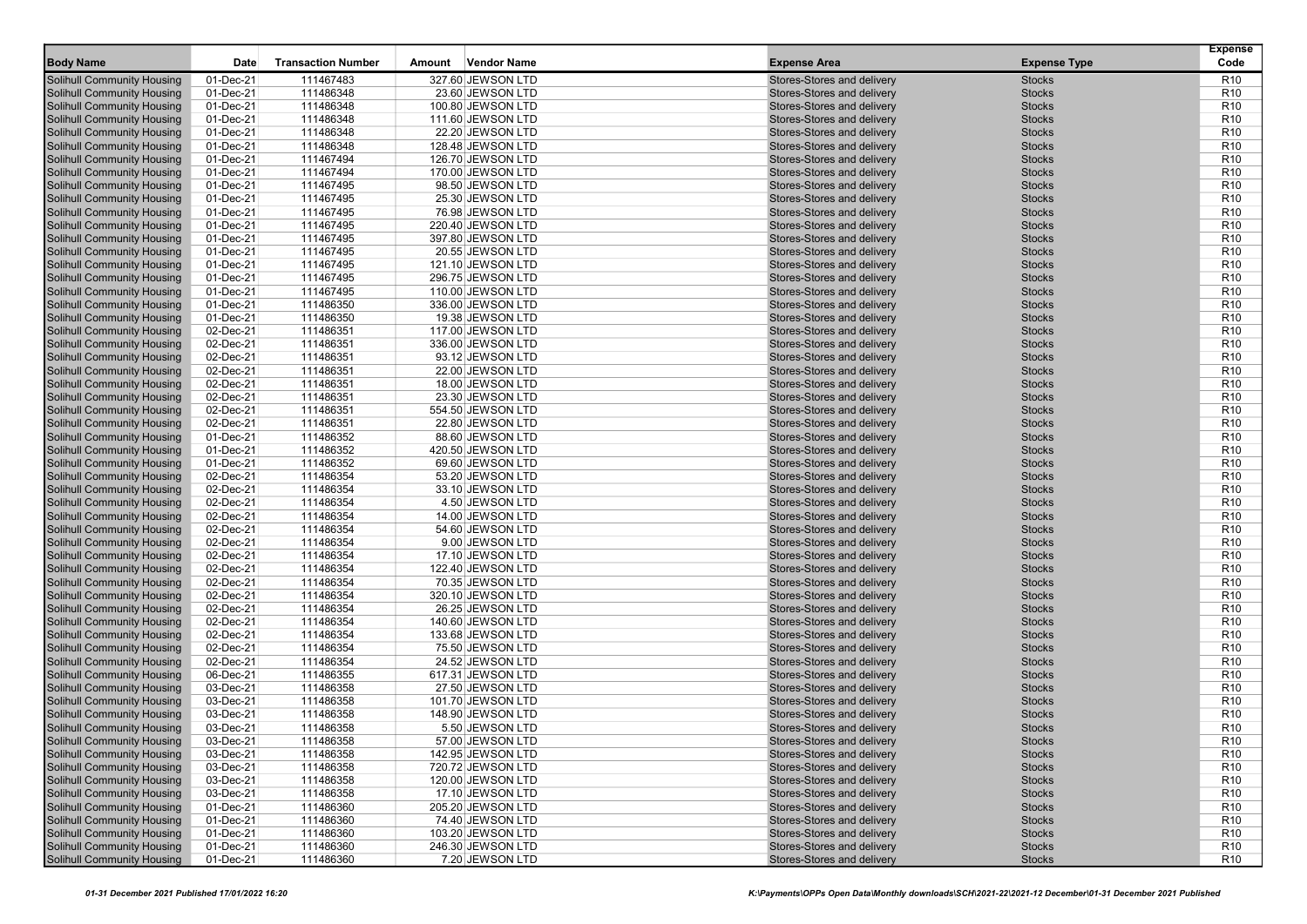|                                                                        |                        |                           |        |                                       |                                                          |                                | <b>Expense</b>                     |
|------------------------------------------------------------------------|------------------------|---------------------------|--------|---------------------------------------|----------------------------------------------------------|--------------------------------|------------------------------------|
| <b>Body Name</b>                                                       | <b>Date</b>            | <b>Transaction Number</b> | Amount | <b>Vendor Name</b>                    | <b>Expense Area</b>                                      | <b>Expense Type</b>            | Code                               |
| <b>Solihull Community Housing</b>                                      | 01-Dec-21              | 111486360                 |        | 6.00 JEWSON LTD                       | Stores-Stores and delivery                               | <b>Stocks</b>                  | R <sub>10</sub>                    |
| <b>Solihull Community Housing</b>                                      | 01-Dec-21              | 111486360                 |        | 49.40 JEWSON LTD                      | Stores-Stores and delivery                               | <b>Stocks</b>                  | R <sub>10</sub>                    |
| <b>Solihull Community Housing</b>                                      | 01-Dec-21              | 111486360                 |        | 14.52 JEWSON LTD                      | Stores-Stores and delivery                               | <b>Stocks</b>                  | R <sub>10</sub>                    |
| <b>Solihull Community Housing</b>                                      | 01-Dec-21              | 111486360                 |        | 45.60 JEWSON LTD                      | Stores-Stores and delivery                               | <b>Stocks</b>                  | R <sub>10</sub>                    |
| <b>Solihull Community Housing</b>                                      | 03-Dec-21              | 111486361                 |        | 35.40 JEWSON LTD                      | Stores-Stores and delivery                               | <b>Stocks</b>                  | R <sub>10</sub>                    |
| <b>Solihull Community Housing</b>                                      | 03-Dec-21              | 111486361                 |        | 86.85 JEWSON LTD                      | Stores-Stores and delivery                               | <b>Stocks</b>                  | R <sub>10</sub>                    |
| <b>Solihull Community Housing</b>                                      | 03-Dec-21              | 111486361                 |        | 321.60 JEWSON LTD                     | Stores-Stores and delivery                               | <b>Stocks</b>                  | R <sub>10</sub>                    |
| <b>Solihull Community Housing</b>                                      | 03-Dec-21              | 111486361                 |        | 76.00 JEWSON LTD                      | Stores-Stores and delivery                               | <b>Stocks</b>                  | R <sub>10</sub>                    |
| <b>Solihull Community Housing</b>                                      | 03-Dec-21              | 111486361                 |        | 282.00 JEWSON LTD                     | Stores-Stores and delivery                               | <b>Stocks</b>                  | R <sub>10</sub>                    |
| <b>Solihull Community Housing</b>                                      | 03-Dec-21              | 111486361                 |        | 111.00 JEWSON LTD                     | Stores-Stores and delivery                               | <b>Stocks</b>                  | R <sub>10</sub>                    |
| <b>Solihull Community Housing</b>                                      | 03-Dec-21              | 111486361                 |        | 221.40 JEWSON LTD                     | Stores-Stores and delivery                               | <b>Stocks</b>                  | R <sub>10</sub>                    |
| <b>Solihull Community Housing</b>                                      | 03-Dec-21              | 111486361                 |        | 38.25 JEWSON LTD                      | Stores-Stores and delivery                               | <b>Stocks</b>                  | R <sub>10</sub>                    |
| <b>Solihull Community Housing</b>                                      | 03-Dec-21              | 111486361                 |        | 259.80 JEWSON LTD                     | Stores-Stores and delivery                               | <b>Stocks</b>                  | R <sub>10</sub>                    |
| <b>Solihull Community Housing</b>                                      | 02-Dec-21              | 111486362                 |        | 737.16 JEWSON LTD                     | Stores-Stores and delivery                               | <b>Stocks</b>                  | R <sub>10</sub>                    |
| <b>Solihull Community Housing</b>                                      | 02-Dec-21              | 111486362                 |        | 283.12 JEWSON LTD                     | Stores-Stores and delivery                               | <b>Stocks</b>                  | R <sub>10</sub>                    |
| <b>Solihull Community Housing</b>                                      | 02-Dec-21              | 111486362                 |        | 452.58 JEWSON LTD                     | Stores-Stores and delivery                               | <b>Stocks</b>                  | R <sub>10</sub>                    |
| <b>Solihull Community Housing</b>                                      | 02-Dec-21              | 111486362                 |        | 137.72 JEWSON LTD                     | Stores-Stores and delivery                               | <b>Stocks</b>                  | R <sub>10</sub>                    |
| <b>Solihull Community Housing</b>                                      | 03-Dec-21              | 111486363                 |        | 22.70 JEWSON LTD                      | Stores-Stores and delivery                               | <b>Stocks</b>                  | R <sub>10</sub>                    |
| <b>Solihull Community Housing</b>                                      | 03-Dec-21              | 111486363                 |        | 8.20 JEWSON LTD                       | Stores-Stores and delivery                               | <b>Stocks</b>                  | R <sub>10</sub>                    |
| <b>Solihull Community Housing</b>                                      | 03-Dec-21              | 111486363                 |        | 220.40 JEWSON LTD                     | Stores-Stores and delivery                               | <b>Stocks</b>                  | R <sub>10</sub>                    |
| <b>Solihull Community Housing</b>                                      | 03-Dec-21              | 111486363                 |        | 10.20 JEWSON LTD                      | Stores-Stores and delivery                               | <b>Stocks</b>                  | R <sub>10</sub>                    |
| <b>Solihull Community Housing</b>                                      | 03-Dec-21              | 111486363                 |        | 79.50 JEWSON LTD                      | Stores-Stores and delivery                               | <b>Stocks</b>                  | R <sub>10</sub>                    |
| <b>Solihull Community Housing</b>                                      | 03-Dec-21              | 111486363                 |        | 57.50 JEWSON LTD                      | Stores-Stores and delivery                               | <b>Stocks</b>                  | R <sub>10</sub>                    |
| <b>Solihull Community Housing</b>                                      | 03-Dec-21              | 111486363                 |        | 36.21 JEWSON LTD                      | Stores-Stores and delivery                               | <b>Stocks</b>                  | R <sub>10</sub>                    |
| <b>Solihull Community Housing</b>                                      | 03-Dec-21              | 111486363                 |        | 154.40 JEWSON LTD                     | Stores-Stores and delivery                               | <b>Stocks</b>                  | R <sub>10</sub>                    |
| <b>Solihull Community Housing</b>                                      | 03-Dec-21              | 111486363                 |        | 115.05 JEWSON LTD                     | Stores-Stores and delivery                               | <b>Stocks</b>                  | R <sub>10</sub>                    |
| <b>Solihull Community Housing</b>                                      | 03-Dec-21              | 111486363                 |        | 10.20 JEWSON LTD                      | Stores-Stores and delivery                               | <b>Stocks</b>                  | R <sub>10</sub>                    |
| <b>Solihull Community Housing</b>                                      | 03-Dec-21              | 111486363                 |        | 145.90 JEWSON LTD                     | Stores-Stores and delivery                               | <b>Stocks</b>                  | R <sub>10</sub>                    |
| <b>Solihull Community Housing</b>                                      | 03-Dec-21              | 111486363                 |        | 63.45 JEWSON LTD                      | Stores-Stores and delivery                               | <b>Stocks</b>                  | R <sub>10</sub>                    |
| <b>Solihull Community Housing</b>                                      | 01-Dec-21              | 111467511                 |        | 342.00 JEWSON LTD                     | Stores-Stores and delivery                               | <b>Stocks</b>                  | R <sub>10</sub>                    |
| <b>Solihull Community Housing</b>                                      | 01-Dec-21              | 111467513                 |        | 31.96 JEWSON LTD                      | Stores-Stores and delivery                               | <b>Stocks</b>                  | R <sub>10</sub>                    |
| <b>Solihull Community Housing</b>                                      | 01-Dec-21              | 111467513                 |        | 16.10 JEWSON LTD                      | Stores-Stores and delivery                               | <b>Stocks</b>                  | R <sub>10</sub>                    |
| <b>Solihull Community Housing</b>                                      | 01-Dec-21              | 111467513                 |        | 23.60 JEWSON LTD                      | Stores-Stores and delivery                               | <b>Stocks</b>                  | R <sub>10</sub>                    |
| <b>Solihull Community Housing</b>                                      | 01-Dec-21              | 111467513                 |        | 7.00 JEWSON LTD                       | Stores-Stores and delivery                               | <b>Stocks</b>                  | R <sub>10</sub>                    |
| <b>Solihull Community Housing</b>                                      | 01-Dec-21              | 111467513                 |        | 31.10 JEWSON LTD                      | Stores-Stores and delivery                               | <b>Stocks</b>                  | R <sub>10</sub>                    |
| <b>Solihull Community Housing</b>                                      | 01-Dec-21              | 111467513<br>111467513    |        | 14.50 JEWSON LTD                      | Stores-Stores and delivery                               | <b>Stocks</b><br><b>Stocks</b> | R <sub>10</sub><br>R <sub>10</sub> |
| <b>Solihull Community Housing</b>                                      | 01-Dec-21<br>01-Dec-21 | 111467513                 |        | 10.50 JEWSON LTD<br>27.40 JEWSON LTD  | Stores-Stores and delivery<br>Stores-Stores and delivery | <b>Stocks</b>                  | R <sub>10</sub>                    |
| <b>Solihull Community Housing</b><br><b>Solihull Community Housing</b> | 01-Dec-21              | 111467513                 |        |                                       | Stores-Stores and delivery                               | <b>Stocks</b>                  | R <sub>10</sub>                    |
| <b>Solihull Community Housing</b>                                      | 01-Dec-21              | 111467513                 |        | 103.20 JEWSON LTD<br>98.50 JEWSON LTD | Stores-Stores and delivery                               | <b>Stocks</b>                  | R <sub>10</sub>                    |
| <b>Solihull Community Housing</b>                                      | 01-Dec-21              | 111467513                 |        | 23.30 JEWSON LTD                      | Stores-Stores and delivery                               | <b>Stocks</b>                  | R <sub>10</sub>                    |
| <b>Solihull Community Housing</b>                                      | 01-Dec-21              | 111467513                 |        | 259.20 JEWSON LTD                     | Stores-Stores and delivery                               | <b>Stocks</b>                  | R <sub>10</sub>                    |
| <b>Solihull Community Housing</b>                                      | 01-Dec-21              | 111467513                 |        | 10.38 JEWSON LTD                      | Stores-Stores and delivery                               | <b>Stocks</b>                  | R <sub>10</sub>                    |
| <b>Solihull Community Housing</b>                                      | 01-Dec-21              | 111467513                 |        | 31.40 JEWSON LTD                      | Stores-Stores and delivery                               | <b>Stocks</b>                  | R <sub>10</sub>                    |
| <b>Solihull Community Housing</b>                                      | 01-Dec-21              | 111467513                 |        | 2.00 JEWSON LTD                       | Stores-Stores and delivery                               | <b>Stocks</b>                  | R <sub>10</sub>                    |
| <b>Solihull Community Housing</b>                                      | 01-Dec-21              | 111467513                 |        | 39.30 JEWSON LTD                      | Stores-Stores and delivery                               | <b>Stocks</b>                  | R <sub>10</sub>                    |
| <b>Solihull Community Housing</b>                                      | 01-Dec-21              | 111467513                 |        | 100.80 JEWSON LTD                     | Stores-Stores and delivery                               | <b>Stocks</b>                  | R <sub>10</sub>                    |
| <b>Solihull Community Housing</b>                                      | 01-Dec-21              | 111467517                 |        | 93.12 JEWSON LTD                      | Stores-Stores and delivery                               | <b>Stocks</b>                  | R <sub>10</sub>                    |
| <b>Solihull Community Housing</b>                                      | 01-Dec-21              | 111467517                 |        | 162.20 JEWSON LTD                     | Stores-Stores and delivery                               | <b>Stocks</b>                  | R <sub>10</sub>                    |
| <b>Solihull Community Housing</b>                                      | 01-Dec-21              | 111467518                 |        | 87.90 JEWSON LTD                      | Stores-Stores and delivery                               | <b>Stocks</b>                  | R <sub>10</sub>                    |
| <b>Solihull Community Housing</b>                                      | 01-Dec-21              | 11146/518                 |        | 60.80 JEWSON LTD                      | Stores-Stores and delivery                               | <b>Stocks</b>                  | R <sub>10</sub>                    |
| <b>Solihull Community Housing</b>                                      | 01-Dec-21              | 111467518                 |        | 119.00 JEWSON LTD                     | Stores-Stores and delivery                               | <b>Stocks</b>                  | R <sub>10</sub>                    |
| <b>Solihull Community Housing</b>                                      | 01-Dec-21              | 111467518                 |        | 81.20 JEWSON LTD                      | Stores-Stores and delivery                               | <b>Stocks</b>                  | R <sub>10</sub>                    |
| <b>Solihull Community Housing</b>                                      | 01-Dec-21              | 111467518                 |        | 100.80 JEWSON LTD                     | Stores-Stores and delivery                               | <b>Stocks</b>                  | R <sub>10</sub>                    |
| <b>Solihull Community Housing</b>                                      | 01-Dec-21              | 111467520                 |        | 8.60 JEWSON LTD                       | Stores-Stores and delivery                               | <b>Stocks</b>                  | R <sub>10</sub>                    |
| <b>Solihull Community Housing</b>                                      | 01-Dec-21              | 111467520                 |        | 8.60 JEWSON LTD                       | Stores-Stores and delivery                               | <b>Stocks</b>                  | R <sub>10</sub>                    |
| <b>Solihull Community Housing</b>                                      | 01-Dec-21              | 111467520                 |        | 16.89 JEWSON LTD                      | Stores-Stores and delivery                               | <b>Stocks</b>                  | R <sub>10</sub>                    |
| <b>Solihull Community Housing</b>                                      | 01-Dec-21              | 111467520                 |        | 26.00 JEWSON LTD                      | Stores-Stores and delivery                               | <b>Stocks</b>                  | R <sub>10</sub>                    |
| <b>Solihull Community Housing</b>                                      | 01-Dec-21              | 111467520                 |        | 430.72 JEWSON LTD                     | Stores-Stores and delivery                               | <b>Stocks</b>                  | R <sub>10</sub>                    |
| <b>Solihull Community Housing</b>                                      | $01$ -Dec-21           | 111467520                 |        | 266.70 JEWSON LTD                     | Stores-Stores and delivery                               | <b>Stocks</b>                  | R <sub>10</sub>                    |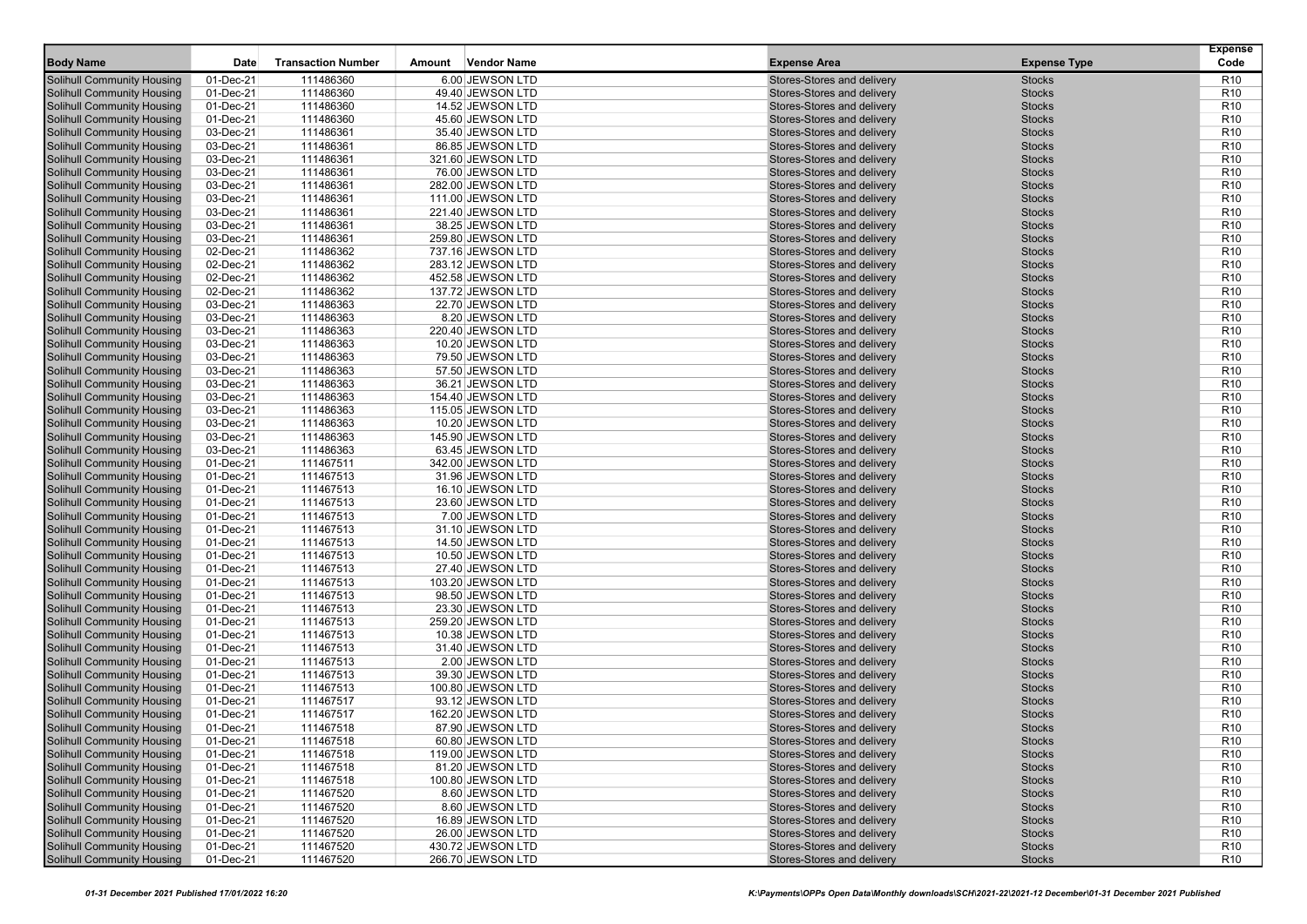|                                                                        |                        |                           |        |                                       |                                                          |                                | <b>Expense</b>                     |
|------------------------------------------------------------------------|------------------------|---------------------------|--------|---------------------------------------|----------------------------------------------------------|--------------------------------|------------------------------------|
| <b>Body Name</b>                                                       | <b>Date</b>            | <b>Transaction Number</b> | Amount | <b>Vendor Name</b>                    | <b>Expense Area</b>                                      | <b>Expense Type</b>            | Code                               |
| <b>Solihull Community Housing</b>                                      | 01-Dec-21              | 111467520                 |        | 82.38 JEWSON LTD                      | Stores-Stores and delivery                               | <b>Stocks</b>                  | R <sub>10</sub>                    |
| <b>Solihull Community Housing</b>                                      | 01-Dec-21              | 111467520                 |        | 95.98 JEWSON LTD                      | Stores-Stores and delivery                               | <b>Stocks</b>                  | R <sub>10</sub>                    |
| <b>Solihull Community Housing</b>                                      | 01-Dec-21              | 111467520                 |        | 4.70 JEWSON LTD                       | Stores-Stores and delivery                               | <b>Stocks</b>                  | R <sub>10</sub>                    |
| <b>Solihull Community Housing</b>                                      | 01-Dec-21              | 111467520                 |        | 60.48 JEWSON LTD                      | Stores-Stores and delivery                               | <b>Stocks</b>                  | R <sub>10</sub>                    |
| <b>Solihull Community Housing</b>                                      | 01-Dec-21              | 111467520                 |        | 68.90 JEWSON LTD                      | Stores-Stores and delivery                               | <b>Stocks</b>                  | R <sub>10</sub>                    |
| <b>Solihull Community Housing</b>                                      | 01-Dec-21              | 111467520                 |        | 28.30 JEWSON LTD                      | Stores-Stores and delivery                               | <b>Stocks</b>                  | R <sub>10</sub>                    |
| <b>Solihull Community Housing</b>                                      | 01-Dec-21              | 111467520                 |        | 7.53 JEWSON LTD                       | Stores-Stores and delivery                               | <b>Stocks</b>                  | R <sub>10</sub>                    |
| <b>Solihull Community Housing</b>                                      | 01-Dec-21              | 111467520                 |        | 183.69 JEWSON LTD                     | Stores-Stores and delivery                               | <b>Stocks</b>                  | R <sub>10</sub>                    |
| <b>Solihull Community Housing</b>                                      | 01-Dec-21              | 111467520                 |        | 183.60 JEWSON LTD                     | Stores-Stores and delivery                               | <b>Stocks</b>                  | R <sub>10</sub>                    |
| <b>Solihull Community Housing</b>                                      | 01-Dec-21              | 111467520                 |        | 57.87 JEWSON LTD                      | Stores-Stores and delivery                               | <b>Stocks</b>                  | R <sub>10</sub>                    |
| <b>Solihull Community Housing</b>                                      | 01-Dec-21              | 111467520                 |        | 6.52 JEWSON LTD                       | Stores-Stores and delivery                               | <b>Stocks</b>                  | R <sub>10</sub>                    |
| <b>Solihull Community Housing</b>                                      | 16-Dec-21              | 111494976                 |        | 90.00 JEWSON LTD                      | Stores-Stores and delivery                               | <b>Stocks</b>                  | R <sub>10</sub>                    |
| <b>Solihull Community Housing</b>                                      | 16-Dec-21              | 111494976                 |        | 335.21 JEWSON LTD                     | Stores-Stores and delivery                               | <b>Stocks</b>                  | R <sub>10</sub>                    |
| <b>Solihull Community Housing</b>                                      | 16-Dec-21              | 111494976                 |        | 12.12 JEWSON LTD                      | Stores-Stores and delivery                               | <b>Stocks</b>                  | R <sub>10</sub>                    |
| <b>Solihull Community Housing</b>                                      | 16-Dec-21              | 111494976                 |        | 346.56 JEWSON LTD                     | Stores-Stores and delivery                               | <b>Stocks</b>                  | R <sub>10</sub>                    |
| <b>Solihull Community Housing</b>                                      | 16-Dec-21              | 111494976                 |        | 10.90 JEWSON LTD                      | Stores-Stores and delivery                               | <b>Stocks</b>                  | R <sub>10</sub>                    |
| <b>Solihull Community Housing</b>                                      | 07-Dec-21              | 111486366                 |        | 288.80 JEWSON LTD                     | Stores-Stores and delivery                               | <b>Stocks</b>                  | R <sub>10</sub>                    |
| <b>Solihull Community Housing</b>                                      | 07-Dec-21              | 111486367                 |        | 34.65 JEWSON LTD                      | Stores-Stores and delivery                               | <b>Stocks</b>                  | R <sub>10</sub>                    |
| <b>Solihull Community Housing</b>                                      | 07-Dec-21              | 111486367                 |        | 52.10 JEWSON LTD                      | Stores-Stores and delivery                               | <b>Stocks</b>                  | R <sub>10</sub>                    |
| <b>Solihull Community Housing</b>                                      | 07-Dec-21              | 111486367                 |        | 42.55 JEWSON LTD                      | Stores-Stores and delivery                               | <b>Stocks</b>                  | R <sub>10</sub>                    |
| <b>Solihull Community Housing</b>                                      | 07-Dec-21              | 111486367                 |        | 69.69 JEWSON LTD                      | Stores-Stores and delivery                               | <b>Stocks</b>                  | R <sub>10</sub>                    |
| <b>Solihull Community Housing</b>                                      | 07-Dec-21              | 111486367                 |        | 128.00 JEWSON LTD                     | Stores-Stores and delivery                               | <b>Stocks</b>                  | R <sub>10</sub>                    |
| <b>Solihull Community Housing</b>                                      | 07-Dec-21              | 111486367                 |        | 393.37 JEWSON LTD                     | Stores-Stores and delivery                               | <b>Stocks</b>                  | R <sub>10</sub>                    |
| <b>Solihull Community Housing</b>                                      | 07-Dec-21              | 111486367                 |        | 93.60 JEWSON LTD                      | Stores-Stores and delivery                               | <b>Stocks</b>                  | R <sub>10</sub>                    |
| <b>Solihull Community Housing</b>                                      | 07-Dec-21              | 111486367                 |        | 63.60 JEWSON LTD                      | Stores-Stores and delivery                               | <b>Stocks</b>                  | R <sub>10</sub>                    |
| <b>Solihull Community Housing</b>                                      | 07-Dec-21              | 111486367                 |        | 221.40 JEWSON LTD                     | Stores-Stores and delivery                               | <b>Stocks</b>                  | R <sub>10</sub>                    |
| <b>Solihull Community Housing</b>                                      | 16-Dec-21              | 111494977                 |        | 10.40 JEWSON LTD                      | Stores-Stores and delivery                               | <b>Stocks</b>                  | R <sub>10</sub>                    |
| <b>Solihull Community Housing</b>                                      | 16-Dec-21              | 111494977                 |        | 79.11 JEWSON LTD                      | Stores-Stores and delivery                               | <b>Stocks</b>                  | R <sub>10</sub>                    |
| <b>Solihull Community Housing</b>                                      | 16-Dec-21              | 111494977                 |        | 180.00 JEWSON LTD                     | Stores-Stores and delivery                               | <b>Stocks</b>                  | R <sub>10</sub>                    |
| <b>Solihull Community Housing</b>                                      | 16-Dec-21              | 111494977                 |        | 10.55 JEWSON LTD                      | Stores-Stores and delivery                               | <b>Stocks</b>                  | R <sub>10</sub>                    |
| <b>Solihull Community Housing</b>                                      | 16-Dec-21              | 111494977                 |        | 199.20 JEWSON LTD                     | Stores-Stores and delivery                               | <b>Stocks</b>                  | R <sub>10</sub>                    |
| <b>Solihull Community Housing</b>                                      | 16-Dec-21              | 111494977                 |        | 12.00 JEWSON LTD                      | Stores-Stores and delivery                               | <b>Stocks</b>                  | R <sub>10</sub>                    |
| <b>Solihull Community Housing</b>                                      | 16-Dec-21              | 111494977                 |        | 12.80 JEWSON LTD                      | Stores-Stores and delivery                               | <b>Stocks</b>                  | R <sub>10</sub>                    |
| <b>Solihull Community Housing</b>                                      | 16-Dec-21              | 111494977                 |        | 7.45 JEWSON LTD                       | Stores-Stores and delivery                               | <b>Stocks</b>                  | R <sub>10</sub>                    |
| <b>Solihull Community Housing</b>                                      | 16-Dec-21              | 111494977                 |        | 24.60 JEWSON LTD                      | Stores-Stores and delivery                               | <b>Stocks</b><br><b>Stocks</b> | R <sub>10</sub>                    |
| <b>Solihull Community Housing</b>                                      | 16-Dec-21              | 111494977                 |        | 11.00 JEWSON LTD                      | Stores-Stores and delivery                               | <b>Stocks</b>                  | R <sub>10</sub><br>R <sub>10</sub> |
| <b>Solihull Community Housing</b><br><b>Solihull Community Housing</b> | 16-Dec-21<br>16-Dec-21 | 111494977<br>111494977    |        | 77.10 JEWSON LTD<br>246.30 JEWSON LTD | Stores-Stores and delivery<br>Stores-Stores and delivery | <b>Stocks</b>                  | R <sub>10</sub>                    |
| <b>Solihull Community Housing</b>                                      | 16-Dec-21              | 111494977                 |        | 14.52 JEWSON LTD                      | Stores-Stores and delivery                               | <b>Stocks</b>                  | R <sub>10</sub>                    |
| <b>Solihull Community Housing</b>                                      | 16-Dec-21              | 111494977                 |        | 70.50 JEWSON LTD                      | Stores-Stores and delivery                               | <b>Stocks</b>                  | R <sub>10</sub>                    |
| <b>Solihull Community Housing</b>                                      | 16-Dec-21              | 111494977                 |        | 56.70 JEWSON LTD                      | Stores-Stores and delivery                               | <b>Stocks</b>                  | R <sub>10</sub>                    |
| <b>Solihull Community Housing</b>                                      | 16-Dec-21              | 111494977                 |        | 8.45 JEWSON LTD                       | Stores-Stores and delivery                               | <b>Stocks</b>                  | R <sub>10</sub>                    |
| <b>Solihull Community Housing</b>                                      | 16-Dec-21              | 111494977                 |        | 187.52 JEWSON LTD                     | Stores-Stores and delivery                               | <b>Stocks</b>                  | R <sub>10</sub>                    |
| <b>Solihull Community Housing</b>                                      | 16-Dec-21              | 111494977                 |        | 15.00 JEWSON LTD                      | Stores-Stores and delivery                               | <b>Stocks</b>                  | R <sub>10</sub>                    |
| <b>Solihull Community Housing</b>                                      | 16-Dec-21              | 111494977                 |        | 288.45 JEWSON LTD                     | Stores-Stores and delivery                               | <b>Stocks</b>                  | R <sub>10</sub>                    |
| <b>Solihull Community Housing</b>                                      | 01-Dec-21              | 111467523                 |        | 336.00 JEWSON LTD                     | Stores-Stores and delivery                               | <b>Stocks</b>                  | R <sub>10</sub>                    |
| <b>Solihull Community Housing</b>                                      | 01-Dec-21              | 111467523                 |        | 80.64 JEWSON LTD                      | Stores-Stores and delivery                               | <b>Stocks</b>                  | R <sub>10</sub>                    |
| <b>Solihull Community Housing</b>                                      | 01-Dec-21              | 111467523                 |        | 101.70 JEWSON LTD                     | Stores-Stores and delivery                               | <b>Stocks</b>                  | R <sub>10</sub>                    |
| <b>Solihull Community Housing</b>                                      | 01-Dec-21              | 111467523                 |        | 8.30 JEWSON LTD                       | Stores-Stores and delivery                               | <b>Stocks</b>                  | R <sub>10</sub>                    |
| <b>Solihull Community Housing</b>                                      | 01-Dec-21              | 111467523                 |        | 6.00 JEWSON LTD                       | Stores-Stores and delivery                               | <b>Stocks</b>                  | R <sub>10</sub>                    |
| <b>Solihull Community Housing</b>                                      | 01-Dec-21              | 11146/523                 |        | 101.60 JEWSON LTD                     | Stores-Stores and delivery                               | <b>Stocks</b>                  | R <sub>10</sub>                    |
| <b>Solihull Community Housing</b>                                      | 01-Dec-21              | 111467523                 |        | 6.60 JEWSON LTD                       | Stores-Stores and delivery                               | <b>Stocks</b>                  | R <sub>10</sub>                    |
| <b>Solihull Community Housing</b>                                      | 01-Dec-21              | 111467523                 |        | 6.40 JEWSON LTD                       | Stores-Stores and delivery                               | <b>Stocks</b>                  | R <sub>10</sub>                    |
| <b>Solihull Community Housing</b>                                      | 01-Dec-21              | 111467523                 |        | 19.60 JEWSON LTD                      | Stores-Stores and delivery                               | <b>Stocks</b>                  | R <sub>10</sub>                    |
| <b>Solihull Community Housing</b>                                      | 01-Dec-21              | 111467523                 |        | 36.00 JEWSON LTD                      | Stores-Stores and delivery                               | <b>Stocks</b>                  | R <sub>10</sub>                    |
| <b>Solihull Community Housing</b>                                      | 01-Dec-21              | 111467523                 |        | 17.30 JEWSON LTD                      | Stores-Stores and delivery                               | <b>Stocks</b>                  | R <sub>10</sub>                    |
| <b>Solihull Community Housing</b>                                      | 01-Dec-21              | 111467523                 |        | 246.00 JEWSON LTD                     | Stores-Stores and delivery                               | <b>Stocks</b>                  | R <sub>10</sub>                    |
| <b>Solihull Community Housing</b>                                      | 01-Dec-21              | 111467523                 |        | 229.95 JEWSON LTD                     | Stores-Stores and delivery                               | <b>Stocks</b>                  | R <sub>10</sub>                    |
| <b>Solihull Community Housing</b>                                      | 01-Dec-21              | 111467523                 |        | 116.40 JEWSON LTD                     | Stores-Stores and delivery                               | <b>Stocks</b>                  | R <sub>10</sub>                    |
| <b>Solihull Community Housing</b>                                      | $01$ -Dec-21           | 111467523                 |        | 32.00 JEWSON LTD                      | Stores-Stores and delivery                               | <b>Stocks</b>                  | R <sub>10</sub>                    |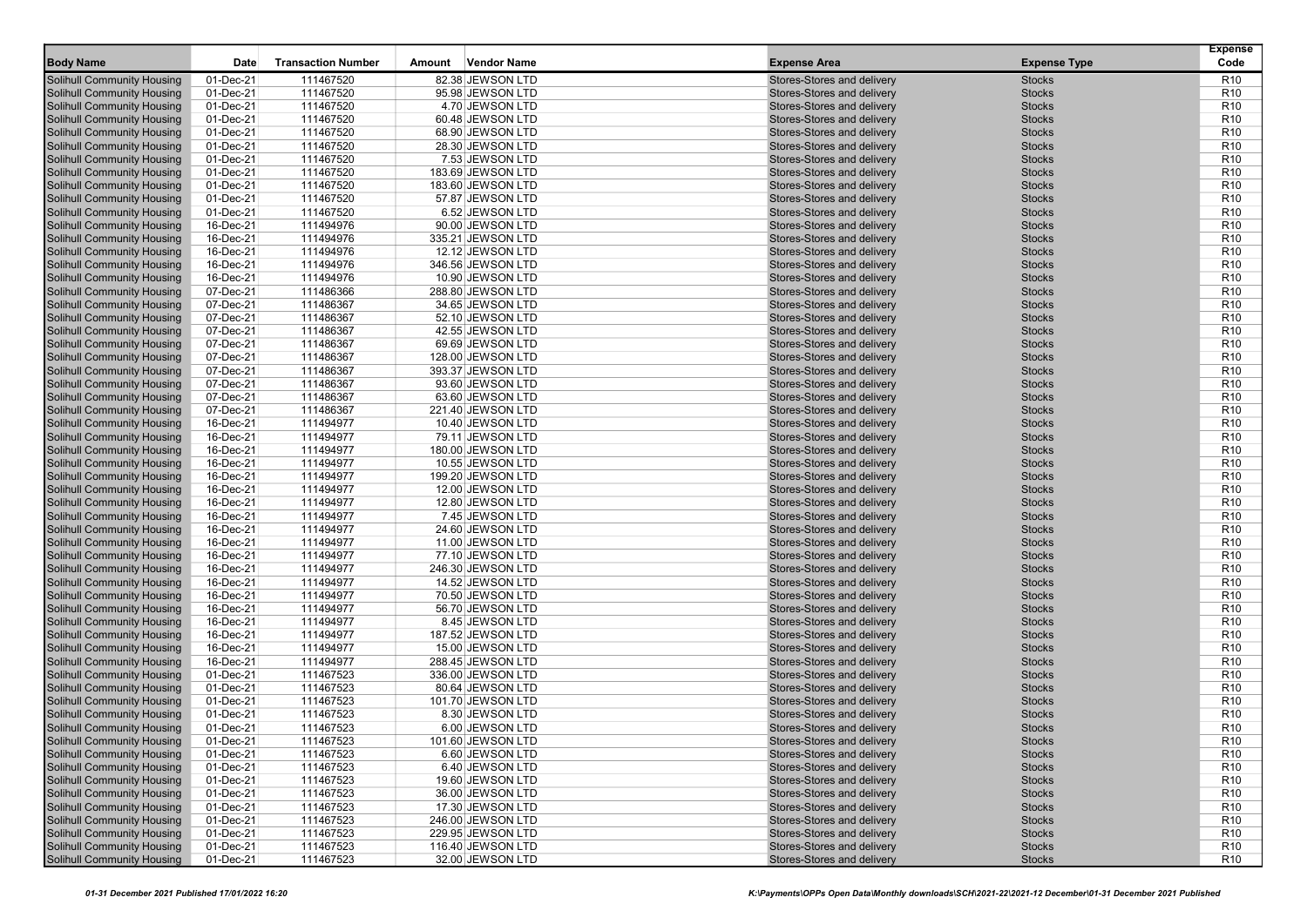|                                                                        |                        |                           |        |                                                                                      |                                                          |                                              | <b>Expense</b>                     |
|------------------------------------------------------------------------|------------------------|---------------------------|--------|--------------------------------------------------------------------------------------|----------------------------------------------------------|----------------------------------------------|------------------------------------|
| <b>Body Name</b>                                                       | Date                   | <b>Transaction Number</b> | Amount | <b>Vendor Name</b>                                                                   | <b>Expense Area</b>                                      | <b>Expense Type</b>                          | Code                               |
| <b>Solihull Community Housing</b>                                      | 01-Dec-21              | 111467523                 |        | 159.30 JEWSON LTD                                                                    | Stores-Stores and delivery                               | <b>Stocks</b>                                | R <sub>10</sub>                    |
| <b>Solihull Community Housing</b>                                      | 01-Dec-21              | 111467523                 |        | 27.00 JEWSON LTD                                                                     | Stores-Stores and delivery                               | <b>Stocks</b>                                | R <sub>10</sub>                    |
| <b>Solihull Community Housing</b>                                      | 02-Dec-21              | 111486372                 |        | 491.44 JEWSON LTD                                                                    | Stores-Stores and delivery                               | <b>Stocks</b>                                | R <sub>10</sub>                    |
| <b>Solihull Community Housing</b>                                      | 16-Dec-21              | 111494978                 |        | 106.56 JEWSON LTD                                                                    | Stores-Stores and delivery                               | <b>Stocks</b>                                | R <sub>10</sub>                    |
| <b>Solihull Community Housing</b>                                      | 16-Dec-21              | 111494978                 |        | 162.06 JEWSON LTD                                                                    | Stores-Stores and delivery                               | <b>Stocks</b>                                | R <sub>10</sub>                    |
| <b>Solihull Community Housing</b>                                      | 16-Dec-21              | 111494978                 |        | 22.20 JEWSON LTD                                                                     | Stores-Stores and delivery                               | <b>Stocks</b>                                | R <sub>10</sub>                    |
| <b>Solihull Community Housing</b>                                      | 16-Dec-21              | 111494978                 |        | 7.53 JEWSON LTD                                                                      | Stores-Stores and delivery                               | <b>Stocks</b>                                | R <sub>10</sub>                    |
| <b>Solihull Community Housing</b>                                      | 07-Dec-21              | 111486374                 |        | 389.50 JEWSON LTD                                                                    | Stores-Stores and delivery                               | <b>Stocks</b>                                | R <sub>10</sub>                    |
| <b>Solihull Community Housing</b>                                      | 16-Dec-21              | 111494979                 |        | 219.24 JEWSON LTD                                                                    | Stores-Stores and delivery                               | <b>Stocks</b>                                | R <sub>10</sub>                    |
| <b>Solihull Community Housing</b>                                      | 20-Dec-21              | 111498472                 |        | 93.12 JEWSON LTD                                                                     | Stores-Stores and delivery                               | <b>Stocks</b>                                | R <sub>10</sub>                    |
| <b>Solihull Community Housing</b>                                      | 20-Dec-21              | 111498472                 |        | 13.85 JEWSON LTD                                                                     | Stores-Stores and delivery                               | <b>Stocks</b><br><b>Stocks</b>               | R <sub>10</sub>                    |
| <b>Solihull Community Housing</b>                                      | 20-Dec-21<br>20-Dec-21 | 111498472<br>111498472    |        | 87.90 JEWSON LTD                                                                     | Stores-Stores and delivery<br>Stores-Stores and delivery | <b>Stocks</b>                                | R <sub>10</sub><br>R <sub>10</sub> |
| <b>Solihull Community Housing</b><br><b>Solihull Community Housing</b> | 20-Dec-21              | 111498472                 |        | 91.20 JEWSON LTD<br>1580.64 JEWSON LTD                                               | Stores-Stores and delivery                               | <b>Stocks</b>                                | R <sub>10</sub>                    |
| <b>Solihull Community Housing</b>                                      | 20-Dec-21              | 111498472                 |        | 55.40 JEWSON LTD                                                                     | Stores-Stores and delivery                               | <b>Stocks</b>                                | R <sub>10</sub>                    |
| <b>Solihull Community Housing</b>                                      | 20-Dec-21              | 111498472                 |        | 282.00 JEWSON LTD                                                                    | Stores-Stores and delivery                               | <b>Stocks</b>                                | R <sub>10</sub>                    |
| <b>Solihull Community Housing</b>                                      | 20-Dec-21              | 111498472                 |        | 110.00 JEWSON LTD                                                                    | Stores-Stores and delivery                               | <b>Stocks</b>                                | R <sub>10</sub>                    |
| <b>Solihull Community Housing</b>                                      | 21-Dec-21              | 111498475                 |        | 404.32 JEWSON LTD                                                                    | Stores-Stores and delivery                               | <b>Stocks</b>                                | R <sub>10</sub>                    |
| <b>Solihull Community Housing</b>                                      | 21-Dec-21              | 111498486                 |        | 250.00 JEWSON LTD                                                                    | Stores-Stores and delivery                               | <b>Stocks</b>                                | R <sub>10</sub>                    |
| <b>Solihull Community Housing</b>                                      | 21-Dec-21              | 111498486                 |        | 19.38 JEWSON LTD                                                                     | Stores-Stores and delivery                               | <b>Stocks</b>                                | R <sub>10</sub>                    |
| <b>Solihull Community Housing</b>                                      | 21-Dec-21              | 111498494                 |        | 475.85 JEWSON LTD                                                                    | Stores-Stores and delivery                               | <b>Stocks</b>                                | R <sub>10</sub>                    |
| <b>Solihull Community Housing</b>                                      | 21-Dec-21              | 111498495                 |        | 17.38 JEWSON LTD                                                                     | Stores-Stores and delivery                               | <b>Stocks</b>                                | R <sub>10</sub>                    |
| <b>Solihull Community Housing</b>                                      | 21-Dec-21              | 111498495                 |        | 377.50 JEWSON LTD                                                                    | Stores-Stores and delivery                               | <b>Stocks</b>                                | R <sub>10</sub>                    |
| <b>Solihull Community Housing</b>                                      | 21-Dec-21              | 111498507                 |        | 274.50 JEWSON LTD                                                                    | Stores-Stores and delivery                               | <b>Stocks</b>                                | R <sub>10</sub>                    |
| <b>Solihull Community Housing</b>                                      | 09-Dec-21              | 111475225                 |        | 225.00 JLA TOTAL CARE LTD                                                            | Saxon Court                                              | <b>Other Premises Costs</b>                  | <b>B90</b>                         |
| <b>Solihull Community Housing</b>                                      | 09-Dec-21              | 111475226                 |        | 225.00 JLA TOTAL CARE LTD                                                            | Saxon Court                                              | <b>Other Premises Costs</b>                  | <b>B90</b>                         |
| <b>Solihull Community Housing</b>                                      | 09-Dec-21              | 111475227                 |        | 225.00 JLA TOTAL CARE LTD                                                            | Saxon Court                                              | <b>Other Premises Costs</b>                  | <b>B90</b>                         |
| <b>Solihull Community Housing</b>                                      | 01-Dec-21              | 111455473                 |        | 225.00 JLA TOTAL CARE LTD                                                            | Saxon Court                                              | <b>Other Premises Costs</b>                  | <b>B90</b>                         |
| <b>Solihull Community Housing</b>                                      | 09-Dec-21              | 111475224                 |        | 225.00 JLA TOTAL CARE LTD                                                            | Saxon Court                                              | <b>Other Premises Costs</b>                  | <b>B90</b>                         |
| <b>Solihull Community Housing</b>                                      | 01-Dec-21              | 111467524                 |        | 146.45 JOHN HICKEN LTD                                                               | Stores-Stores and delivery                               | <b>Stocks</b>                                | R <sub>10</sub>                    |
| <b>Solihull Community Housing</b>                                      | 01-Dec-21              | 111467524                 |        | 77.25 JOHN HICKEN LTD                                                                | Stores-Stores and delivery                               | <b>Stocks</b>                                | R <sub>10</sub>                    |
| <b>Solihull Community Housing</b>                                      | 03-Dec-21              | 111464417                 |        | 4490320.00 LEGRAND                                                                   | Safe and Sound Operational                               | <b>Equipment Rental/Lease</b>                | D <sub>18</sub>                    |
| <b>Solihull Community Housing</b>                                      | 03-Dec-21              | 111464417                 |        | -4489197.42 LEGRAND                                                                  | Safe and Sound Operational                               | <b>Equipment Rental/Lease</b>                | D <sub>18</sub>                    |
| <b>Solihull Community Housing</b>                                      | 01-Dec-21              | 111412469                 |        | 565.75 LEX AUTOLEASE LTD                                                             | <b>Client - Fleet Management</b>                         | <b>Vehicle Hire</b>                          | C30                                |
| <b>Solihull Community Housing</b>                                      | 16-Dec-21              | 111488401                 |        | 27982.56 LEX AUTOLEASE LTD                                                           | <b>Client - Fleet Management</b>                         | <b>Vehicle Hire</b>                          | C <sub>30</sub>                    |
| <b>Solihull Community Housing</b>                                      | 09-Dec-21              | 111475218                 |        | 8998.34 LOCAL GOVERNMENT ASSOC                                                       | <b>Central Administration</b>                            | <b>Professional Fees</b>                     | D <sub>50</sub>                    |
| <b>Solihull Community Housing</b>                                      | 10-Dec-21              | 111477480                 |        | -8998.34 LOCAL GOVERNMENT ASSOC                                                      | <b>Central Administration</b>                            | <b>Professional Fees</b>                     | D <sub>50</sub>                    |
| <b>Solihull Community Housing</b>                                      | 10-Dec-21              | 111477481                 |        | 8998.34 LOCAL GOVERNMENT ASSOC                                                       | <b>Central Administration</b>                            | <b>Professional Fees</b>                     | D <sub>50</sub>                    |
| <b>Solihull Community Housing</b>                                      | 03-Dec-21              | 111464406                 |        | 1350.90 LYRECO UK LTD                                                                | <b>Endeavour House</b>                                   | Stationery                                   | D <sub>25</sub>                    |
| <b>Solihull Community Housing</b>                                      | 03-Dec-21              | 111464406                 |        | -675.45 LYRECO UK LTD                                                                | <b>Endeavour House</b>                                   | Stationery                                   | D <sub>25</sub>                    |
| <b>Solihull Community Housing</b>                                      | 01-Dec-21              | 111428468                 |        | 22790.90 MAN COMMERCIAL PROTECTION LTD                                               | <b>CCTV</b>                                              | Security                                     | <b>B43</b>                         |
| <b>Solihull Community Housing</b>                                      | 10-Dec-21              | 111477478                 |        | 1583.33 MAXKING LTD                                                                  | <b>Biomass System</b>                                    | Biomass Plant Room Management St             | <b>B46</b>                         |
| <b>Solihull Community Housing</b>                                      | 07-Dec-21              | 111470476                 |        | 2390.00 META UK LTD                                                                  | Training                                                 | Training                                     | A80                                |
| <b>Solihull Community Housing</b>                                      | 01-Dec-21              | 111459638                 |        | 1223.38 MITIE PROPERTY SERVICES (UK) LTD                                             | <b>Planned Maintenance</b>                               | <b>Planned Works</b>                         | <b>B36</b>                         |
| <b>Solihull Community Housing</b>                                      | 01-Dec-21              | 111459639                 |        | 728.78 MITIE PROPERTY SERVICES (UK) LTD                                              | <b>Planned Maintenance</b>                               | <b>Planned Works</b>                         | <b>B36</b>                         |
| <b>Solihull Community Housing</b>                                      | 01-Dec-21              | 111459640                 |        | 728.78 MITIE PROPERTY SERVICES (UK) LTD                                              | <b>Planned Maintenance</b><br><b>Planned Maintenance</b> | <b>Planned Works</b><br><b>Planned Works</b> | <b>B36</b><br>B36                  |
| <b>Solihull Community Housing</b><br><b>Solihull Community Housing</b> | 14-Dec-21<br>14-Dec-21 | 111492857<br>111492858    |        | 1494.65 MITIE PROPERTY SERVICES (UK) LTD                                             | <b>Planned Maintenance</b>                               | <b>Planned Works</b>                         | <b>B36</b>                         |
|                                                                        |                        |                           |        | 1494.65 MITIE PROPERTY SERVICES (UK) LTD                                             | <b>Planned Maintenance</b>                               | <b>Planned Works</b>                         | B36                                |
| <b>Solihull Community Housing</b><br><b>Solihull Community Housing</b> | 14-Dec-21<br>14-Dec-21 | 111492859<br>111492860    |        | 1504.96 MITIE PROPERTY SERVICES (UK) LTD<br>1504.96 MITIE PROPERTY SERVICES (UK) LTD | <b>Planned Maintenance</b>                               | <b>Planned Works</b>                         | <b>B36</b>                         |
| <b>Solihull Community Housing</b>                                      | 14-Dec-21              |                           |        |                                                                                      |                                                          |                                              | <b>B36</b>                         |
| <b>Solihull Community Housing</b>                                      | 01-Dec-21              | 111492861<br>111467479    |        | 1504.96 MITTE PROPERTY SERVICES (UK) LTD<br>15.00 MOBILITY WORLD LTD                 | Planned Maintenance<br>Stores-Stores and delivery        | <b>Planned Works</b><br><b>Stocks</b>        | R <sub>10</sub>                    |
| <b>Solihull Community Housing</b>                                      | 01-Dec-21              | 111467479                 |        | 319.80 MOBILITY WORLD LTD                                                            | Stores-Stores and delivery                               | <b>Stocks</b>                                | R <sub>10</sub>                    |
| <b>Solihull Community Housing</b>                                      | 01-Dec-21              | 111467481                 |        | 15.00 MOBILITY WORLD LTD                                                             | Stores-Stores and delivery                               | <b>Stocks</b>                                | R <sub>10</sub>                    |
| <b>Solihull Community Housing</b>                                      | 01-Dec-21              | 111467481                 |        | 309.90 MOBILITY WORLD LTD                                                            | Stores-Stores and delivery                               | <b>Stocks</b>                                | R <sub>10</sub>                    |
| <b>Solihull Community Housing</b>                                      | 01-Dec-21              | 111467482                 |        | 15.00 MOBILITY WORLD LTD                                                             | Stores-Stores and delivery                               | <b>Stocks</b>                                | R <sub>10</sub>                    |
| <b>Solihull Community Housing</b>                                      | 01-Dec-21              | 111467482                 |        | 79.95 MOBILITY WORLD LTD                                                             | Stores-Stores and delivery                               | <b>Stocks</b>                                | R <sub>10</sub>                    |
| <b>Solihull Community Housing</b>                                      | 01-Dec-21              | 111467482                 |        | 154.95 MOBILITY WORLD LTD                                                            | Stores-Stores and delivery                               | <b>Stocks</b>                                | R <sub>10</sub>                    |
| <b>Solihull Community Housing</b>                                      | 22-Dec-21              | 111494759                 |        | 1824.00 MORGAN LAMBERT LTD                                                           | <b>Mechanical &amp; Electrical</b>                       | <b>Utility Related Works</b>                 | <b>B34</b>                         |
| <b>Solihull Community Housing</b>                                      | $01$ -Dec-21           | 111486378                 |        | 271.50 NATIONAL SAFETY SUPPLIES                                                      | Stores-Stores and delivery                               | <b>Stocks</b>                                | R <sub>10</sub>                    |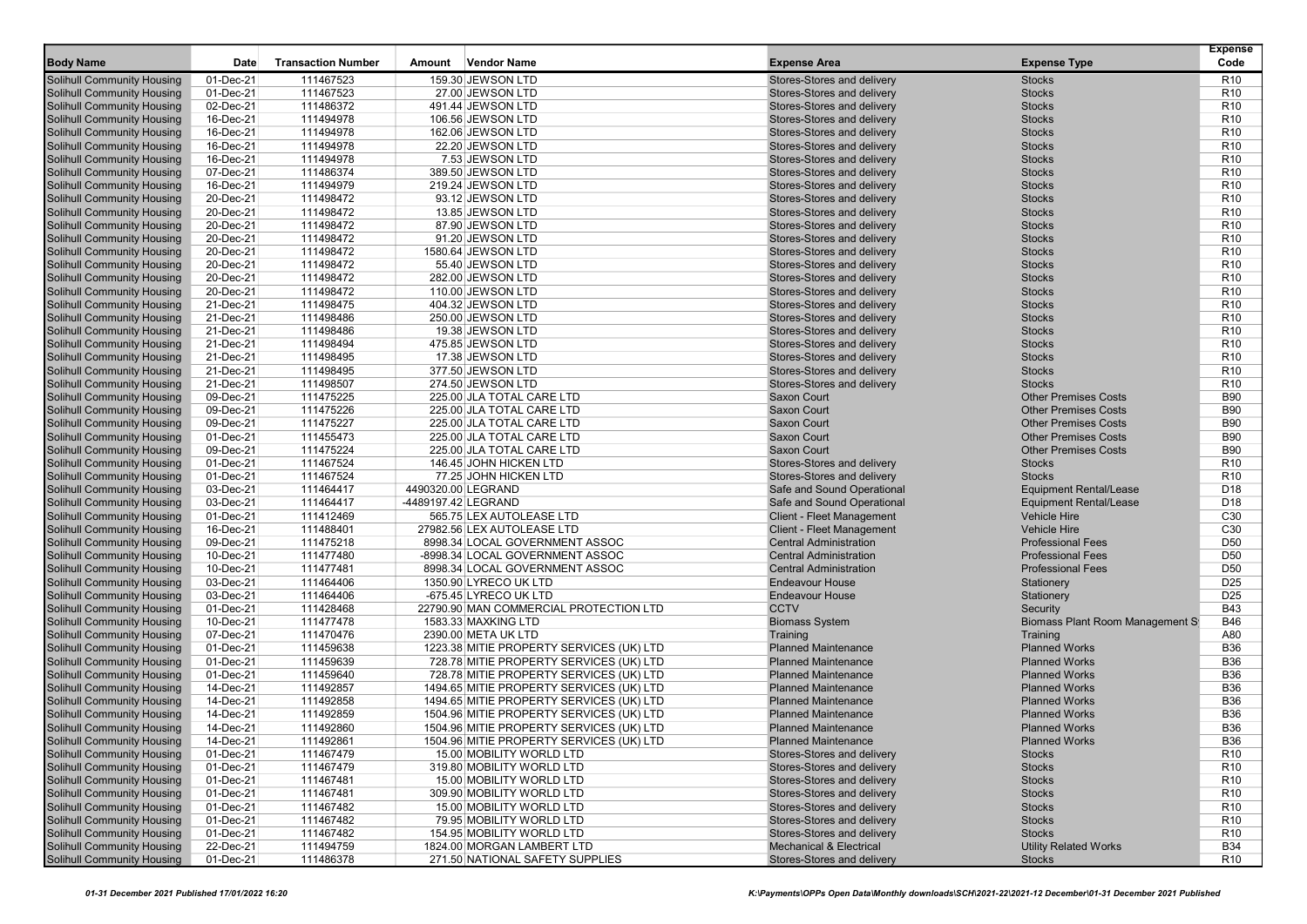|                                   |             |                           |                            |                                     |                            | <b>Expense</b> |
|-----------------------------------|-------------|---------------------------|----------------------------|-------------------------------------|----------------------------|----------------|
| <b>Body Name</b>                  | <b>Date</b> | <b>Transaction Number</b> | Vendor Name<br>Amount      | <b>Expense Area</b>                 | <b>Expense Type</b>        | Code           |
| Solihull Community Housing        | 01-Dec-21   | 111492828                 | 324.54 N-CAP FLOORING LTD  | North Property Repairs-Day to day   | <b>Internal Works</b>      | <b>B31</b>     |
| <b>Solihull Community Housing</b> | 01-Dec-21   | 111468594                 | 432.72 N-CAP FLOORING LTD  | North Property Repairs-Voids        | Voids                      | <b>B38</b>     |
| Solihull Community Housing        | 01-Dec-21   | 111468595                 | 1264.08 N-CAP FLOORING LTD | North Property Repairs-Voids        | Voids                      | <b>B38</b>     |
| Solihull Community Housing        | 01-Dec-21   | 111492831                 | 288.48 N-CAP FLOORING LTD  | North Property Repairs-Day to day   | <b>Internal Works</b>      | <b>B31</b>     |
| Solihull Community Housing        | 01-Dec-21   | 111492832                 | 360.60 N-CAP FLOORING LTD  | North Property Repairs-Day to day   | <b>Internal Works</b>      | <b>B31</b>     |
| Solihull Community Housing        | 01-Dec-21   | 111492833                 | 824.40 N-CAP FLOORING LTD  | <b>North Property Repairs-Voids</b> | <b>Voids</b>               | <b>B38</b>     |
| Solihull Community Housing        | 01-Dec-21   | 111492834                 | 360.60 N-CAP FLOORING LTD  | North Property Repairs-Voids        | Voids                      | <b>B38</b>     |
| <b>Solihull Community Housing</b> | 01-Dec-21   | 111492835                 | 649.08 N-CAP FLOORING LTD  | North Property Repairs-Day to day   | <b>Internal Works</b>      | <b>B31</b>     |
| Solihull Community Housing        | 01-Dec-21   | 111468596                 | 360.60 N-CAP FLOORING LTD  | North Property Repairs-Voids        | Voids                      | <b>B38</b>     |
| <b>Solihull Community Housing</b> | 01-Dec-21   | 111492836                 | 288.48 N-CAP FLOORING LTD  | Kitchens                            | <b>Contractor Payments</b> | <b>B70</b>     |
| Solihull Community Housing        | 01-Dec-21   | 111492837                 | 288.48 N-CAP FLOORING LTD  | <b>Kitchens</b>                     | <b>Contractor Payments</b> | <b>B70</b>     |
| Solihull Community Housing        | 01-Dec-21   | 111492838                 | 288.48 N-CAP FLOORING LTD  | <b>Kitchens</b>                     | <b>Contractor Payments</b> | <b>B70</b>     |
| Solihull Community Housing        | 01-Dec-21   | 111492839                 | 282.57 N-CAP FLOORING LTD  | North Property Repairs-Voids        | Voids                      | <b>B38</b>     |
| <b>Solihull Community Housing</b> | 01-Dec-21   | 111492840                 | 300.60 N-CAP FLOORING LTD  | North Property Repairs-Voids        | Voids                      | <b>B38</b>     |
| Solihull Community Housing        | 01-Dec-21   | 111492841                 | 1099.20 N-CAP FLOORING LTD | <b>North Property Repairs-Voids</b> | Voids                      | <b>B38</b>     |
| <b>Solihull Community Housing</b> | 01-Dec-21   | 111492842                 | 1374.00 N-CAP FLOORING LTD | North Property Repairs-Voids        | Voids                      | <b>B38</b>     |
| Solihull Community Housing        | 06-Dec-21   | 111492844                 | 288.48 N-CAP FLOORING LTD  | North Property Repairs-Voids        | Voids                      | <b>B38</b>     |
| Solihull Community Housing        | 06-Dec-21   | 111492845                 | 538.55 N-CAP FLOORING LTD  | North Property Repairs-Day to day   | <b>Internal Works</b>      | <b>B31</b>     |
| Solihull Community Housing        | 06-Dec-21   | 111492846                 | 240.48 N-CAP FLOORING LTD  | North Property Repairs-Day to day   | <b>External Structures</b> | <b>B33</b>     |
| Solihull Community Housing        | 08-Dec-21   | 111492847                 | 252.99 N-CAP FLOORING LTD  | North Property Repairs-Day to day   | <b>Internal Works</b>      | <b>B31</b>     |
| <b>Solihull Community Housing</b> | 09-Dec-21   | 111492848                 | 229.95 N-CAP FLOORING LTD  | North Property Repairs-Day to day   | <b>Internal Works</b>      | <b>B31</b>     |
| Solihull Community Housing        | 09-Dec-21   | 111492849                 | 1319.04 N-CAP FLOORING LTD | North Property Repairs-Voids        | Voids                      | <b>B38</b>     |
| Solihull Community Housing        | 09-Dec-21   | 111492850                 | 288.48 N-CAP FLOORING LTD  | North Property Repairs-Day to day   | <b>Internal Works</b>      | <b>B31</b>     |
| Solihull Community Housing        | 10-Dec-21   | 111492851                 | 504.90 N-CAP FLOORING LTD  | North Property Repairs-Day to day   | <b>Internal Works</b>      | <b>B31</b>     |
| Solihull Community Housing        | 14-Dec-21   | 111492853                 | 281.27 N-CAP FLOORING LTD  | North Property Repairs-Day to day   | <b>Internal Works</b>      | <b>B31</b>     |
| Solihull Community Housing        | 14-Dec-21   | 111492854                 | 288.48 N-CAP FLOORING LTD  | North Property Repairs-Day to day   | <b>Internal Works</b>      | <b>B31</b>     |
| <b>Solihull Community Housing</b> | 14-Dec-21   | 111492855                 | 543.90 N-CAP FLOORING LTD  | North Property Repairs-Day to day   | <b>Internal Works</b>      | <b>B31</b>     |
| <b>Solihull Community Housing</b> | 16-Dec-21   | 111492856                 | 322.20 N-CAP FLOORING LTD  | <b>North Property Repairs-Voids</b> | Voids                      | <b>B38</b>     |
| Solihull Community Housing        | 01-Dec-21   | 111492594                 | 844.58 NERG LTD            | <b>Biomass System</b>               | <b>Biomass Boilers</b>     | <b>B45</b>     |
| Solihull Community Housing        | 01-Dec-21   | 111492595                 | 1308.74 NERG LTD           | <b>Biomass System</b>               | <b>Biomass Boilers</b>     | <b>B45</b>     |
| Solihull Community Housing        | 01-Dec-21   | 111492596                 | 536.80 NERG LTD            | <b>Biomass System</b>               | <b>Biomass Boilers</b>     | <b>B45</b>     |
| Solihull Community Housing        | 01-Dec-21   | 111492598                 | 541.06 NERG LTD            | <b>Biomass System</b>               | <b>Biomass Boilers</b>     | <b>B45</b>     |
| <b>Solihull Community Housing</b> | 01-Dec-21   | 111492601                 | 390.00 NERG LTD            | <b>Biomass System</b>               | <b>Biomass Boilers</b>     | <b>B45</b>     |
| Solihull Community Housing        | 01-Dec-21   | 111492603                 | 130.00 NERG LTD            | <b>Biomass System</b>               | <b>Biomass Boilers</b>     | <b>B45</b>     |
| <b>Solihull Community Housing</b> | 01-Dec-21   | 111492603                 | 130.00 NERG LTD            | <b>Biomass System</b>               | <b>Biomass Boilers</b>     | <b>B45</b>     |
| Solihull Community Housing        | 01-Dec-21   | 111492603                 | 130.00 NERG LTD            | <b>Biomass System</b>               | <b>Biomass Boilers</b>     | <b>B45</b>     |
| Solihull Community Housing        | 01-Dec-21   | 111492603                 | 130.00 NERG LTD            | <b>Biomass System</b>               | <b>Biomass Boilers</b>     | <b>B45</b>     |
| Solihull Community Housing        | 01-Dec-21   | 111492603                 | 130.00 NERG LTD            | <b>Biomass System</b>               | <b>Biomass Boilers</b>     | <b>B45</b>     |
| Solihull Community Housing        | 01-Dec-21   | 111492603                 | 130.00 NERG LTD            | <b>Biomass System</b>               | <b>Biomass Boilers</b>     | <b>B45</b>     |
| Solihull Community Housing        | 01-Dec-21   | 111492603                 | 130.00 NERG LTD            | <b>Biomass System</b>               | <b>Biomass Boilers</b>     | <b>B45</b>     |
| Solihull Community Housing        | 01-Dec-21   | 111492603                 | 130.00 NERG LTD            | <b>Biomass System</b>               | <b>Biomass Boilers</b>     | <b>B45</b>     |
| Solihull Community Housing        | 01-Dec-21   | 111492603                 | 130.00 NERG LTD            | <b>Biomass System</b>               | <b>Biomass Boilers</b>     | <b>B45</b>     |
| Solihull Community Housing        | 01-Dec-21   | 111492603                 | 130.00 NERG LTD            | <b>Biomass System</b>               | <b>Biomass Boilers</b>     | <b>B45</b>     |
| Solihull Community Housing        | 01-Dec-21   | 111492603                 | 130.00 NERG LTD            | <b>Biomass System</b>               | <b>Biomass Boilers</b>     | <b>B45</b>     |
| Solihull Community Housing        | 01-Dec-21   | 111492603                 | 130.00 NERG LTD            | <b>Biomass System</b>               | <b>Biomass Boilers</b>     | <b>B45</b>     |
| <b>Solihull Community Housing</b> | 01-Dec-21   | 111492603                 | 130.00 NERG LTD            | <b>Biomass System</b>               | <b>Biomass Boilers</b>     | <b>B45</b>     |
| Solihull Community Housing        | 01-Dec-21   | 111492604                 | 1952.00 NERG LTD           | <b>Biomass System</b>               | <b>Biomass Boilers</b>     | <b>B45</b>     |
| Solihull Community Housing        | 01-Dec-21   | 111492605                 | 2469.28 NERG LTD           | <b>Biomass System</b>               | <b>Biomass Boilers</b>     | <b>B45</b>     |
| <b>Solihull Community Housing</b> | 01-Dec-21   | 111492606                 | 3706.36 NERG LTD           | <b>Biomass System</b>               | <b>Biomass Boilers</b>     | <b>B45</b>     |
| Solihull Community Housing        | 01-Dec-21   | 111492607                 | 2235.04 NERG LTD           | <b>Biomass System</b>               | <b>Biomass Boilers</b>     | <b>B45</b>     |
| <b>Solihull Community Housing</b> | 01-Dec-21   | 111492608                 | 1732.40 NERG LTD           | <b>BIOMASS System</b>               | <b>Biomass Boilers</b>     | <b>B45</b>     |
| Solihull Community Housing        | 01-Dec-21   | 111492609                 | 2752.32 NERG LTD           | <b>Biomass System</b>               | <b>Biomass Boilers</b>     | <b>B45</b>     |
| <b>Solihull Community Housing</b> | 01-Dec-21   | 111492610                 | 1176.08 NERG LTD           | <b>Biomass System</b>               | <b>Biomass Boilers</b>     | B45            |
| Solihull Community Housing        | 01-Dec-21   | 111492611                 | 3406.24 NERG LTD           | <b>Biomass System</b>               | <b>Biomass Boilers</b>     | <b>B45</b>     |
| <b>Solihull Community Housing</b> | 01-Dec-21   | 111492612                 | 1586.00 NERG LTD           | <b>Biomass System</b>               | <b>Biomass Boilers</b>     | <b>B45</b>     |
| <b>Solihull Community Housing</b> | 01-Dec-21   | 111492613                 | 2781.60 NERG LTD           | <b>Biomass System</b>               | <b>Biomass Boilers</b>     | <b>B45</b>     |
| <b>Solihull Community Housing</b> | 01-Dec-21   | 111492614                 | 2196.00 NERG LTD           | <b>Biomass System</b>               | <b>Biomass Boilers</b>     | <b>B45</b>     |
| Solihull Community Housing        | 01-Dec-21   | 111492615                 | 1498.16 NERG LTD           | <b>Biomass System</b>               | <b>Biomass Boilers</b>     | <b>B45</b>     |
| <b>Solihull Community Housing</b> | 01-Dec-21   | 111492616                 | 836.92 NERG LTD            | <b>Biomass System</b>               | <b>Biomass Boilers</b>     | <b>B45</b>     |
| <b>Solihull Community Housing</b> | 01-Dec-21   | 111492617                 | 2688.88 NERG LTD           | <b>Biomass System</b>               | <b>Biomass Boilers</b>     | <b>B45</b>     |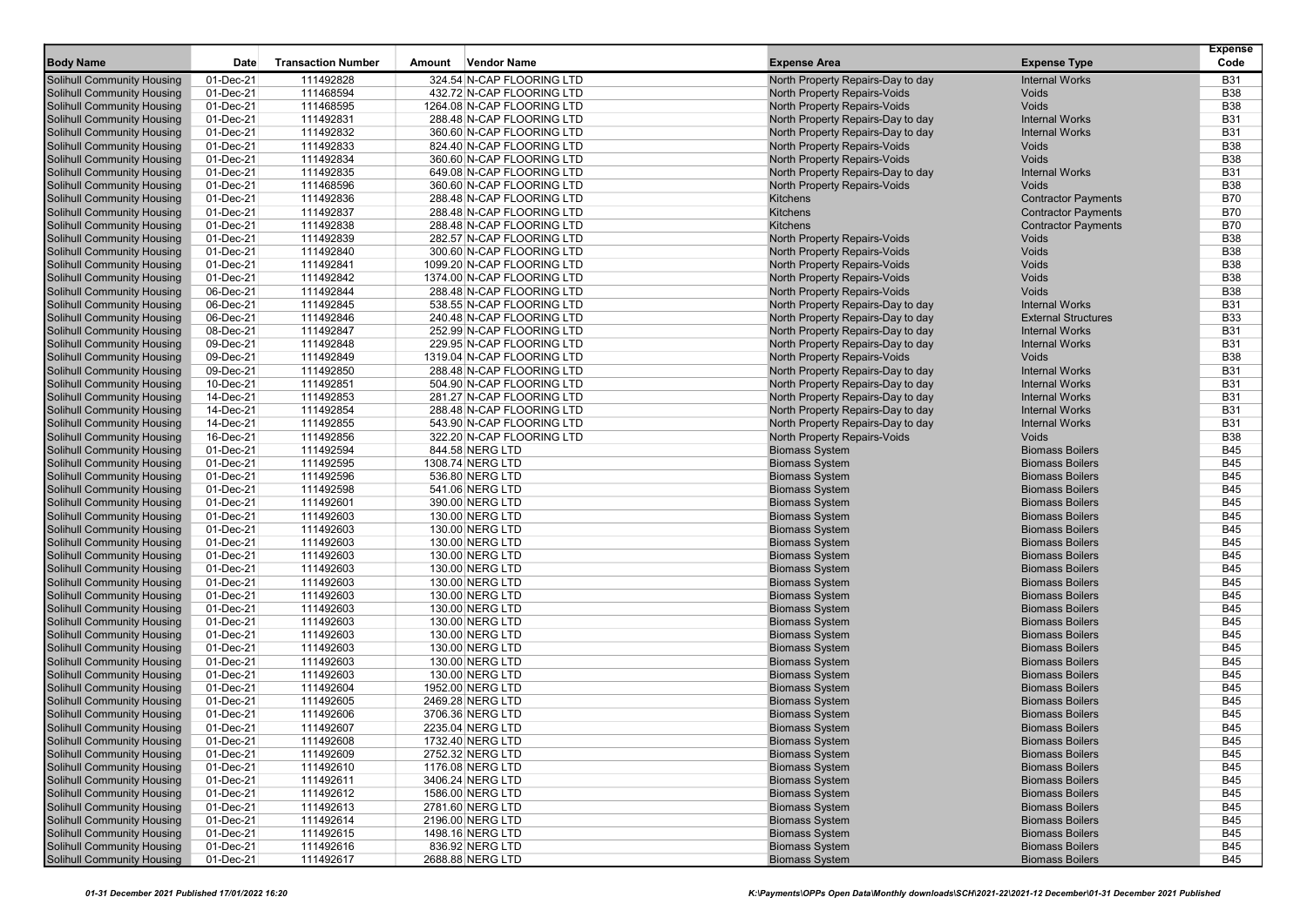| 4367.60 NERG LTD<br>01-Dec-21<br>111492618<br><b>B45</b><br><b>Solihull Community Housing</b><br><b>Biomass System</b><br><b>Biomass Boilers</b><br>01-Dec-21<br>111492619<br>4372.48 NERG LTD<br><b>Biomass System</b><br><b>Biomass Boilers</b><br><b>B45</b><br><b>Solihull Community Housing</b><br><b>ICT Consumables</b><br>D33<br><b>Solihull Community Housing</b><br>20-Dec-21<br>111490474<br>342.86 NITECREST LTD<br><b>Endeavour House</b><br><b>Solihull Community Housing</b><br>14-Dec-21<br><b>Agency Staff</b><br>A60<br>111483475<br>558.60 NIYAA PEOPLE<br>North Property Repairs-Day to day<br>North Property Repairs-Day to day<br>A60<br><b>Solihull Community Housing</b><br>13-Dec-21<br>111479470<br>811.50 NIYAA PEOPLE<br><b>Agency Staff</b><br><b>Solihull Community Housing</b><br>13-Dec-21<br>111479474<br>729.68 NIYAA PEOPLE<br>North Property Repairs-Day to day<br><b>Agency Staff</b><br>A60<br><b>Solihull Community Housing</b><br>13-Dec-21<br>111479473<br>748.88 NIYAA PEOPLE<br>North Property Repairs-Day to day<br><b>Agency Staff</b><br>A60<br>North Property Repairs-Day to day<br><b>Agency Staff</b><br>A60<br><b>Solihull Community Housing</b><br>13-Dec-21<br>111479472<br>323.79 NIYAA PEOPLE<br><b>Solihull Community Housing</b><br>13-Dec-21<br>111479475<br>North Property Repairs-Day to day<br><b>Agency Staff</b><br>748.88 NIYAA PEOPLE<br>A60<br>Solihull Community Housing<br>13-Dec-21<br>111479471<br>North Property Repairs-Day to day<br>749.25 NIYAA PEOPLE<br><b>Agency Staff</b><br>A60<br>13-Dec-21<br>Stores-Stores and delivery<br>A60<br><b>Solihull Community Housing</b><br>111479464<br>558.00 NIYAA PEOPLE<br><b>Agency Staff</b><br><b>Solihull Community Housing</b><br>13-Dec-21<br>111479468<br>475.88 NIYAA PEOPLE<br>North Property Repairs-Day to day<br><b>Agency Staff</b><br>A60<br><b>Solihull Community Housing</b><br>13-Dec-21<br>111479476<br>811.50 NIYAA PEOPLE<br>North Property Repairs-Day to day<br><b>Agency Staff</b><br>A60<br>13-Dec-21<br><b>Agency Staff</b><br><b>Solihull Community Housing</b><br>111479467<br>748.88 NIYAA PEOPLE<br>North Property Repairs-Day to day<br>A60<br>13-Dec-21<br>111479469<br>North Property Repairs-Day to day<br>A60<br><b>Solihull Community Housing</b><br>748.88 NIYAA PEOPLE<br><b>Agency Staff</b><br><b>Solihull Community Housing</b><br>13-Dec-21<br>111479477<br>749.25 NIYAA PEOPLE<br>North Property Repairs-Day to day<br><b>Agency Staff</b><br>A60<br>13-Dec-21<br>111479465<br>Stores-Stores and delivery<br>A60<br><b>Solihull Community Housing</b><br>558.00 NIYAA PEOPLE<br><b>Agency Staff</b><br>14-Dec-21<br>111483467<br><b>Agency Staff</b><br>A60<br><b>Solihull Community Housing</b><br>837.00 NIYAA PEOPLE<br>North Property Repairs-Day to day<br><b>Solihull Community Housing</b><br>13-Dec-21<br>111479478<br><b>Agency Staff</b><br>A60<br>599.10 NIYAA PEOPLE<br>North Property Repairs-Day to day<br><b>Solihull Community Housing</b><br>13-Dec-21<br>111479479<br><b>Agency Staff</b><br>A60<br>811.50 NIYAA PEOPLE<br>North Property Repairs-Day to day<br>13-Dec-21<br>111479481<br>North Property Repairs-Day to day<br><b>Agency Staff</b><br>A60<br>Solihull Community Housing<br>401.85 NIYAA PEOPLE<br><b>Solihull Community Housing</b><br>13-Dec-21<br>111479466<br>558.00 NIYAA PEOPLE<br>Stores-Stores and delivery<br><b>Agency Staff</b><br>A60<br><b>Solihull Community Housing</b><br>14-Dec-21<br>North Property Repairs-Day to day<br>A60<br>111483478<br>848.16 NIYAA PEOPLE<br><b>Agency Staff</b><br><b>Solihull Community Housing</b><br>14-Dec-21<br>North Property Repairs-Day to day<br><b>Agency Staff</b><br>A60<br>111483473<br>599.10 NIYAA PEOPLE<br>111479480<br><b>Solihull Community Housing</b><br>13-Dec-21<br>749.25 NIYAA PEOPLE<br>North Property Repairs-Day to day<br><b>Agency Staff</b><br>A60<br><b>Solihull Community Housing</b><br>15-Dec-21<br>111486537<br>North Property Repairs-Day to day<br><b>Agency Staff</b><br>A60<br>599.10 NIYAA PEOPLE<br>111486538<br>North Property Repairs-Day to day<br><b>Agency Staff</b><br>A60<br><b>Solihull Community Housing</b><br>15-Dec-21<br>811.50 NIYAA PEOPLE<br><b>Solihull Community Housing</b><br>14-Dec-21<br>111483512<br>608.65 NIYAA PEOPLE<br>Anti Graffiti Team<br><b>Agency Staff</b><br>A60<br><b>Solihull Community Housing</b><br>15-Dec-21<br>111486539<br>453.60 NIYAA PEOPLE<br>North Property Repairs-Day to day<br><b>Agency Staff</b><br>A60<br><b>Solihull Community Housing</b><br>15-Dec-21<br>111486541<br>North Property Repairs-Day to day<br><b>Agency Staff</b><br>A60<br>749.25 NIYAA PEOPLE<br><b>Solihull Community Housing</b><br>15-Dec-21<br>111486535<br>738.89 NIYAA PEOPLE<br>North Property Repairs-Day to day<br><b>Agency Staff</b><br>A60<br><b>Solihull Community Housing</b><br>15-Dec-21<br>111486547<br>811.50 NIYAA PEOPLE<br>North Property Repairs-Day to day<br><b>Agency Staff</b><br>A60<br>15-Dec-21<br>111486533<br><b>Solihull Community Housing</b><br>748.88 NIYAA PEOPLE<br>North Property Repairs-Day to day<br><b>Agency Staff</b><br>A60<br>15-Dec-21<br>111486545<br>North Property Repairs-Day to day<br><b>Solihull Community Housing</b><br>749.25 NIYAA PEOPLE<br><b>Agency Staff</b><br>A60<br><b>Solihull Community Housing</b><br>14-Dec-21<br>111483514<br>608.65 NIYAA PEOPLE<br>Anti Graffiti Team<br>A60<br><b>Agency Staff</b><br>A60<br><b>Solihull Community Housing</b><br>15-Dec-21<br>111486550<br>558.00 NIYAA PEOPLE<br>North Property Repairs-Day to day<br><b>Agency Staff</b><br>15-Dec-21<br>111486543<br>669.60 NIYAA PEOPLE<br>North Property Repairs-Day to day<br>A60<br><b>Solihull Community Housing</b><br><b>Agency Staff</b><br><b>Solihull Community Housing</b><br>01-Dec-21<br>111448465<br>1204.88 NIYAA PEOPLE<br>Development Team / M & E<br><b>Agency Staff</b><br>A60<br>111463474<br>North Property Repairs-Day to day<br>Pay: APT & C<br><b>Solihull Community Housing</b><br>03-Dec-21<br>1071.00 NIYAA PEOPLE<br>A10<br>111429464<br>A60<br><b>Solihull Community Housing</b><br>01-Dec-21<br>936.10 NIYAA PEOPLE<br><b>Capital Programmes</b><br><b>Agency Staff</b><br>10-Dec-21<br>111478433<br>North Property Repairs-Day to day<br><b>Solihull Community Housing</b><br>691.92 NIYAA PEOPLE<br><b>Agency Staff</b><br>A60<br><b>Solihull Community Housing</b><br>03-Dec-21<br>A60<br>111463475<br>1200.42 NIYAA PEOPLE<br><b>Retro fitting Sprinklers</b><br><b>Agency Staff</b><br>A60<br><b>Solihull Community Housing</b><br>10-Dec-21<br>111478436<br>749.25 NIYAA PEOPLE<br>North Property Repairs-Day to day<br><b>Agency Staff</b><br>111478437<br><b>Solihull Community Housing</b><br>10-Dec-21<br>486.90 NIYAA PEOPLE<br>North Property Repairs-Day to day<br><b>Agency Staff</b><br>A60<br><b>Solihull Community Housing</b><br>10-Dec-21<br>111478435<br>North Property Repairs-Day to day<br>A60<br>837.00 NIYAA PEOPLE<br><b>Agency Staff</b><br>111472493<br><b>Capital Programmes</b><br><b>Agency Staff</b><br><b>Solihull Community Housing</b><br>08-Dec-21<br>936.10 NIYAA PEOPLE<br>A60<br><b>Solihull Community Housing</b><br>10-Dec-21<br>111477649<br>763.09 NIYAA PEOPLE<br>Development Team / M & E<br><b>Agency Staff</b><br>A60<br><b>Capital Programmes</b><br><b>Solihull Community Housing</b><br>14-Dec-21<br>111481219<br>936.10 NIYAA PEOPLE<br><b>Agency Staff</b><br>A60<br><b>Solihull Community Housing</b><br>14-Dec-21<br>A60<br>111482483<br>1428.00 NIYAA PEOPLE<br><b>MST Management</b><br><b>Agency Staff</b><br>Solihull Community Housing<br>15-Dec-21<br>111486452<br>1178.10 NIYAA PEOPLE<br>Development Team / M & E<br>A60<br><b>Agency Staff</b><br><b>Business Support - MST Back Office Support</b><br>15-Dec-21<br>A60<br><b>Solihull Community Housing</b><br>643.06 NIYAA PEOPLE<br>111486327<br>Agency Staff<br><b>Solihull Community Housing</b><br>15-Dec-21<br>111486325<br>Business Support - MST Back Office Support<br><b>Agency Staff</b><br>A60<br>643.06 NIYAA PEOPLE<br><b>Solihull Community Housing</b><br>111486324<br>521.40 NIYAA PEOPLE<br>Business Support - MST Back Office Support<br><b>Agency Staff</b><br>15-Dec-21<br>A60<br>Solihull Community Housing<br>111495282<br>931.77 NIYAA PEOPLE<br>Development Team / M & E<br><b>Agency Staff</b><br>22-Dec-21<br>A60<br>Solihull Community Housing<br><b>MST Management</b><br>22-Dec-21<br>1428.00 NIYAA PEOPLE<br><b>Agency Staff</b><br>A60<br>111494999<br><b>Solihull Community Housing</b><br>North Property Repairs-Day to day<br>Pay: APT & C<br>22-Dec-21<br>111494996<br>1377.43 NIYAA PEOPLE<br>A10<br><b>Solihull Community Housing</b><br>1667.25 NIYAA PEOPLE<br><b>Retro fitting Sprinklers</b><br><b>Agency Staff</b><br>22-Dec-21<br>111494998<br>A60<br><b>Solihull Community Housing</b><br>111408467<br>North Property Repairs-Day to day<br><b>Agency Staff</b><br>01-Dec-21<br>907.02 NIYAA PEOPLE<br>A60<br>Solihull Community Housing<br>111468507<br>220.52 OAKLEAF COMMERCIAL SERVICES LTD<br>North Property Repairs-Day to day<br><b>Internal Works</b><br>01-Dec-21<br><b>B31</b><br><b>Solihull Community Housing</b><br>111468508<br>227.94 OAKLEAF COMMERCIAL SERVICES LTD<br>North Property Repairs-Day to day<br><b>Internal Works</b><br><b>B31</b><br>01-Dec-21 |                  |      |                           |        |             |                     |                     | <b>Expense</b> |
|---------------------------------------------------------------------------------------------------------------------------------------------------------------------------------------------------------------------------------------------------------------------------------------------------------------------------------------------------------------------------------------------------------------------------------------------------------------------------------------------------------------------------------------------------------------------------------------------------------------------------------------------------------------------------------------------------------------------------------------------------------------------------------------------------------------------------------------------------------------------------------------------------------------------------------------------------------------------------------------------------------------------------------------------------------------------------------------------------------------------------------------------------------------------------------------------------------------------------------------------------------------------------------------------------------------------------------------------------------------------------------------------------------------------------------------------------------------------------------------------------------------------------------------------------------------------------------------------------------------------------------------------------------------------------------------------------------------------------------------------------------------------------------------------------------------------------------------------------------------------------------------------------------------------------------------------------------------------------------------------------------------------------------------------------------------------------------------------------------------------------------------------------------------------------------------------------------------------------------------------------------------------------------------------------------------------------------------------------------------------------------------------------------------------------------------------------------------------------------------------------------------------------------------------------------------------------------------------------------------------------------------------------------------------------------------------------------------------------------------------------------------------------------------------------------------------------------------------------------------------------------------------------------------------------------------------------------------------------------------------------------------------------------------------------------------------------------------------------------------------------------------------------------------------------------------------------------------------------------------------------------------------------------------------------------------------------------------------------------------------------------------------------------------------------------------------------------------------------------------------------------------------------------------------------------------------------------------------------------------------------------------------------------------------------------------------------------------------------------------------------------------------------------------------------------------------------------------------------------------------------------------------------------------------------------------------------------------------------------------------------------------------------------------------------------------------------------------------------------------------------------------------------------------------------------------------------------------------------------------------------------------------------------------------------------------------------------------------------------------------------------------------------------------------------------------------------------------------------------------------------------------------------------------------------------------------------------------------------------------------------------------------------------------------------------------------------------------------------------------------------------------------------------------------------------------------------------------------------------------------------------------------------------------------------------------------------------------------------------------------------------------------------------------------------------------------------------------------------------------------------------------------------------------------------------------------------------------------------------------------------------------------------------------------------------------------------------------------------------------------------------------------------------------------------------------------------------------------------------------------------------------------------------------------------------------------------------------------------------------------------------------------------------------------------------------------------------------------------------------------------------------------------------------------------------------------------------------------------------------------------------------------------------------------------------------------------------------------------------------------------------------------------------------------------------------------------------------------------------------------------------------------------------------------------------------------------------------------------------------------------------------------------------------------------------------------------------------------------------------------------------------------------------------------------------------------------------------------------------------------------------------------------------------------------------------------------------------------------------------------------------------------------------------------------------------------------------------------------------------------------------------------------------------------------------------------------------------------------------------------------------------------------------------------------------------------------------------------------------------------------------------------------------------------------------------------------------------------------------------------------------------------------------------------------------------------------------------------------------------------------------------------------------------------------------------------------------------------------------------------------------------------------------------------------------------------------------------------------------------------------------------------------------------------------------------------------------------------------------------------------------------------------------------------------------------------------------------------------------------------------------------------------------------------------------------------------------------------------------------------------------------------------------------------------------------------------------------------------------------------------------------------------------------------------------------------------------------------------------------------------------------------------------------------------------------------------------------------------------------------------------------------------------------------------------------------------------------------------------------------------------------------------------------------------------------------------------------------------------------------------------------------------------------------------------------------------------------------------------------------------------------------------------------------------------------------------------------------------------------------------------------------------------------------------------------------------------------------------------------------------------------------------------------------------------------------------------------------------------------------------------------------------------------------------------------------------------------------------------------------------------------------------------------------------------------------------------------------------------------------------------------------------------------------------------------------------------------------------------------------------------------------------------------------------------|------------------|------|---------------------------|--------|-------------|---------------------|---------------------|----------------|
|                                                                                                                                                                                                                                                                                                                                                                                                                                                                                                                                                                                                                                                                                                                                                                                                                                                                                                                                                                                                                                                                                                                                                                                                                                                                                                                                                                                                                                                                                                                                                                                                                                                                                                                                                                                                                                                                                                                                                                                                                                                                                                                                                                                                                                                                                                                                                                                                                                                                                                                                                                                                                                                                                                                                                                                                                                                                                                                                                                                                                                                                                                                                                                                                                                                                                                                                                                                                                                                                                                                                                                                                                                                                                                                                                                                                                                                                                                                                                                                                                                                                                                                                                                                                                                                                                                                                                                                                                                                                                                                                                                                                                                                                                                                                                                                                                                                                                                                                                                                                                                                                                                                                                                                                                                                                                                                                                                                                                                                                                                                                                                                                                                                                                                                                                                                                                                                                                                                                                                                                                                                                                                                                                                                                                                                                                                                                                                                                                                                                                                                                                                                                                                                                                                                                                                                                                                                                                                                                                                                                                                                                                                                                                                                                                                                                                                                                                                                                                                                                                                                                                                                                                                                                                                                                                                                                                                                                                                                                                                                                                                                                                                                                                                                                                                                                                                                                                                                                                                                                                                                                                                                                                                                                                                                                                                                                                                                                                                                                                                                                                                                                                                                                                                                                                                                                                                                                                                                                                                 | <b>Body Name</b> | Date | <b>Transaction Number</b> | Amount | Vendor Name | <b>Expense Area</b> | <b>Expense Type</b> | Code           |
|                                                                                                                                                                                                                                                                                                                                                                                                                                                                                                                                                                                                                                                                                                                                                                                                                                                                                                                                                                                                                                                                                                                                                                                                                                                                                                                                                                                                                                                                                                                                                                                                                                                                                                                                                                                                                                                                                                                                                                                                                                                                                                                                                                                                                                                                                                                                                                                                                                                                                                                                                                                                                                                                                                                                                                                                                                                                                                                                                                                                                                                                                                                                                                                                                                                                                                                                                                                                                                                                                                                                                                                                                                                                                                                                                                                                                                                                                                                                                                                                                                                                                                                                                                                                                                                                                                                                                                                                                                                                                                                                                                                                                                                                                                                                                                                                                                                                                                                                                                                                                                                                                                                                                                                                                                                                                                                                                                                                                                                                                                                                                                                                                                                                                                                                                                                                                                                                                                                                                                                                                                                                                                                                                                                                                                                                                                                                                                                                                                                                                                                                                                                                                                                                                                                                                                                                                                                                                                                                                                                                                                                                                                                                                                                                                                                                                                                                                                                                                                                                                                                                                                                                                                                                                                                                                                                                                                                                                                                                                                                                                                                                                                                                                                                                                                                                                                                                                                                                                                                                                                                                                                                                                                                                                                                                                                                                                                                                                                                                                                                                                                                                                                                                                                                                                                                                                                                                                                                                                                 |                  |      |                           |        |             |                     |                     |                |
|                                                                                                                                                                                                                                                                                                                                                                                                                                                                                                                                                                                                                                                                                                                                                                                                                                                                                                                                                                                                                                                                                                                                                                                                                                                                                                                                                                                                                                                                                                                                                                                                                                                                                                                                                                                                                                                                                                                                                                                                                                                                                                                                                                                                                                                                                                                                                                                                                                                                                                                                                                                                                                                                                                                                                                                                                                                                                                                                                                                                                                                                                                                                                                                                                                                                                                                                                                                                                                                                                                                                                                                                                                                                                                                                                                                                                                                                                                                                                                                                                                                                                                                                                                                                                                                                                                                                                                                                                                                                                                                                                                                                                                                                                                                                                                                                                                                                                                                                                                                                                                                                                                                                                                                                                                                                                                                                                                                                                                                                                                                                                                                                                                                                                                                                                                                                                                                                                                                                                                                                                                                                                                                                                                                                                                                                                                                                                                                                                                                                                                                                                                                                                                                                                                                                                                                                                                                                                                                                                                                                                                                                                                                                                                                                                                                                                                                                                                                                                                                                                                                                                                                                                                                                                                                                                                                                                                                                                                                                                                                                                                                                                                                                                                                                                                                                                                                                                                                                                                                                                                                                                                                                                                                                                                                                                                                                                                                                                                                                                                                                                                                                                                                                                                                                                                                                                                                                                                                                                                 |                  |      |                           |        |             |                     |                     |                |
|                                                                                                                                                                                                                                                                                                                                                                                                                                                                                                                                                                                                                                                                                                                                                                                                                                                                                                                                                                                                                                                                                                                                                                                                                                                                                                                                                                                                                                                                                                                                                                                                                                                                                                                                                                                                                                                                                                                                                                                                                                                                                                                                                                                                                                                                                                                                                                                                                                                                                                                                                                                                                                                                                                                                                                                                                                                                                                                                                                                                                                                                                                                                                                                                                                                                                                                                                                                                                                                                                                                                                                                                                                                                                                                                                                                                                                                                                                                                                                                                                                                                                                                                                                                                                                                                                                                                                                                                                                                                                                                                                                                                                                                                                                                                                                                                                                                                                                                                                                                                                                                                                                                                                                                                                                                                                                                                                                                                                                                                                                                                                                                                                                                                                                                                                                                                                                                                                                                                                                                                                                                                                                                                                                                                                                                                                                                                                                                                                                                                                                                                                                                                                                                                                                                                                                                                                                                                                                                                                                                                                                                                                                                                                                                                                                                                                                                                                                                                                                                                                                                                                                                                                                                                                                                                                                                                                                                                                                                                                                                                                                                                                                                                                                                                                                                                                                                                                                                                                                                                                                                                                                                                                                                                                                                                                                                                                                                                                                                                                                                                                                                                                                                                                                                                                                                                                                                                                                                                                                 |                  |      |                           |        |             |                     |                     |                |
|                                                                                                                                                                                                                                                                                                                                                                                                                                                                                                                                                                                                                                                                                                                                                                                                                                                                                                                                                                                                                                                                                                                                                                                                                                                                                                                                                                                                                                                                                                                                                                                                                                                                                                                                                                                                                                                                                                                                                                                                                                                                                                                                                                                                                                                                                                                                                                                                                                                                                                                                                                                                                                                                                                                                                                                                                                                                                                                                                                                                                                                                                                                                                                                                                                                                                                                                                                                                                                                                                                                                                                                                                                                                                                                                                                                                                                                                                                                                                                                                                                                                                                                                                                                                                                                                                                                                                                                                                                                                                                                                                                                                                                                                                                                                                                                                                                                                                                                                                                                                                                                                                                                                                                                                                                                                                                                                                                                                                                                                                                                                                                                                                                                                                                                                                                                                                                                                                                                                                                                                                                                                                                                                                                                                                                                                                                                                                                                                                                                                                                                                                                                                                                                                                                                                                                                                                                                                                                                                                                                                                                                                                                                                                                                                                                                                                                                                                                                                                                                                                                                                                                                                                                                                                                                                                                                                                                                                                                                                                                                                                                                                                                                                                                                                                                                                                                                                                                                                                                                                                                                                                                                                                                                                                                                                                                                                                                                                                                                                                                                                                                                                                                                                                                                                                                                                                                                                                                                                                                 |                  |      |                           |        |             |                     |                     |                |
|                                                                                                                                                                                                                                                                                                                                                                                                                                                                                                                                                                                                                                                                                                                                                                                                                                                                                                                                                                                                                                                                                                                                                                                                                                                                                                                                                                                                                                                                                                                                                                                                                                                                                                                                                                                                                                                                                                                                                                                                                                                                                                                                                                                                                                                                                                                                                                                                                                                                                                                                                                                                                                                                                                                                                                                                                                                                                                                                                                                                                                                                                                                                                                                                                                                                                                                                                                                                                                                                                                                                                                                                                                                                                                                                                                                                                                                                                                                                                                                                                                                                                                                                                                                                                                                                                                                                                                                                                                                                                                                                                                                                                                                                                                                                                                                                                                                                                                                                                                                                                                                                                                                                                                                                                                                                                                                                                                                                                                                                                                                                                                                                                                                                                                                                                                                                                                                                                                                                                                                                                                                                                                                                                                                                                                                                                                                                                                                                                                                                                                                                                                                                                                                                                                                                                                                                                                                                                                                                                                                                                                                                                                                                                                                                                                                                                                                                                                                                                                                                                                                                                                                                                                                                                                                                                                                                                                                                                                                                                                                                                                                                                                                                                                                                                                                                                                                                                                                                                                                                                                                                                                                                                                                                                                                                                                                                                                                                                                                                                                                                                                                                                                                                                                                                                                                                                                                                                                                                                                 |                  |      |                           |        |             |                     |                     |                |
|                                                                                                                                                                                                                                                                                                                                                                                                                                                                                                                                                                                                                                                                                                                                                                                                                                                                                                                                                                                                                                                                                                                                                                                                                                                                                                                                                                                                                                                                                                                                                                                                                                                                                                                                                                                                                                                                                                                                                                                                                                                                                                                                                                                                                                                                                                                                                                                                                                                                                                                                                                                                                                                                                                                                                                                                                                                                                                                                                                                                                                                                                                                                                                                                                                                                                                                                                                                                                                                                                                                                                                                                                                                                                                                                                                                                                                                                                                                                                                                                                                                                                                                                                                                                                                                                                                                                                                                                                                                                                                                                                                                                                                                                                                                                                                                                                                                                                                                                                                                                                                                                                                                                                                                                                                                                                                                                                                                                                                                                                                                                                                                                                                                                                                                                                                                                                                                                                                                                                                                                                                                                                                                                                                                                                                                                                                                                                                                                                                                                                                                                                                                                                                                                                                                                                                                                                                                                                                                                                                                                                                                                                                                                                                                                                                                                                                                                                                                                                                                                                                                                                                                                                                                                                                                                                                                                                                                                                                                                                                                                                                                                                                                                                                                                                                                                                                                                                                                                                                                                                                                                                                                                                                                                                                                                                                                                                                                                                                                                                                                                                                                                                                                                                                                                                                                                                                                                                                                                                                 |                  |      |                           |        |             |                     |                     |                |
|                                                                                                                                                                                                                                                                                                                                                                                                                                                                                                                                                                                                                                                                                                                                                                                                                                                                                                                                                                                                                                                                                                                                                                                                                                                                                                                                                                                                                                                                                                                                                                                                                                                                                                                                                                                                                                                                                                                                                                                                                                                                                                                                                                                                                                                                                                                                                                                                                                                                                                                                                                                                                                                                                                                                                                                                                                                                                                                                                                                                                                                                                                                                                                                                                                                                                                                                                                                                                                                                                                                                                                                                                                                                                                                                                                                                                                                                                                                                                                                                                                                                                                                                                                                                                                                                                                                                                                                                                                                                                                                                                                                                                                                                                                                                                                                                                                                                                                                                                                                                                                                                                                                                                                                                                                                                                                                                                                                                                                                                                                                                                                                                                                                                                                                                                                                                                                                                                                                                                                                                                                                                                                                                                                                                                                                                                                                                                                                                                                                                                                                                                                                                                                                                                                                                                                                                                                                                                                                                                                                                                                                                                                                                                                                                                                                                                                                                                                                                                                                                                                                                                                                                                                                                                                                                                                                                                                                                                                                                                                                                                                                                                                                                                                                                                                                                                                                                                                                                                                                                                                                                                                                                                                                                                                                                                                                                                                                                                                                                                                                                                                                                                                                                                                                                                                                                                                                                                                                                                                 |                  |      |                           |        |             |                     |                     |                |
|                                                                                                                                                                                                                                                                                                                                                                                                                                                                                                                                                                                                                                                                                                                                                                                                                                                                                                                                                                                                                                                                                                                                                                                                                                                                                                                                                                                                                                                                                                                                                                                                                                                                                                                                                                                                                                                                                                                                                                                                                                                                                                                                                                                                                                                                                                                                                                                                                                                                                                                                                                                                                                                                                                                                                                                                                                                                                                                                                                                                                                                                                                                                                                                                                                                                                                                                                                                                                                                                                                                                                                                                                                                                                                                                                                                                                                                                                                                                                                                                                                                                                                                                                                                                                                                                                                                                                                                                                                                                                                                                                                                                                                                                                                                                                                                                                                                                                                                                                                                                                                                                                                                                                                                                                                                                                                                                                                                                                                                                                                                                                                                                                                                                                                                                                                                                                                                                                                                                                                                                                                                                                                                                                                                                                                                                                                                                                                                                                                                                                                                                                                                                                                                                                                                                                                                                                                                                                                                                                                                                                                                                                                                                                                                                                                                                                                                                                                                                                                                                                                                                                                                                                                                                                                                                                                                                                                                                                                                                                                                                                                                                                                                                                                                                                                                                                                                                                                                                                                                                                                                                                                                                                                                                                                                                                                                                                                                                                                                                                                                                                                                                                                                                                                                                                                                                                                                                                                                                                                 |                  |      |                           |        |             |                     |                     |                |
|                                                                                                                                                                                                                                                                                                                                                                                                                                                                                                                                                                                                                                                                                                                                                                                                                                                                                                                                                                                                                                                                                                                                                                                                                                                                                                                                                                                                                                                                                                                                                                                                                                                                                                                                                                                                                                                                                                                                                                                                                                                                                                                                                                                                                                                                                                                                                                                                                                                                                                                                                                                                                                                                                                                                                                                                                                                                                                                                                                                                                                                                                                                                                                                                                                                                                                                                                                                                                                                                                                                                                                                                                                                                                                                                                                                                                                                                                                                                                                                                                                                                                                                                                                                                                                                                                                                                                                                                                                                                                                                                                                                                                                                                                                                                                                                                                                                                                                                                                                                                                                                                                                                                                                                                                                                                                                                                                                                                                                                                                                                                                                                                                                                                                                                                                                                                                                                                                                                                                                                                                                                                                                                                                                                                                                                                                                                                                                                                                                                                                                                                                                                                                                                                                                                                                                                                                                                                                                                                                                                                                                                                                                                                                                                                                                                                                                                                                                                                                                                                                                                                                                                                                                                                                                                                                                                                                                                                                                                                                                                                                                                                                                                                                                                                                                                                                                                                                                                                                                                                                                                                                                                                                                                                                                                                                                                                                                                                                                                                                                                                                                                                                                                                                                                                                                                                                                                                                                                                                                 |                  |      |                           |        |             |                     |                     |                |
|                                                                                                                                                                                                                                                                                                                                                                                                                                                                                                                                                                                                                                                                                                                                                                                                                                                                                                                                                                                                                                                                                                                                                                                                                                                                                                                                                                                                                                                                                                                                                                                                                                                                                                                                                                                                                                                                                                                                                                                                                                                                                                                                                                                                                                                                                                                                                                                                                                                                                                                                                                                                                                                                                                                                                                                                                                                                                                                                                                                                                                                                                                                                                                                                                                                                                                                                                                                                                                                                                                                                                                                                                                                                                                                                                                                                                                                                                                                                                                                                                                                                                                                                                                                                                                                                                                                                                                                                                                                                                                                                                                                                                                                                                                                                                                                                                                                                                                                                                                                                                                                                                                                                                                                                                                                                                                                                                                                                                                                                                                                                                                                                                                                                                                                                                                                                                                                                                                                                                                                                                                                                                                                                                                                                                                                                                                                                                                                                                                                                                                                                                                                                                                                                                                                                                                                                                                                                                                                                                                                                                                                                                                                                                                                                                                                                                                                                                                                                                                                                                                                                                                                                                                                                                                                                                                                                                                                                                                                                                                                                                                                                                                                                                                                                                                                                                                                                                                                                                                                                                                                                                                                                                                                                                                                                                                                                                                                                                                                                                                                                                                                                                                                                                                                                                                                                                                                                                                                                                                 |                  |      |                           |        |             |                     |                     |                |
|                                                                                                                                                                                                                                                                                                                                                                                                                                                                                                                                                                                                                                                                                                                                                                                                                                                                                                                                                                                                                                                                                                                                                                                                                                                                                                                                                                                                                                                                                                                                                                                                                                                                                                                                                                                                                                                                                                                                                                                                                                                                                                                                                                                                                                                                                                                                                                                                                                                                                                                                                                                                                                                                                                                                                                                                                                                                                                                                                                                                                                                                                                                                                                                                                                                                                                                                                                                                                                                                                                                                                                                                                                                                                                                                                                                                                                                                                                                                                                                                                                                                                                                                                                                                                                                                                                                                                                                                                                                                                                                                                                                                                                                                                                                                                                                                                                                                                                                                                                                                                                                                                                                                                                                                                                                                                                                                                                                                                                                                                                                                                                                                                                                                                                                                                                                                                                                                                                                                                                                                                                                                                                                                                                                                                                                                                                                                                                                                                                                                                                                                                                                                                                                                                                                                                                                                                                                                                                                                                                                                                                                                                                                                                                                                                                                                                                                                                                                                                                                                                                                                                                                                                                                                                                                                                                                                                                                                                                                                                                                                                                                                                                                                                                                                                                                                                                                                                                                                                                                                                                                                                                                                                                                                                                                                                                                                                                                                                                                                                                                                                                                                                                                                                                                                                                                                                                                                                                                                                                 |                  |      |                           |        |             |                     |                     |                |
|                                                                                                                                                                                                                                                                                                                                                                                                                                                                                                                                                                                                                                                                                                                                                                                                                                                                                                                                                                                                                                                                                                                                                                                                                                                                                                                                                                                                                                                                                                                                                                                                                                                                                                                                                                                                                                                                                                                                                                                                                                                                                                                                                                                                                                                                                                                                                                                                                                                                                                                                                                                                                                                                                                                                                                                                                                                                                                                                                                                                                                                                                                                                                                                                                                                                                                                                                                                                                                                                                                                                                                                                                                                                                                                                                                                                                                                                                                                                                                                                                                                                                                                                                                                                                                                                                                                                                                                                                                                                                                                                                                                                                                                                                                                                                                                                                                                                                                                                                                                                                                                                                                                                                                                                                                                                                                                                                                                                                                                                                                                                                                                                                                                                                                                                                                                                                                                                                                                                                                                                                                                                                                                                                                                                                                                                                                                                                                                                                                                                                                                                                                                                                                                                                                                                                                                                                                                                                                                                                                                                                                                                                                                                                                                                                                                                                                                                                                                                                                                                                                                                                                                                                                                                                                                                                                                                                                                                                                                                                                                                                                                                                                                                                                                                                                                                                                                                                                                                                                                                                                                                                                                                                                                                                                                                                                                                                                                                                                                                                                                                                                                                                                                                                                                                                                                                                                                                                                                                                                 |                  |      |                           |        |             |                     |                     |                |
|                                                                                                                                                                                                                                                                                                                                                                                                                                                                                                                                                                                                                                                                                                                                                                                                                                                                                                                                                                                                                                                                                                                                                                                                                                                                                                                                                                                                                                                                                                                                                                                                                                                                                                                                                                                                                                                                                                                                                                                                                                                                                                                                                                                                                                                                                                                                                                                                                                                                                                                                                                                                                                                                                                                                                                                                                                                                                                                                                                                                                                                                                                                                                                                                                                                                                                                                                                                                                                                                                                                                                                                                                                                                                                                                                                                                                                                                                                                                                                                                                                                                                                                                                                                                                                                                                                                                                                                                                                                                                                                                                                                                                                                                                                                                                                                                                                                                                                                                                                                                                                                                                                                                                                                                                                                                                                                                                                                                                                                                                                                                                                                                                                                                                                                                                                                                                                                                                                                                                                                                                                                                                                                                                                                                                                                                                                                                                                                                                                                                                                                                                                                                                                                                                                                                                                                                                                                                                                                                                                                                                                                                                                                                                                                                                                                                                                                                                                                                                                                                                                                                                                                                                                                                                                                                                                                                                                                                                                                                                                                                                                                                                                                                                                                                                                                                                                                                                                                                                                                                                                                                                                                                                                                                                                                                                                                                                                                                                                                                                                                                                                                                                                                                                                                                                                                                                                                                                                                                                                 |                  |      |                           |        |             |                     |                     |                |
|                                                                                                                                                                                                                                                                                                                                                                                                                                                                                                                                                                                                                                                                                                                                                                                                                                                                                                                                                                                                                                                                                                                                                                                                                                                                                                                                                                                                                                                                                                                                                                                                                                                                                                                                                                                                                                                                                                                                                                                                                                                                                                                                                                                                                                                                                                                                                                                                                                                                                                                                                                                                                                                                                                                                                                                                                                                                                                                                                                                                                                                                                                                                                                                                                                                                                                                                                                                                                                                                                                                                                                                                                                                                                                                                                                                                                                                                                                                                                                                                                                                                                                                                                                                                                                                                                                                                                                                                                                                                                                                                                                                                                                                                                                                                                                                                                                                                                                                                                                                                                                                                                                                                                                                                                                                                                                                                                                                                                                                                                                                                                                                                                                                                                                                                                                                                                                                                                                                                                                                                                                                                                                                                                                                                                                                                                                                                                                                                                                                                                                                                                                                                                                                                                                                                                                                                                                                                                                                                                                                                                                                                                                                                                                                                                                                                                                                                                                                                                                                                                                                                                                                                                                                                                                                                                                                                                                                                                                                                                                                                                                                                                                                                                                                                                                                                                                                                                                                                                                                                                                                                                                                                                                                                                                                                                                                                                                                                                                                                                                                                                                                                                                                                                                                                                                                                                                                                                                                                                                 |                  |      |                           |        |             |                     |                     |                |
|                                                                                                                                                                                                                                                                                                                                                                                                                                                                                                                                                                                                                                                                                                                                                                                                                                                                                                                                                                                                                                                                                                                                                                                                                                                                                                                                                                                                                                                                                                                                                                                                                                                                                                                                                                                                                                                                                                                                                                                                                                                                                                                                                                                                                                                                                                                                                                                                                                                                                                                                                                                                                                                                                                                                                                                                                                                                                                                                                                                                                                                                                                                                                                                                                                                                                                                                                                                                                                                                                                                                                                                                                                                                                                                                                                                                                                                                                                                                                                                                                                                                                                                                                                                                                                                                                                                                                                                                                                                                                                                                                                                                                                                                                                                                                                                                                                                                                                                                                                                                                                                                                                                                                                                                                                                                                                                                                                                                                                                                                                                                                                                                                                                                                                                                                                                                                                                                                                                                                                                                                                                                                                                                                                                                                                                                                                                                                                                                                                                                                                                                                                                                                                                                                                                                                                                                                                                                                                                                                                                                                                                                                                                                                                                                                                                                                                                                                                                                                                                                                                                                                                                                                                                                                                                                                                                                                                                                                                                                                                                                                                                                                                                                                                                                                                                                                                                                                                                                                                                                                                                                                                                                                                                                                                                                                                                                                                                                                                                                                                                                                                                                                                                                                                                                                                                                                                                                                                                                                                 |                  |      |                           |        |             |                     |                     |                |
|                                                                                                                                                                                                                                                                                                                                                                                                                                                                                                                                                                                                                                                                                                                                                                                                                                                                                                                                                                                                                                                                                                                                                                                                                                                                                                                                                                                                                                                                                                                                                                                                                                                                                                                                                                                                                                                                                                                                                                                                                                                                                                                                                                                                                                                                                                                                                                                                                                                                                                                                                                                                                                                                                                                                                                                                                                                                                                                                                                                                                                                                                                                                                                                                                                                                                                                                                                                                                                                                                                                                                                                                                                                                                                                                                                                                                                                                                                                                                                                                                                                                                                                                                                                                                                                                                                                                                                                                                                                                                                                                                                                                                                                                                                                                                                                                                                                                                                                                                                                                                                                                                                                                                                                                                                                                                                                                                                                                                                                                                                                                                                                                                                                                                                                                                                                                                                                                                                                                                                                                                                                                                                                                                                                                                                                                                                                                                                                                                                                                                                                                                                                                                                                                                                                                                                                                                                                                                                                                                                                                                                                                                                                                                                                                                                                                                                                                                                                                                                                                                                                                                                                                                                                                                                                                                                                                                                                                                                                                                                                                                                                                                                                                                                                                                                                                                                                                                                                                                                                                                                                                                                                                                                                                                                                                                                                                                                                                                                                                                                                                                                                                                                                                                                                                                                                                                                                                                                                                                                 |                  |      |                           |        |             |                     |                     |                |
|                                                                                                                                                                                                                                                                                                                                                                                                                                                                                                                                                                                                                                                                                                                                                                                                                                                                                                                                                                                                                                                                                                                                                                                                                                                                                                                                                                                                                                                                                                                                                                                                                                                                                                                                                                                                                                                                                                                                                                                                                                                                                                                                                                                                                                                                                                                                                                                                                                                                                                                                                                                                                                                                                                                                                                                                                                                                                                                                                                                                                                                                                                                                                                                                                                                                                                                                                                                                                                                                                                                                                                                                                                                                                                                                                                                                                                                                                                                                                                                                                                                                                                                                                                                                                                                                                                                                                                                                                                                                                                                                                                                                                                                                                                                                                                                                                                                                                                                                                                                                                                                                                                                                                                                                                                                                                                                                                                                                                                                                                                                                                                                                                                                                                                                                                                                                                                                                                                                                                                                                                                                                                                                                                                                                                                                                                                                                                                                                                                                                                                                                                                                                                                                                                                                                                                                                                                                                                                                                                                                                                                                                                                                                                                                                                                                                                                                                                                                                                                                                                                                                                                                                                                                                                                                                                                                                                                                                                                                                                                                                                                                                                                                                                                                                                                                                                                                                                                                                                                                                                                                                                                                                                                                                                                                                                                                                                                                                                                                                                                                                                                                                                                                                                                                                                                                                                                                                                                                                                                 |                  |      |                           |        |             |                     |                     |                |
|                                                                                                                                                                                                                                                                                                                                                                                                                                                                                                                                                                                                                                                                                                                                                                                                                                                                                                                                                                                                                                                                                                                                                                                                                                                                                                                                                                                                                                                                                                                                                                                                                                                                                                                                                                                                                                                                                                                                                                                                                                                                                                                                                                                                                                                                                                                                                                                                                                                                                                                                                                                                                                                                                                                                                                                                                                                                                                                                                                                                                                                                                                                                                                                                                                                                                                                                                                                                                                                                                                                                                                                                                                                                                                                                                                                                                                                                                                                                                                                                                                                                                                                                                                                                                                                                                                                                                                                                                                                                                                                                                                                                                                                                                                                                                                                                                                                                                                                                                                                                                                                                                                                                                                                                                                                                                                                                                                                                                                                                                                                                                                                                                                                                                                                                                                                                                                                                                                                                                                                                                                                                                                                                                                                                                                                                                                                                                                                                                                                                                                                                                                                                                                                                                                                                                                                                                                                                                                                                                                                                                                                                                                                                                                                                                                                                                                                                                                                                                                                                                                                                                                                                                                                                                                                                                                                                                                                                                                                                                                                                                                                                                                                                                                                                                                                                                                                                                                                                                                                                                                                                                                                                                                                                                                                                                                                                                                                                                                                                                                                                                                                                                                                                                                                                                                                                                                                                                                                                                                 |                  |      |                           |        |             |                     |                     |                |
|                                                                                                                                                                                                                                                                                                                                                                                                                                                                                                                                                                                                                                                                                                                                                                                                                                                                                                                                                                                                                                                                                                                                                                                                                                                                                                                                                                                                                                                                                                                                                                                                                                                                                                                                                                                                                                                                                                                                                                                                                                                                                                                                                                                                                                                                                                                                                                                                                                                                                                                                                                                                                                                                                                                                                                                                                                                                                                                                                                                                                                                                                                                                                                                                                                                                                                                                                                                                                                                                                                                                                                                                                                                                                                                                                                                                                                                                                                                                                                                                                                                                                                                                                                                                                                                                                                                                                                                                                                                                                                                                                                                                                                                                                                                                                                                                                                                                                                                                                                                                                                                                                                                                                                                                                                                                                                                                                                                                                                                                                                                                                                                                                                                                                                                                                                                                                                                                                                                                                                                                                                                                                                                                                                                                                                                                                                                                                                                                                                                                                                                                                                                                                                                                                                                                                                                                                                                                                                                                                                                                                                                                                                                                                                                                                                                                                                                                                                                                                                                                                                                                                                                                                                                                                                                                                                                                                                                                                                                                                                                                                                                                                                                                                                                                                                                                                                                                                                                                                                                                                                                                                                                                                                                                                                                                                                                                                                                                                                                                                                                                                                                                                                                                                                                                                                                                                                                                                                                                                                 |                  |      |                           |        |             |                     |                     |                |
|                                                                                                                                                                                                                                                                                                                                                                                                                                                                                                                                                                                                                                                                                                                                                                                                                                                                                                                                                                                                                                                                                                                                                                                                                                                                                                                                                                                                                                                                                                                                                                                                                                                                                                                                                                                                                                                                                                                                                                                                                                                                                                                                                                                                                                                                                                                                                                                                                                                                                                                                                                                                                                                                                                                                                                                                                                                                                                                                                                                                                                                                                                                                                                                                                                                                                                                                                                                                                                                                                                                                                                                                                                                                                                                                                                                                                                                                                                                                                                                                                                                                                                                                                                                                                                                                                                                                                                                                                                                                                                                                                                                                                                                                                                                                                                                                                                                                                                                                                                                                                                                                                                                                                                                                                                                                                                                                                                                                                                                                                                                                                                                                                                                                                                                                                                                                                                                                                                                                                                                                                                                                                                                                                                                                                                                                                                                                                                                                                                                                                                                                                                                                                                                                                                                                                                                                                                                                                                                                                                                                                                                                                                                                                                                                                                                                                                                                                                                                                                                                                                                                                                                                                                                                                                                                                                                                                                                                                                                                                                                                                                                                                                                                                                                                                                                                                                                                                                                                                                                                                                                                                                                                                                                                                                                                                                                                                                                                                                                                                                                                                                                                                                                                                                                                                                                                                                                                                                                                                                 |                  |      |                           |        |             |                     |                     |                |
|                                                                                                                                                                                                                                                                                                                                                                                                                                                                                                                                                                                                                                                                                                                                                                                                                                                                                                                                                                                                                                                                                                                                                                                                                                                                                                                                                                                                                                                                                                                                                                                                                                                                                                                                                                                                                                                                                                                                                                                                                                                                                                                                                                                                                                                                                                                                                                                                                                                                                                                                                                                                                                                                                                                                                                                                                                                                                                                                                                                                                                                                                                                                                                                                                                                                                                                                                                                                                                                                                                                                                                                                                                                                                                                                                                                                                                                                                                                                                                                                                                                                                                                                                                                                                                                                                                                                                                                                                                                                                                                                                                                                                                                                                                                                                                                                                                                                                                                                                                                                                                                                                                                                                                                                                                                                                                                                                                                                                                                                                                                                                                                                                                                                                                                                                                                                                                                                                                                                                                                                                                                                                                                                                                                                                                                                                                                                                                                                                                                                                                                                                                                                                                                                                                                                                                                                                                                                                                                                                                                                                                                                                                                                                                                                                                                                                                                                                                                                                                                                                                                                                                                                                                                                                                                                                                                                                                                                                                                                                                                                                                                                                                                                                                                                                                                                                                                                                                                                                                                                                                                                                                                                                                                                                                                                                                                                                                                                                                                                                                                                                                                                                                                                                                                                                                                                                                                                                                                                                                 |                  |      |                           |        |             |                     |                     |                |
|                                                                                                                                                                                                                                                                                                                                                                                                                                                                                                                                                                                                                                                                                                                                                                                                                                                                                                                                                                                                                                                                                                                                                                                                                                                                                                                                                                                                                                                                                                                                                                                                                                                                                                                                                                                                                                                                                                                                                                                                                                                                                                                                                                                                                                                                                                                                                                                                                                                                                                                                                                                                                                                                                                                                                                                                                                                                                                                                                                                                                                                                                                                                                                                                                                                                                                                                                                                                                                                                                                                                                                                                                                                                                                                                                                                                                                                                                                                                                                                                                                                                                                                                                                                                                                                                                                                                                                                                                                                                                                                                                                                                                                                                                                                                                                                                                                                                                                                                                                                                                                                                                                                                                                                                                                                                                                                                                                                                                                                                                                                                                                                                                                                                                                                                                                                                                                                                                                                                                                                                                                                                                                                                                                                                                                                                                                                                                                                                                                                                                                                                                                                                                                                                                                                                                                                                                                                                                                                                                                                                                                                                                                                                                                                                                                                                                                                                                                                                                                                                                                                                                                                                                                                                                                                                                                                                                                                                                                                                                                                                                                                                                                                                                                                                                                                                                                                                                                                                                                                                                                                                                                                                                                                                                                                                                                                                                                                                                                                                                                                                                                                                                                                                                                                                                                                                                                                                                                                                                                 |                  |      |                           |        |             |                     |                     |                |
|                                                                                                                                                                                                                                                                                                                                                                                                                                                                                                                                                                                                                                                                                                                                                                                                                                                                                                                                                                                                                                                                                                                                                                                                                                                                                                                                                                                                                                                                                                                                                                                                                                                                                                                                                                                                                                                                                                                                                                                                                                                                                                                                                                                                                                                                                                                                                                                                                                                                                                                                                                                                                                                                                                                                                                                                                                                                                                                                                                                                                                                                                                                                                                                                                                                                                                                                                                                                                                                                                                                                                                                                                                                                                                                                                                                                                                                                                                                                                                                                                                                                                                                                                                                                                                                                                                                                                                                                                                                                                                                                                                                                                                                                                                                                                                                                                                                                                                                                                                                                                                                                                                                                                                                                                                                                                                                                                                                                                                                                                                                                                                                                                                                                                                                                                                                                                                                                                                                                                                                                                                                                                                                                                                                                                                                                                                                                                                                                                                                                                                                                                                                                                                                                                                                                                                                                                                                                                                                                                                                                                                                                                                                                                                                                                                                                                                                                                                                                                                                                                                                                                                                                                                                                                                                                                                                                                                                                                                                                                                                                                                                                                                                                                                                                                                                                                                                                                                                                                                                                                                                                                                                                                                                                                                                                                                                                                                                                                                                                                                                                                                                                                                                                                                                                                                                                                                                                                                                                                                 |                  |      |                           |        |             |                     |                     |                |
|                                                                                                                                                                                                                                                                                                                                                                                                                                                                                                                                                                                                                                                                                                                                                                                                                                                                                                                                                                                                                                                                                                                                                                                                                                                                                                                                                                                                                                                                                                                                                                                                                                                                                                                                                                                                                                                                                                                                                                                                                                                                                                                                                                                                                                                                                                                                                                                                                                                                                                                                                                                                                                                                                                                                                                                                                                                                                                                                                                                                                                                                                                                                                                                                                                                                                                                                                                                                                                                                                                                                                                                                                                                                                                                                                                                                                                                                                                                                                                                                                                                                                                                                                                                                                                                                                                                                                                                                                                                                                                                                                                                                                                                                                                                                                                                                                                                                                                                                                                                                                                                                                                                                                                                                                                                                                                                                                                                                                                                                                                                                                                                                                                                                                                                                                                                                                                                                                                                                                                                                                                                                                                                                                                                                                                                                                                                                                                                                                                                                                                                                                                                                                                                                                                                                                                                                                                                                                                                                                                                                                                                                                                                                                                                                                                                                                                                                                                                                                                                                                                                                                                                                                                                                                                                                                                                                                                                                                                                                                                                                                                                                                                                                                                                                                                                                                                                                                                                                                                                                                                                                                                                                                                                                                                                                                                                                                                                                                                                                                                                                                                                                                                                                                                                                                                                                                                                                                                                                                                 |                  |      |                           |        |             |                     |                     |                |
|                                                                                                                                                                                                                                                                                                                                                                                                                                                                                                                                                                                                                                                                                                                                                                                                                                                                                                                                                                                                                                                                                                                                                                                                                                                                                                                                                                                                                                                                                                                                                                                                                                                                                                                                                                                                                                                                                                                                                                                                                                                                                                                                                                                                                                                                                                                                                                                                                                                                                                                                                                                                                                                                                                                                                                                                                                                                                                                                                                                                                                                                                                                                                                                                                                                                                                                                                                                                                                                                                                                                                                                                                                                                                                                                                                                                                                                                                                                                                                                                                                                                                                                                                                                                                                                                                                                                                                                                                                                                                                                                                                                                                                                                                                                                                                                                                                                                                                                                                                                                                                                                                                                                                                                                                                                                                                                                                                                                                                                                                                                                                                                                                                                                                                                                                                                                                                                                                                                                                                                                                                                                                                                                                                                                                                                                                                                                                                                                                                                                                                                                                                                                                                                                                                                                                                                                                                                                                                                                                                                                                                                                                                                                                                                                                                                                                                                                                                                                                                                                                                                                                                                                                                                                                                                                                                                                                                                                                                                                                                                                                                                                                                                                                                                                                                                                                                                                                                                                                                                                                                                                                                                                                                                                                                                                                                                                                                                                                                                                                                                                                                                                                                                                                                                                                                                                                                                                                                                                                                 |                  |      |                           |        |             |                     |                     |                |
|                                                                                                                                                                                                                                                                                                                                                                                                                                                                                                                                                                                                                                                                                                                                                                                                                                                                                                                                                                                                                                                                                                                                                                                                                                                                                                                                                                                                                                                                                                                                                                                                                                                                                                                                                                                                                                                                                                                                                                                                                                                                                                                                                                                                                                                                                                                                                                                                                                                                                                                                                                                                                                                                                                                                                                                                                                                                                                                                                                                                                                                                                                                                                                                                                                                                                                                                                                                                                                                                                                                                                                                                                                                                                                                                                                                                                                                                                                                                                                                                                                                                                                                                                                                                                                                                                                                                                                                                                                                                                                                                                                                                                                                                                                                                                                                                                                                                                                                                                                                                                                                                                                                                                                                                                                                                                                                                                                                                                                                                                                                                                                                                                                                                                                                                                                                                                                                                                                                                                                                                                                                                                                                                                                                                                                                                                                                                                                                                                                                                                                                                                                                                                                                                                                                                                                                                                                                                                                                                                                                                                                                                                                                                                                                                                                                                                                                                                                                                                                                                                                                                                                                                                                                                                                                                                                                                                                                                                                                                                                                                                                                                                                                                                                                                                                                                                                                                                                                                                                                                                                                                                                                                                                                                                                                                                                                                                                                                                                                                                                                                                                                                                                                                                                                                                                                                                                                                                                                                                                 |                  |      |                           |        |             |                     |                     |                |
|                                                                                                                                                                                                                                                                                                                                                                                                                                                                                                                                                                                                                                                                                                                                                                                                                                                                                                                                                                                                                                                                                                                                                                                                                                                                                                                                                                                                                                                                                                                                                                                                                                                                                                                                                                                                                                                                                                                                                                                                                                                                                                                                                                                                                                                                                                                                                                                                                                                                                                                                                                                                                                                                                                                                                                                                                                                                                                                                                                                                                                                                                                                                                                                                                                                                                                                                                                                                                                                                                                                                                                                                                                                                                                                                                                                                                                                                                                                                                                                                                                                                                                                                                                                                                                                                                                                                                                                                                                                                                                                                                                                                                                                                                                                                                                                                                                                                                                                                                                                                                                                                                                                                                                                                                                                                                                                                                                                                                                                                                                                                                                                                                                                                                                                                                                                                                                                                                                                                                                                                                                                                                                                                                                                                                                                                                                                                                                                                                                                                                                                                                                                                                                                                                                                                                                                                                                                                                                                                                                                                                                                                                                                                                                                                                                                                                                                                                                                                                                                                                                                                                                                                                                                                                                                                                                                                                                                                                                                                                                                                                                                                                                                                                                                                                                                                                                                                                                                                                                                                                                                                                                                                                                                                                                                                                                                                                                                                                                                                                                                                                                                                                                                                                                                                                                                                                                                                                                                                                                 |                  |      |                           |        |             |                     |                     |                |
|                                                                                                                                                                                                                                                                                                                                                                                                                                                                                                                                                                                                                                                                                                                                                                                                                                                                                                                                                                                                                                                                                                                                                                                                                                                                                                                                                                                                                                                                                                                                                                                                                                                                                                                                                                                                                                                                                                                                                                                                                                                                                                                                                                                                                                                                                                                                                                                                                                                                                                                                                                                                                                                                                                                                                                                                                                                                                                                                                                                                                                                                                                                                                                                                                                                                                                                                                                                                                                                                                                                                                                                                                                                                                                                                                                                                                                                                                                                                                                                                                                                                                                                                                                                                                                                                                                                                                                                                                                                                                                                                                                                                                                                                                                                                                                                                                                                                                                                                                                                                                                                                                                                                                                                                                                                                                                                                                                                                                                                                                                                                                                                                                                                                                                                                                                                                                                                                                                                                                                                                                                                                                                                                                                                                                                                                                                                                                                                                                                                                                                                                                                                                                                                                                                                                                                                                                                                                                                                                                                                                                                                                                                                                                                                                                                                                                                                                                                                                                                                                                                                                                                                                                                                                                                                                                                                                                                                                                                                                                                                                                                                                                                                                                                                                                                                                                                                                                                                                                                                                                                                                                                                                                                                                                                                                                                                                                                                                                                                                                                                                                                                                                                                                                                                                                                                                                                                                                                                                                                 |                  |      |                           |        |             |                     |                     |                |
|                                                                                                                                                                                                                                                                                                                                                                                                                                                                                                                                                                                                                                                                                                                                                                                                                                                                                                                                                                                                                                                                                                                                                                                                                                                                                                                                                                                                                                                                                                                                                                                                                                                                                                                                                                                                                                                                                                                                                                                                                                                                                                                                                                                                                                                                                                                                                                                                                                                                                                                                                                                                                                                                                                                                                                                                                                                                                                                                                                                                                                                                                                                                                                                                                                                                                                                                                                                                                                                                                                                                                                                                                                                                                                                                                                                                                                                                                                                                                                                                                                                                                                                                                                                                                                                                                                                                                                                                                                                                                                                                                                                                                                                                                                                                                                                                                                                                                                                                                                                                                                                                                                                                                                                                                                                                                                                                                                                                                                                                                                                                                                                                                                                                                                                                                                                                                                                                                                                                                                                                                                                                                                                                                                                                                                                                                                                                                                                                                                                                                                                                                                                                                                                                                                                                                                                                                                                                                                                                                                                                                                                                                                                                                                                                                                                                                                                                                                                                                                                                                                                                                                                                                                                                                                                                                                                                                                                                                                                                                                                                                                                                                                                                                                                                                                                                                                                                                                                                                                                                                                                                                                                                                                                                                                                                                                                                                                                                                                                                                                                                                                                                                                                                                                                                                                                                                                                                                                                                                                 |                  |      |                           |        |             |                     |                     |                |
|                                                                                                                                                                                                                                                                                                                                                                                                                                                                                                                                                                                                                                                                                                                                                                                                                                                                                                                                                                                                                                                                                                                                                                                                                                                                                                                                                                                                                                                                                                                                                                                                                                                                                                                                                                                                                                                                                                                                                                                                                                                                                                                                                                                                                                                                                                                                                                                                                                                                                                                                                                                                                                                                                                                                                                                                                                                                                                                                                                                                                                                                                                                                                                                                                                                                                                                                                                                                                                                                                                                                                                                                                                                                                                                                                                                                                                                                                                                                                                                                                                                                                                                                                                                                                                                                                                                                                                                                                                                                                                                                                                                                                                                                                                                                                                                                                                                                                                                                                                                                                                                                                                                                                                                                                                                                                                                                                                                                                                                                                                                                                                                                                                                                                                                                                                                                                                                                                                                                                                                                                                                                                                                                                                                                                                                                                                                                                                                                                                                                                                                                                                                                                                                                                                                                                                                                                                                                                                                                                                                                                                                                                                                                                                                                                                                                                                                                                                                                                                                                                                                                                                                                                                                                                                                                                                                                                                                                                                                                                                                                                                                                                                                                                                                                                                                                                                                                                                                                                                                                                                                                                                                                                                                                                                                                                                                                                                                                                                                                                                                                                                                                                                                                                                                                                                                                                                                                                                                                                                 |                  |      |                           |        |             |                     |                     |                |
|                                                                                                                                                                                                                                                                                                                                                                                                                                                                                                                                                                                                                                                                                                                                                                                                                                                                                                                                                                                                                                                                                                                                                                                                                                                                                                                                                                                                                                                                                                                                                                                                                                                                                                                                                                                                                                                                                                                                                                                                                                                                                                                                                                                                                                                                                                                                                                                                                                                                                                                                                                                                                                                                                                                                                                                                                                                                                                                                                                                                                                                                                                                                                                                                                                                                                                                                                                                                                                                                                                                                                                                                                                                                                                                                                                                                                                                                                                                                                                                                                                                                                                                                                                                                                                                                                                                                                                                                                                                                                                                                                                                                                                                                                                                                                                                                                                                                                                                                                                                                                                                                                                                                                                                                                                                                                                                                                                                                                                                                                                                                                                                                                                                                                                                                                                                                                                                                                                                                                                                                                                                                                                                                                                                                                                                                                                                                                                                                                                                                                                                                                                                                                                                                                                                                                                                                                                                                                                                                                                                                                                                                                                                                                                                                                                                                                                                                                                                                                                                                                                                                                                                                                                                                                                                                                                                                                                                                                                                                                                                                                                                                                                                                                                                                                                                                                                                                                                                                                                                                                                                                                                                                                                                                                                                                                                                                                                                                                                                                                                                                                                                                                                                                                                                                                                                                                                                                                                                                                                 |                  |      |                           |        |             |                     |                     |                |
|                                                                                                                                                                                                                                                                                                                                                                                                                                                                                                                                                                                                                                                                                                                                                                                                                                                                                                                                                                                                                                                                                                                                                                                                                                                                                                                                                                                                                                                                                                                                                                                                                                                                                                                                                                                                                                                                                                                                                                                                                                                                                                                                                                                                                                                                                                                                                                                                                                                                                                                                                                                                                                                                                                                                                                                                                                                                                                                                                                                                                                                                                                                                                                                                                                                                                                                                                                                                                                                                                                                                                                                                                                                                                                                                                                                                                                                                                                                                                                                                                                                                                                                                                                                                                                                                                                                                                                                                                                                                                                                                                                                                                                                                                                                                                                                                                                                                                                                                                                                                                                                                                                                                                                                                                                                                                                                                                                                                                                                                                                                                                                                                                                                                                                                                                                                                                                                                                                                                                                                                                                                                                                                                                                                                                                                                                                                                                                                                                                                                                                                                                                                                                                                                                                                                                                                                                                                                                                                                                                                                                                                                                                                                                                                                                                                                                                                                                                                                                                                                                                                                                                                                                                                                                                                                                                                                                                                                                                                                                                                                                                                                                                                                                                                                                                                                                                                                                                                                                                                                                                                                                                                                                                                                                                                                                                                                                                                                                                                                                                                                                                                                                                                                                                                                                                                                                                                                                                                                                                 |                  |      |                           |        |             |                     |                     |                |
|                                                                                                                                                                                                                                                                                                                                                                                                                                                                                                                                                                                                                                                                                                                                                                                                                                                                                                                                                                                                                                                                                                                                                                                                                                                                                                                                                                                                                                                                                                                                                                                                                                                                                                                                                                                                                                                                                                                                                                                                                                                                                                                                                                                                                                                                                                                                                                                                                                                                                                                                                                                                                                                                                                                                                                                                                                                                                                                                                                                                                                                                                                                                                                                                                                                                                                                                                                                                                                                                                                                                                                                                                                                                                                                                                                                                                                                                                                                                                                                                                                                                                                                                                                                                                                                                                                                                                                                                                                                                                                                                                                                                                                                                                                                                                                                                                                                                                                                                                                                                                                                                                                                                                                                                                                                                                                                                                                                                                                                                                                                                                                                                                                                                                                                                                                                                                                                                                                                                                                                                                                                                                                                                                                                                                                                                                                                                                                                                                                                                                                                                                                                                                                                                                                                                                                                                                                                                                                                                                                                                                                                                                                                                                                                                                                                                                                                                                                                                                                                                                                                                                                                                                                                                                                                                                                                                                                                                                                                                                                                                                                                                                                                                                                                                                                                                                                                                                                                                                                                                                                                                                                                                                                                                                                                                                                                                                                                                                                                                                                                                                                                                                                                                                                                                                                                                                                                                                                                                                                 |                  |      |                           |        |             |                     |                     |                |
|                                                                                                                                                                                                                                                                                                                                                                                                                                                                                                                                                                                                                                                                                                                                                                                                                                                                                                                                                                                                                                                                                                                                                                                                                                                                                                                                                                                                                                                                                                                                                                                                                                                                                                                                                                                                                                                                                                                                                                                                                                                                                                                                                                                                                                                                                                                                                                                                                                                                                                                                                                                                                                                                                                                                                                                                                                                                                                                                                                                                                                                                                                                                                                                                                                                                                                                                                                                                                                                                                                                                                                                                                                                                                                                                                                                                                                                                                                                                                                                                                                                                                                                                                                                                                                                                                                                                                                                                                                                                                                                                                                                                                                                                                                                                                                                                                                                                                                                                                                                                                                                                                                                                                                                                                                                                                                                                                                                                                                                                                                                                                                                                                                                                                                                                                                                                                                                                                                                                                                                                                                                                                                                                                                                                                                                                                                                                                                                                                                                                                                                                                                                                                                                                                                                                                                                                                                                                                                                                                                                                                                                                                                                                                                                                                                                                                                                                                                                                                                                                                                                                                                                                                                                                                                                                                                                                                                                                                                                                                                                                                                                                                                                                                                                                                                                                                                                                                                                                                                                                                                                                                                                                                                                                                                                                                                                                                                                                                                                                                                                                                                                                                                                                                                                                                                                                                                                                                                                                                                 |                  |      |                           |        |             |                     |                     |                |
|                                                                                                                                                                                                                                                                                                                                                                                                                                                                                                                                                                                                                                                                                                                                                                                                                                                                                                                                                                                                                                                                                                                                                                                                                                                                                                                                                                                                                                                                                                                                                                                                                                                                                                                                                                                                                                                                                                                                                                                                                                                                                                                                                                                                                                                                                                                                                                                                                                                                                                                                                                                                                                                                                                                                                                                                                                                                                                                                                                                                                                                                                                                                                                                                                                                                                                                                                                                                                                                                                                                                                                                                                                                                                                                                                                                                                                                                                                                                                                                                                                                                                                                                                                                                                                                                                                                                                                                                                                                                                                                                                                                                                                                                                                                                                                                                                                                                                                                                                                                                                                                                                                                                                                                                                                                                                                                                                                                                                                                                                                                                                                                                                                                                                                                                                                                                                                                                                                                                                                                                                                                                                                                                                                                                                                                                                                                                                                                                                                                                                                                                                                                                                                                                                                                                                                                                                                                                                                                                                                                                                                                                                                                                                                                                                                                                                                                                                                                                                                                                                                                                                                                                                                                                                                                                                                                                                                                                                                                                                                                                                                                                                                                                                                                                                                                                                                                                                                                                                                                                                                                                                                                                                                                                                                                                                                                                                                                                                                                                                                                                                                                                                                                                                                                                                                                                                                                                                                                                                                 |                  |      |                           |        |             |                     |                     |                |
|                                                                                                                                                                                                                                                                                                                                                                                                                                                                                                                                                                                                                                                                                                                                                                                                                                                                                                                                                                                                                                                                                                                                                                                                                                                                                                                                                                                                                                                                                                                                                                                                                                                                                                                                                                                                                                                                                                                                                                                                                                                                                                                                                                                                                                                                                                                                                                                                                                                                                                                                                                                                                                                                                                                                                                                                                                                                                                                                                                                                                                                                                                                                                                                                                                                                                                                                                                                                                                                                                                                                                                                                                                                                                                                                                                                                                                                                                                                                                                                                                                                                                                                                                                                                                                                                                                                                                                                                                                                                                                                                                                                                                                                                                                                                                                                                                                                                                                                                                                                                                                                                                                                                                                                                                                                                                                                                                                                                                                                                                                                                                                                                                                                                                                                                                                                                                                                                                                                                                                                                                                                                                                                                                                                                                                                                                                                                                                                                                                                                                                                                                                                                                                                                                                                                                                                                                                                                                                                                                                                                                                                                                                                                                                                                                                                                                                                                                                                                                                                                                                                                                                                                                                                                                                                                                                                                                                                                                                                                                                                                                                                                                                                                                                                                                                                                                                                                                                                                                                                                                                                                                                                                                                                                                                                                                                                                                                                                                                                                                                                                                                                                                                                                                                                                                                                                                                                                                                                                                                 |                  |      |                           |        |             |                     |                     |                |
|                                                                                                                                                                                                                                                                                                                                                                                                                                                                                                                                                                                                                                                                                                                                                                                                                                                                                                                                                                                                                                                                                                                                                                                                                                                                                                                                                                                                                                                                                                                                                                                                                                                                                                                                                                                                                                                                                                                                                                                                                                                                                                                                                                                                                                                                                                                                                                                                                                                                                                                                                                                                                                                                                                                                                                                                                                                                                                                                                                                                                                                                                                                                                                                                                                                                                                                                                                                                                                                                                                                                                                                                                                                                                                                                                                                                                                                                                                                                                                                                                                                                                                                                                                                                                                                                                                                                                                                                                                                                                                                                                                                                                                                                                                                                                                                                                                                                                                                                                                                                                                                                                                                                                                                                                                                                                                                                                                                                                                                                                                                                                                                                                                                                                                                                                                                                                                                                                                                                                                                                                                                                                                                                                                                                                                                                                                                                                                                                                                                                                                                                                                                                                                                                                                                                                                                                                                                                                                                                                                                                                                                                                                                                                                                                                                                                                                                                                                                                                                                                                                                                                                                                                                                                                                                                                                                                                                                                                                                                                                                                                                                                                                                                                                                                                                                                                                                                                                                                                                                                                                                                                                                                                                                                                                                                                                                                                                                                                                                                                                                                                                                                                                                                                                                                                                                                                                                                                                                                                                 |                  |      |                           |        |             |                     |                     |                |
|                                                                                                                                                                                                                                                                                                                                                                                                                                                                                                                                                                                                                                                                                                                                                                                                                                                                                                                                                                                                                                                                                                                                                                                                                                                                                                                                                                                                                                                                                                                                                                                                                                                                                                                                                                                                                                                                                                                                                                                                                                                                                                                                                                                                                                                                                                                                                                                                                                                                                                                                                                                                                                                                                                                                                                                                                                                                                                                                                                                                                                                                                                                                                                                                                                                                                                                                                                                                                                                                                                                                                                                                                                                                                                                                                                                                                                                                                                                                                                                                                                                                                                                                                                                                                                                                                                                                                                                                                                                                                                                                                                                                                                                                                                                                                                                                                                                                                                                                                                                                                                                                                                                                                                                                                                                                                                                                                                                                                                                                                                                                                                                                                                                                                                                                                                                                                                                                                                                                                                                                                                                                                                                                                                                                                                                                                                                                                                                                                                                                                                                                                                                                                                                                                                                                                                                                                                                                                                                                                                                                                                                                                                                                                                                                                                                                                                                                                                                                                                                                                                                                                                                                                                                                                                                                                                                                                                                                                                                                                                                                                                                                                                                                                                                                                                                                                                                                                                                                                                                                                                                                                                                                                                                                                                                                                                                                                                                                                                                                                                                                                                                                                                                                                                                                                                                                                                                                                                                                                                 |                  |      |                           |        |             |                     |                     |                |
|                                                                                                                                                                                                                                                                                                                                                                                                                                                                                                                                                                                                                                                                                                                                                                                                                                                                                                                                                                                                                                                                                                                                                                                                                                                                                                                                                                                                                                                                                                                                                                                                                                                                                                                                                                                                                                                                                                                                                                                                                                                                                                                                                                                                                                                                                                                                                                                                                                                                                                                                                                                                                                                                                                                                                                                                                                                                                                                                                                                                                                                                                                                                                                                                                                                                                                                                                                                                                                                                                                                                                                                                                                                                                                                                                                                                                                                                                                                                                                                                                                                                                                                                                                                                                                                                                                                                                                                                                                                                                                                                                                                                                                                                                                                                                                                                                                                                                                                                                                                                                                                                                                                                                                                                                                                                                                                                                                                                                                                                                                                                                                                                                                                                                                                                                                                                                                                                                                                                                                                                                                                                                                                                                                                                                                                                                                                                                                                                                                                                                                                                                                                                                                                                                                                                                                                                                                                                                                                                                                                                                                                                                                                                                                                                                                                                                                                                                                                                                                                                                                                                                                                                                                                                                                                                                                                                                                                                                                                                                                                                                                                                                                                                                                                                                                                                                                                                                                                                                                                                                                                                                                                                                                                                                                                                                                                                                                                                                                                                                                                                                                                                                                                                                                                                                                                                                                                                                                                                                                 |                  |      |                           |        |             |                     |                     |                |
|                                                                                                                                                                                                                                                                                                                                                                                                                                                                                                                                                                                                                                                                                                                                                                                                                                                                                                                                                                                                                                                                                                                                                                                                                                                                                                                                                                                                                                                                                                                                                                                                                                                                                                                                                                                                                                                                                                                                                                                                                                                                                                                                                                                                                                                                                                                                                                                                                                                                                                                                                                                                                                                                                                                                                                                                                                                                                                                                                                                                                                                                                                                                                                                                                                                                                                                                                                                                                                                                                                                                                                                                                                                                                                                                                                                                                                                                                                                                                                                                                                                                                                                                                                                                                                                                                                                                                                                                                                                                                                                                                                                                                                                                                                                                                                                                                                                                                                                                                                                                                                                                                                                                                                                                                                                                                                                                                                                                                                                                                                                                                                                                                                                                                                                                                                                                                                                                                                                                                                                                                                                                                                                                                                                                                                                                                                                                                                                                                                                                                                                                                                                                                                                                                                                                                                                                                                                                                                                                                                                                                                                                                                                                                                                                                                                                                                                                                                                                                                                                                                                                                                                                                                                                                                                                                                                                                                                                                                                                                                                                                                                                                                                                                                                                                                                                                                                                                                                                                                                                                                                                                                                                                                                                                                                                                                                                                                                                                                                                                                                                                                                                                                                                                                                                                                                                                                                                                                                                                                 |                  |      |                           |        |             |                     |                     |                |
|                                                                                                                                                                                                                                                                                                                                                                                                                                                                                                                                                                                                                                                                                                                                                                                                                                                                                                                                                                                                                                                                                                                                                                                                                                                                                                                                                                                                                                                                                                                                                                                                                                                                                                                                                                                                                                                                                                                                                                                                                                                                                                                                                                                                                                                                                                                                                                                                                                                                                                                                                                                                                                                                                                                                                                                                                                                                                                                                                                                                                                                                                                                                                                                                                                                                                                                                                                                                                                                                                                                                                                                                                                                                                                                                                                                                                                                                                                                                                                                                                                                                                                                                                                                                                                                                                                                                                                                                                                                                                                                                                                                                                                                                                                                                                                                                                                                                                                                                                                                                                                                                                                                                                                                                                                                                                                                                                                                                                                                                                                                                                                                                                                                                                                                                                                                                                                                                                                                                                                                                                                                                                                                                                                                                                                                                                                                                                                                                                                                                                                                                                                                                                                                                                                                                                                                                                                                                                                                                                                                                                                                                                                                                                                                                                                                                                                                                                                                                                                                                                                                                                                                                                                                                                                                                                                                                                                                                                                                                                                                                                                                                                                                                                                                                                                                                                                                                                                                                                                                                                                                                                                                                                                                                                                                                                                                                                                                                                                                                                                                                                                                                                                                                                                                                                                                                                                                                                                                                                                 |                  |      |                           |        |             |                     |                     |                |
|                                                                                                                                                                                                                                                                                                                                                                                                                                                                                                                                                                                                                                                                                                                                                                                                                                                                                                                                                                                                                                                                                                                                                                                                                                                                                                                                                                                                                                                                                                                                                                                                                                                                                                                                                                                                                                                                                                                                                                                                                                                                                                                                                                                                                                                                                                                                                                                                                                                                                                                                                                                                                                                                                                                                                                                                                                                                                                                                                                                                                                                                                                                                                                                                                                                                                                                                                                                                                                                                                                                                                                                                                                                                                                                                                                                                                                                                                                                                                                                                                                                                                                                                                                                                                                                                                                                                                                                                                                                                                                                                                                                                                                                                                                                                                                                                                                                                                                                                                                                                                                                                                                                                                                                                                                                                                                                                                                                                                                                                                                                                                                                                                                                                                                                                                                                                                                                                                                                                                                                                                                                                                                                                                                                                                                                                                                                                                                                                                                                                                                                                                                                                                                                                                                                                                                                                                                                                                                                                                                                                                                                                                                                                                                                                                                                                                                                                                                                                                                                                                                                                                                                                                                                                                                                                                                                                                                                                                                                                                                                                                                                                                                                                                                                                                                                                                                                                                                                                                                                                                                                                                                                                                                                                                                                                                                                                                                                                                                                                                                                                                                                                                                                                                                                                                                                                                                                                                                                                                                 |                  |      |                           |        |             |                     |                     |                |
|                                                                                                                                                                                                                                                                                                                                                                                                                                                                                                                                                                                                                                                                                                                                                                                                                                                                                                                                                                                                                                                                                                                                                                                                                                                                                                                                                                                                                                                                                                                                                                                                                                                                                                                                                                                                                                                                                                                                                                                                                                                                                                                                                                                                                                                                                                                                                                                                                                                                                                                                                                                                                                                                                                                                                                                                                                                                                                                                                                                                                                                                                                                                                                                                                                                                                                                                                                                                                                                                                                                                                                                                                                                                                                                                                                                                                                                                                                                                                                                                                                                                                                                                                                                                                                                                                                                                                                                                                                                                                                                                                                                                                                                                                                                                                                                                                                                                                                                                                                                                                                                                                                                                                                                                                                                                                                                                                                                                                                                                                                                                                                                                                                                                                                                                                                                                                                                                                                                                                                                                                                                                                                                                                                                                                                                                                                                                                                                                                                                                                                                                                                                                                                                                                                                                                                                                                                                                                                                                                                                                                                                                                                                                                                                                                                                                                                                                                                                                                                                                                                                                                                                                                                                                                                                                                                                                                                                                                                                                                                                                                                                                                                                                                                                                                                                                                                                                                                                                                                                                                                                                                                                                                                                                                                                                                                                                                                                                                                                                                                                                                                                                                                                                                                                                                                                                                                                                                                                                                                 |                  |      |                           |        |             |                     |                     |                |
|                                                                                                                                                                                                                                                                                                                                                                                                                                                                                                                                                                                                                                                                                                                                                                                                                                                                                                                                                                                                                                                                                                                                                                                                                                                                                                                                                                                                                                                                                                                                                                                                                                                                                                                                                                                                                                                                                                                                                                                                                                                                                                                                                                                                                                                                                                                                                                                                                                                                                                                                                                                                                                                                                                                                                                                                                                                                                                                                                                                                                                                                                                                                                                                                                                                                                                                                                                                                                                                                                                                                                                                                                                                                                                                                                                                                                                                                                                                                                                                                                                                                                                                                                                                                                                                                                                                                                                                                                                                                                                                                                                                                                                                                                                                                                                                                                                                                                                                                                                                                                                                                                                                                                                                                                                                                                                                                                                                                                                                                                                                                                                                                                                                                                                                                                                                                                                                                                                                                                                                                                                                                                                                                                                                                                                                                                                                                                                                                                                                                                                                                                                                                                                                                                                                                                                                                                                                                                                                                                                                                                                                                                                                                                                                                                                                                                                                                                                                                                                                                                                                                                                                                                                                                                                                                                                                                                                                                                                                                                                                                                                                                                                                                                                                                                                                                                                                                                                                                                                                                                                                                                                                                                                                                                                                                                                                                                                                                                                                                                                                                                                                                                                                                                                                                                                                                                                                                                                                                                                 |                  |      |                           |        |             |                     |                     |                |
|                                                                                                                                                                                                                                                                                                                                                                                                                                                                                                                                                                                                                                                                                                                                                                                                                                                                                                                                                                                                                                                                                                                                                                                                                                                                                                                                                                                                                                                                                                                                                                                                                                                                                                                                                                                                                                                                                                                                                                                                                                                                                                                                                                                                                                                                                                                                                                                                                                                                                                                                                                                                                                                                                                                                                                                                                                                                                                                                                                                                                                                                                                                                                                                                                                                                                                                                                                                                                                                                                                                                                                                                                                                                                                                                                                                                                                                                                                                                                                                                                                                                                                                                                                                                                                                                                                                                                                                                                                                                                                                                                                                                                                                                                                                                                                                                                                                                                                                                                                                                                                                                                                                                                                                                                                                                                                                                                                                                                                                                                                                                                                                                                                                                                                                                                                                                                                                                                                                                                                                                                                                                                                                                                                                                                                                                                                                                                                                                                                                                                                                                                                                                                                                                                                                                                                                                                                                                                                                                                                                                                                                                                                                                                                                                                                                                                                                                                                                                                                                                                                                                                                                                                                                                                                                                                                                                                                                                                                                                                                                                                                                                                                                                                                                                                                                                                                                                                                                                                                                                                                                                                                                                                                                                                                                                                                                                                                                                                                                                                                                                                                                                                                                                                                                                                                                                                                                                                                                                                                 |                  |      |                           |        |             |                     |                     |                |
|                                                                                                                                                                                                                                                                                                                                                                                                                                                                                                                                                                                                                                                                                                                                                                                                                                                                                                                                                                                                                                                                                                                                                                                                                                                                                                                                                                                                                                                                                                                                                                                                                                                                                                                                                                                                                                                                                                                                                                                                                                                                                                                                                                                                                                                                                                                                                                                                                                                                                                                                                                                                                                                                                                                                                                                                                                                                                                                                                                                                                                                                                                                                                                                                                                                                                                                                                                                                                                                                                                                                                                                                                                                                                                                                                                                                                                                                                                                                                                                                                                                                                                                                                                                                                                                                                                                                                                                                                                                                                                                                                                                                                                                                                                                                                                                                                                                                                                                                                                                                                                                                                                                                                                                                                                                                                                                                                                                                                                                                                                                                                                                                                                                                                                                                                                                                                                                                                                                                                                                                                                                                                                                                                                                                                                                                                                                                                                                                                                                                                                                                                                                                                                                                                                                                                                                                                                                                                                                                                                                                                                                                                                                                                                                                                                                                                                                                                                                                                                                                                                                                                                                                                                                                                                                                                                                                                                                                                                                                                                                                                                                                                                                                                                                                                                                                                                                                                                                                                                                                                                                                                                                                                                                                                                                                                                                                                                                                                                                                                                                                                                                                                                                                                                                                                                                                                                                                                                                                                                 |                  |      |                           |        |             |                     |                     |                |
|                                                                                                                                                                                                                                                                                                                                                                                                                                                                                                                                                                                                                                                                                                                                                                                                                                                                                                                                                                                                                                                                                                                                                                                                                                                                                                                                                                                                                                                                                                                                                                                                                                                                                                                                                                                                                                                                                                                                                                                                                                                                                                                                                                                                                                                                                                                                                                                                                                                                                                                                                                                                                                                                                                                                                                                                                                                                                                                                                                                                                                                                                                                                                                                                                                                                                                                                                                                                                                                                                                                                                                                                                                                                                                                                                                                                                                                                                                                                                                                                                                                                                                                                                                                                                                                                                                                                                                                                                                                                                                                                                                                                                                                                                                                                                                                                                                                                                                                                                                                                                                                                                                                                                                                                                                                                                                                                                                                                                                                                                                                                                                                                                                                                                                                                                                                                                                                                                                                                                                                                                                                                                                                                                                                                                                                                                                                                                                                                                                                                                                                                                                                                                                                                                                                                                                                                                                                                                                                                                                                                                                                                                                                                                                                                                                                                                                                                                                                                                                                                                                                                                                                                                                                                                                                                                                                                                                                                                                                                                                                                                                                                                                                                                                                                                                                                                                                                                                                                                                                                                                                                                                                                                                                                                                                                                                                                                                                                                                                                                                                                                                                                                                                                                                                                                                                                                                                                                                                                                                 |                  |      |                           |        |             |                     |                     |                |
|                                                                                                                                                                                                                                                                                                                                                                                                                                                                                                                                                                                                                                                                                                                                                                                                                                                                                                                                                                                                                                                                                                                                                                                                                                                                                                                                                                                                                                                                                                                                                                                                                                                                                                                                                                                                                                                                                                                                                                                                                                                                                                                                                                                                                                                                                                                                                                                                                                                                                                                                                                                                                                                                                                                                                                                                                                                                                                                                                                                                                                                                                                                                                                                                                                                                                                                                                                                                                                                                                                                                                                                                                                                                                                                                                                                                                                                                                                                                                                                                                                                                                                                                                                                                                                                                                                                                                                                                                                                                                                                                                                                                                                                                                                                                                                                                                                                                                                                                                                                                                                                                                                                                                                                                                                                                                                                                                                                                                                                                                                                                                                                                                                                                                                                                                                                                                                                                                                                                                                                                                                                                                                                                                                                                                                                                                                                                                                                                                                                                                                                                                                                                                                                                                                                                                                                                                                                                                                                                                                                                                                                                                                                                                                                                                                                                                                                                                                                                                                                                                                                                                                                                                                                                                                                                                                                                                                                                                                                                                                                                                                                                                                                                                                                                                                                                                                                                                                                                                                                                                                                                                                                                                                                                                                                                                                                                                                                                                                                                                                                                                                                                                                                                                                                                                                                                                                                                                                                                                                 |                  |      |                           |        |             |                     |                     |                |
|                                                                                                                                                                                                                                                                                                                                                                                                                                                                                                                                                                                                                                                                                                                                                                                                                                                                                                                                                                                                                                                                                                                                                                                                                                                                                                                                                                                                                                                                                                                                                                                                                                                                                                                                                                                                                                                                                                                                                                                                                                                                                                                                                                                                                                                                                                                                                                                                                                                                                                                                                                                                                                                                                                                                                                                                                                                                                                                                                                                                                                                                                                                                                                                                                                                                                                                                                                                                                                                                                                                                                                                                                                                                                                                                                                                                                                                                                                                                                                                                                                                                                                                                                                                                                                                                                                                                                                                                                                                                                                                                                                                                                                                                                                                                                                                                                                                                                                                                                                                                                                                                                                                                                                                                                                                                                                                                                                                                                                                                                                                                                                                                                                                                                                                                                                                                                                                                                                                                                                                                                                                                                                                                                                                                                                                                                                                                                                                                                                                                                                                                                                                                                                                                                                                                                                                                                                                                                                                                                                                                                                                                                                                                                                                                                                                                                                                                                                                                                                                                                                                                                                                                                                                                                                                                                                                                                                                                                                                                                                                                                                                                                                                                                                                                                                                                                                                                                                                                                                                                                                                                                                                                                                                                                                                                                                                                                                                                                                                                                                                                                                                                                                                                                                                                                                                                                                                                                                                                                                 |                  |      |                           |        |             |                     |                     |                |
|                                                                                                                                                                                                                                                                                                                                                                                                                                                                                                                                                                                                                                                                                                                                                                                                                                                                                                                                                                                                                                                                                                                                                                                                                                                                                                                                                                                                                                                                                                                                                                                                                                                                                                                                                                                                                                                                                                                                                                                                                                                                                                                                                                                                                                                                                                                                                                                                                                                                                                                                                                                                                                                                                                                                                                                                                                                                                                                                                                                                                                                                                                                                                                                                                                                                                                                                                                                                                                                                                                                                                                                                                                                                                                                                                                                                                                                                                                                                                                                                                                                                                                                                                                                                                                                                                                                                                                                                                                                                                                                                                                                                                                                                                                                                                                                                                                                                                                                                                                                                                                                                                                                                                                                                                                                                                                                                                                                                                                                                                                                                                                                                                                                                                                                                                                                                                                                                                                                                                                                                                                                                                                                                                                                                                                                                                                                                                                                                                                                                                                                                                                                                                                                                                                                                                                                                                                                                                                                                                                                                                                                                                                                                                                                                                                                                                                                                                                                                                                                                                                                                                                                                                                                                                                                                                                                                                                                                                                                                                                                                                                                                                                                                                                                                                                                                                                                                                                                                                                                                                                                                                                                                                                                                                                                                                                                                                                                                                                                                                                                                                                                                                                                                                                                                                                                                                                                                                                                                                                 |                  |      |                           |        |             |                     |                     |                |
|                                                                                                                                                                                                                                                                                                                                                                                                                                                                                                                                                                                                                                                                                                                                                                                                                                                                                                                                                                                                                                                                                                                                                                                                                                                                                                                                                                                                                                                                                                                                                                                                                                                                                                                                                                                                                                                                                                                                                                                                                                                                                                                                                                                                                                                                                                                                                                                                                                                                                                                                                                                                                                                                                                                                                                                                                                                                                                                                                                                                                                                                                                                                                                                                                                                                                                                                                                                                                                                                                                                                                                                                                                                                                                                                                                                                                                                                                                                                                                                                                                                                                                                                                                                                                                                                                                                                                                                                                                                                                                                                                                                                                                                                                                                                                                                                                                                                                                                                                                                                                                                                                                                                                                                                                                                                                                                                                                                                                                                                                                                                                                                                                                                                                                                                                                                                                                                                                                                                                                                                                                                                                                                                                                                                                                                                                                                                                                                                                                                                                                                                                                                                                                                                                                                                                                                                                                                                                                                                                                                                                                                                                                                                                                                                                                                                                                                                                                                                                                                                                                                                                                                                                                                                                                                                                                                                                                                                                                                                                                                                                                                                                                                                                                                                                                                                                                                                                                                                                                                                                                                                                                                                                                                                                                                                                                                                                                                                                                                                                                                                                                                                                                                                                                                                                                                                                                                                                                                                                                 |                  |      |                           |        |             |                     |                     |                |
|                                                                                                                                                                                                                                                                                                                                                                                                                                                                                                                                                                                                                                                                                                                                                                                                                                                                                                                                                                                                                                                                                                                                                                                                                                                                                                                                                                                                                                                                                                                                                                                                                                                                                                                                                                                                                                                                                                                                                                                                                                                                                                                                                                                                                                                                                                                                                                                                                                                                                                                                                                                                                                                                                                                                                                                                                                                                                                                                                                                                                                                                                                                                                                                                                                                                                                                                                                                                                                                                                                                                                                                                                                                                                                                                                                                                                                                                                                                                                                                                                                                                                                                                                                                                                                                                                                                                                                                                                                                                                                                                                                                                                                                                                                                                                                                                                                                                                                                                                                                                                                                                                                                                                                                                                                                                                                                                                                                                                                                                                                                                                                                                                                                                                                                                                                                                                                                                                                                                                                                                                                                                                                                                                                                                                                                                                                                                                                                                                                                                                                                                                                                                                                                                                                                                                                                                                                                                                                                                                                                                                                                                                                                                                                                                                                                                                                                                                                                                                                                                                                                                                                                                                                                                                                                                                                                                                                                                                                                                                                                                                                                                                                                                                                                                                                                                                                                                                                                                                                                                                                                                                                                                                                                                                                                                                                                                                                                                                                                                                                                                                                                                                                                                                                                                                                                                                                                                                                                                                                 |                  |      |                           |        |             |                     |                     |                |
|                                                                                                                                                                                                                                                                                                                                                                                                                                                                                                                                                                                                                                                                                                                                                                                                                                                                                                                                                                                                                                                                                                                                                                                                                                                                                                                                                                                                                                                                                                                                                                                                                                                                                                                                                                                                                                                                                                                                                                                                                                                                                                                                                                                                                                                                                                                                                                                                                                                                                                                                                                                                                                                                                                                                                                                                                                                                                                                                                                                                                                                                                                                                                                                                                                                                                                                                                                                                                                                                                                                                                                                                                                                                                                                                                                                                                                                                                                                                                                                                                                                                                                                                                                                                                                                                                                                                                                                                                                                                                                                                                                                                                                                                                                                                                                                                                                                                                                                                                                                                                                                                                                                                                                                                                                                                                                                                                                                                                                                                                                                                                                                                                                                                                                                                                                                                                                                                                                                                                                                                                                                                                                                                                                                                                                                                                                                                                                                                                                                                                                                                                                                                                                                                                                                                                                                                                                                                                                                                                                                                                                                                                                                                                                                                                                                                                                                                                                                                                                                                                                                                                                                                                                                                                                                                                                                                                                                                                                                                                                                                                                                                                                                                                                                                                                                                                                                                                                                                                                                                                                                                                                                                                                                                                                                                                                                                                                                                                                                                                                                                                                                                                                                                                                                                                                                                                                                                                                                                                                 |                  |      |                           |        |             |                     |                     |                |
|                                                                                                                                                                                                                                                                                                                                                                                                                                                                                                                                                                                                                                                                                                                                                                                                                                                                                                                                                                                                                                                                                                                                                                                                                                                                                                                                                                                                                                                                                                                                                                                                                                                                                                                                                                                                                                                                                                                                                                                                                                                                                                                                                                                                                                                                                                                                                                                                                                                                                                                                                                                                                                                                                                                                                                                                                                                                                                                                                                                                                                                                                                                                                                                                                                                                                                                                                                                                                                                                                                                                                                                                                                                                                                                                                                                                                                                                                                                                                                                                                                                                                                                                                                                                                                                                                                                                                                                                                                                                                                                                                                                                                                                                                                                                                                                                                                                                                                                                                                                                                                                                                                                                                                                                                                                                                                                                                                                                                                                                                                                                                                                                                                                                                                                                                                                                                                                                                                                                                                                                                                                                                                                                                                                                                                                                                                                                                                                                                                                                                                                                                                                                                                                                                                                                                                                                                                                                                                                                                                                                                                                                                                                                                                                                                                                                                                                                                                                                                                                                                                                                                                                                                                                                                                                                                                                                                                                                                                                                                                                                                                                                                                                                                                                                                                                                                                                                                                                                                                                                                                                                                                                                                                                                                                                                                                                                                                                                                                                                                                                                                                                                                                                                                                                                                                                                                                                                                                                                                                 |                  |      |                           |        |             |                     |                     |                |
|                                                                                                                                                                                                                                                                                                                                                                                                                                                                                                                                                                                                                                                                                                                                                                                                                                                                                                                                                                                                                                                                                                                                                                                                                                                                                                                                                                                                                                                                                                                                                                                                                                                                                                                                                                                                                                                                                                                                                                                                                                                                                                                                                                                                                                                                                                                                                                                                                                                                                                                                                                                                                                                                                                                                                                                                                                                                                                                                                                                                                                                                                                                                                                                                                                                                                                                                                                                                                                                                                                                                                                                                                                                                                                                                                                                                                                                                                                                                                                                                                                                                                                                                                                                                                                                                                                                                                                                                                                                                                                                                                                                                                                                                                                                                                                                                                                                                                                                                                                                                                                                                                                                                                                                                                                                                                                                                                                                                                                                                                                                                                                                                                                                                                                                                                                                                                                                                                                                                                                                                                                                                                                                                                                                                                                                                                                                                                                                                                                                                                                                                                                                                                                                                                                                                                                                                                                                                                                                                                                                                                                                                                                                                                                                                                                                                                                                                                                                                                                                                                                                                                                                                                                                                                                                                                                                                                                                                                                                                                                                                                                                                                                                                                                                                                                                                                                                                                                                                                                                                                                                                                                                                                                                                                                                                                                                                                                                                                                                                                                                                                                                                                                                                                                                                                                                                                                                                                                                                                                 |                  |      |                           |        |             |                     |                     |                |
|                                                                                                                                                                                                                                                                                                                                                                                                                                                                                                                                                                                                                                                                                                                                                                                                                                                                                                                                                                                                                                                                                                                                                                                                                                                                                                                                                                                                                                                                                                                                                                                                                                                                                                                                                                                                                                                                                                                                                                                                                                                                                                                                                                                                                                                                                                                                                                                                                                                                                                                                                                                                                                                                                                                                                                                                                                                                                                                                                                                                                                                                                                                                                                                                                                                                                                                                                                                                                                                                                                                                                                                                                                                                                                                                                                                                                                                                                                                                                                                                                                                                                                                                                                                                                                                                                                                                                                                                                                                                                                                                                                                                                                                                                                                                                                                                                                                                                                                                                                                                                                                                                                                                                                                                                                                                                                                                                                                                                                                                                                                                                                                                                                                                                                                                                                                                                                                                                                                                                                                                                                                                                                                                                                                                                                                                                                                                                                                                                                                                                                                                                                                                                                                                                                                                                                                                                                                                                                                                                                                                                                                                                                                                                                                                                                                                                                                                                                                                                                                                                                                                                                                                                                                                                                                                                                                                                                                                                                                                                                                                                                                                                                                                                                                                                                                                                                                                                                                                                                                                                                                                                                                                                                                                                                                                                                                                                                                                                                                                                                                                                                                                                                                                                                                                                                                                                                                                                                                                                                 |                  |      |                           |        |             |                     |                     |                |
|                                                                                                                                                                                                                                                                                                                                                                                                                                                                                                                                                                                                                                                                                                                                                                                                                                                                                                                                                                                                                                                                                                                                                                                                                                                                                                                                                                                                                                                                                                                                                                                                                                                                                                                                                                                                                                                                                                                                                                                                                                                                                                                                                                                                                                                                                                                                                                                                                                                                                                                                                                                                                                                                                                                                                                                                                                                                                                                                                                                                                                                                                                                                                                                                                                                                                                                                                                                                                                                                                                                                                                                                                                                                                                                                                                                                                                                                                                                                                                                                                                                                                                                                                                                                                                                                                                                                                                                                                                                                                                                                                                                                                                                                                                                                                                                                                                                                                                                                                                                                                                                                                                                                                                                                                                                                                                                                                                                                                                                                                                                                                                                                                                                                                                                                                                                                                                                                                                                                                                                                                                                                                                                                                                                                                                                                                                                                                                                                                                                                                                                                                                                                                                                                                                                                                                                                                                                                                                                                                                                                                                                                                                                                                                                                                                                                                                                                                                                                                                                                                                                                                                                                                                                                                                                                                                                                                                                                                                                                                                                                                                                                                                                                                                                                                                                                                                                                                                                                                                                                                                                                                                                                                                                                                                                                                                                                                                                                                                                                                                                                                                                                                                                                                                                                                                                                                                                                                                                                                                 |                  |      |                           |        |             |                     |                     |                |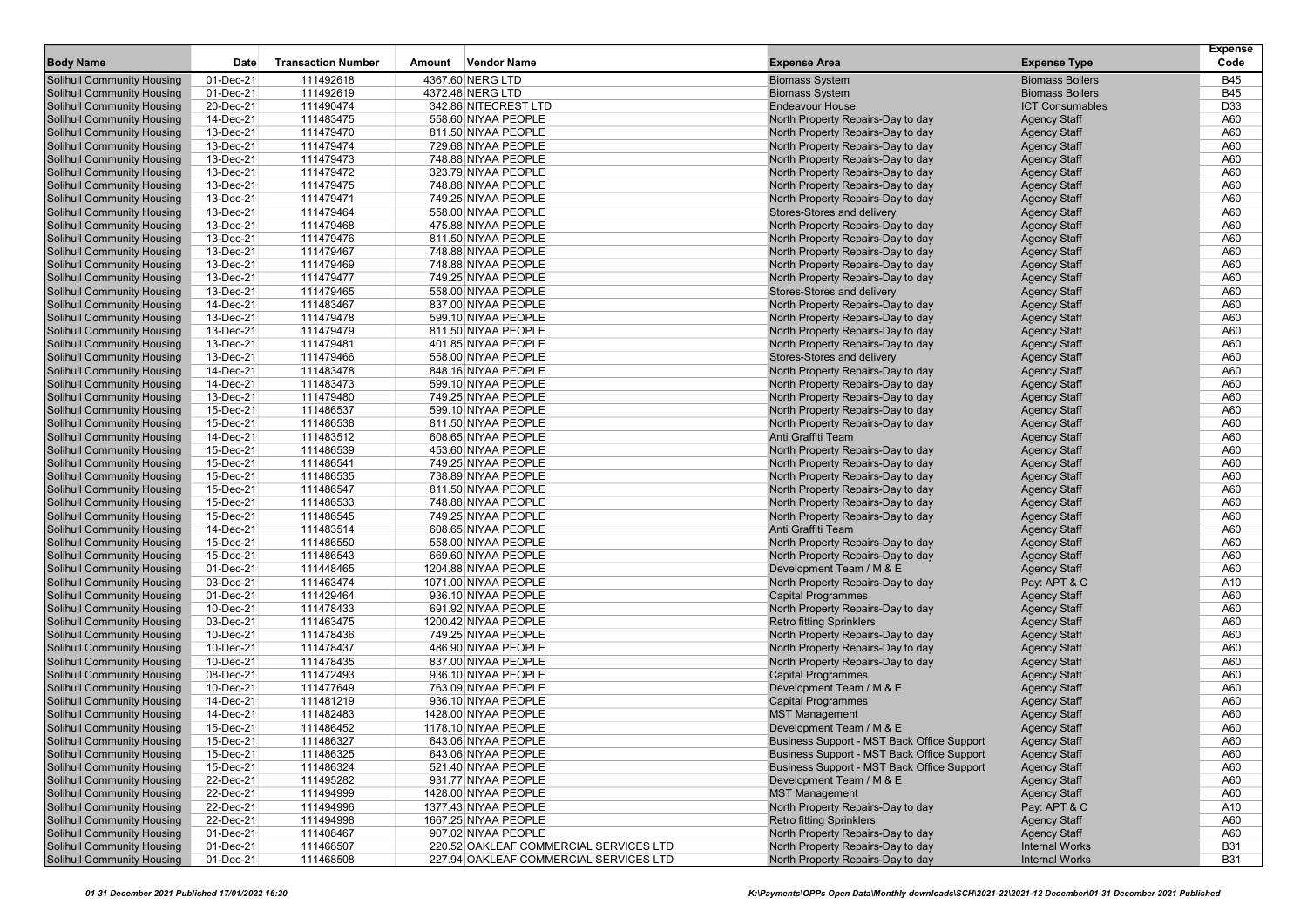|                                                                 |              |                           |        |                                                                                                |                                                 |                                                          | <b>Expense</b>    |
|-----------------------------------------------------------------|--------------|---------------------------|--------|------------------------------------------------------------------------------------------------|-------------------------------------------------|----------------------------------------------------------|-------------------|
| <b>Body Name</b>                                                | Date         | <b>Transaction Number</b> | Amount | Vendor Name                                                                                    | <b>Expense Area</b>                             | <b>Expense Type</b>                                      | Code              |
| Solihull Community Housing                                      | 01-Dec-21    | 111468513                 |        | 488.62 OAKLEAF COMMERCIAL SERVICES LTD                                                         | North Property Repairs-Day to day               | <b>Internal Works</b>                                    | <b>B31</b>        |
| <b>Solihull Community Housing</b>                               | 01-Dec-21    | 111468525                 |        | 426.19 OAKLEAF COMMERCIAL SERVICES LTD                                                         | North Property Repairs-Day to day               | <b>Internal Works</b>                                    | <b>B31</b>        |
| Solihull Community Housing                                      | 01-Dec-21    | 111468527                 |        | 546.29 OAKLEAF COMMERCIAL SERVICES LTD                                                         | Low Rise window Replacement                     | <b>Contractor Payments</b>                               | <b>B70</b>        |
| Solihull Community Housing                                      | 01-Dec-21    | 111468529                 |        | 341.92 OAKLEAF COMMERCIAL SERVICES LTD                                                         | North Property Repairs-Day to day               | <b>Internal Works</b>                                    | <b>B31</b>        |
| Solihull Community Housing                                      | 01-Dec-21    | 111468534                 |        | 244.31 OAKLEAF COMMERCIAL SERVICES LTD                                                         | North Property Repairs-Day to day               | <b>Internal Works</b>                                    | <b>B31</b>        |
| Solihull Community Housing                                      | 01-Dec-21    | 111468537                 |        | 213.09 OAKLEAF COMMERCIAL SERVICES LTD                                                         | North Property Repairs-Day to day               | <b>Internal Works</b>                                    | <b>B31</b>        |
| Solihull Community Housing                                      | 01-Dec-21    | 111468538                 |        | 244.31 OAKLEAF COMMERCIAL SERVICES LTD                                                         | North Property Repairs-Day to day               | <b>Internal Works</b>                                    | <b>B31</b>        |
| <b>Solihull Community Housing</b>                               | 01-Dec-21    | 111468539                 |        | 648.71 OAKLEAF COMMERCIAL SERVICES LTD                                                         | Low Rise window Replacement                     | <b>Contractor Payments</b>                               | <b>B70</b>        |
| Solihull Community Housing                                      | 01-Dec-21    | 111468540                 |        | 546.29 OAKLEAF COMMERCIAL SERVICES LTD                                                         | Low Rise window Replacement                     | <b>Contractor Payments</b>                               | <b>B70</b>        |
| Solihull Community Housing                                      | 01-Dec-21    | 111468541                 |        | 546.29 OAKLEAF COMMERCIAL SERVICES LTD                                                         | North Property Repairs-Day to day               | <b>Internal Works</b>                                    | <b>B31</b>        |
| Solihull Community Housing                                      | 01-Dec-21    | 111468542                 |        | 213.09 OAKLEAF COMMERCIAL SERVICES LTD                                                         | North Property Repairs-Day to day               | <b>Internal Works</b>                                    | <b>B31</b>        |
| Solihull Community Housing                                      | 07-Dec-21    | 111474844                 |        | 213.09 OAKLEAF COMMERCIAL SERVICES LTD                                                         | <b>North Property Repairs-Voids</b>             | Voids                                                    | <b>B38</b>        |
| Solihull Community Housing                                      | 07-Dec-21    | 111474852                 |        | 227.94 OAKLEAF COMMERCIAL SERVICES LTD                                                         | North Property Repairs-Day to day               | <b>Internal Works</b>                                    | <b>B31</b>        |
| <b>Solihull Community Housing</b>                               | 07-Dec-21    | 111474854                 |        | 722.16 OAKLEAF COMMERCIAL SERVICES LTD                                                         | North Property Repairs-Day to day               | <b>Internal Works</b>                                    | <b>B31</b>        |
| Solihull Community Housing                                      | 07-Dec-21    | 111474855                 |        | 213.09 OAKLEAF COMMERCIAL SERVICES LTD                                                         | North Property Repairs-Day to day               | <b>Internal Works</b>                                    | <b>B31</b>        |
| <b>Solihull Community Housing</b>                               | 07-Dec-21    | 111474856                 |        | 420.38 OAKLEAF COMMERCIAL SERVICES LTD                                                         | North Property Repairs-Day to day               | <b>Internal Works</b>                                    | <b>B31</b>        |
| Solihull Community Housing                                      | 07-Dec-21    | 111474859                 |        | 213.09 OAKLEAF COMMERCIAL SERVICES LTD                                                         | North Property Repairs-Day to day               | <b>Internal Works</b>                                    | <b>B31</b>        |
| Solihull Community Housing                                      | 07-Dec-21    | 111474861                 |        | 426.19 OAKLEAF COMMERCIAL SERVICES LTD                                                         | North Property Repairs-Day to day               | <b>Internal Works</b>                                    | <b>B31</b>        |
| Solihull Community Housing                                      | 07-Dec-21    | 111474862                 |        | 290.04 OAKLEAF COMMERCIAL SERVICES LTD                                                         | North Property Repairs-Day to day               | <b>Internal Works</b>                                    | <b>B31</b>        |
| Solihull Community Housing                                      | 07-Dec-21    | 111474864                 |        | 546.29 OAKLEAF COMMERCIAL SERVICES LTD                                                         | Low Rise window Replacement                     | <b>Contractor Payments</b>                               | <b>B70</b>        |
| <b>Solihull Community Housing</b>                               | 07-Dec-21    | 111474865                 |        | 1115.79 OAKLEAF COMMERCIAL SERVICES LTD                                                        | Low Rise window Replacement                     | <b>Contractor Payments</b>                               | <b>B70</b>        |
| Solihull Community Housing                                      | 07-Dec-21    | 111474866                 |        | 546.29 OAKLEAF COMMERCIAL SERVICES LTD                                                         | North Property Repairs-Voids                    | Voids                                                    | <b>B38</b>        |
| Solihull Community Housing                                      | 07-Dec-21    | 111474867                 |        | 648.71 OAKLEAF COMMERCIAL SERVICES LTD                                                         | Low Rise window Replacement                     | <b>Contractor Payments</b>                               | <b>B70</b>        |
| Solihull Community Housing                                      | 07-Dec-21    | 111474872                 |        | 1208.66 OAKLEAF COMMERCIAL SERVICES LTD                                                        | Low Rise window Replacement                     | <b>Contractor Payments</b>                               | <b>B70</b>        |
| Solihull Community Housing                                      | 07-Dec-21    | 111474873                 |        | 546.29 OAKLEAF COMMERCIAL SERVICES LTD                                                         | Low Rise window Replacement                     | <b>Contractor Payments</b>                               | <b>B70</b>        |
| Solihull Community Housing                                      | 07-Dec-21    | 111474874                 |        | 958.73 OAKLEAF COMMERCIAL SERVICES LTD                                                         | Low Rise window Replacement                     | <b>Contractor Payments</b>                               | B70               |
| <b>Solihull Community Housing</b>                               | 07-Dec-21    | 111474875                 |        | 546.29 OAKLEAF COMMERCIAL SERVICES LTD                                                         | Low Rise window Replacement                     | <b>Contractor Payments</b>                               | <b>B70</b>        |
| Solihull Community Housing                                      | 07-Dec-21    | 111474876                 |        | 648.71 OAKLEAF COMMERCIAL SERVICES LTD                                                         | Low Rise window Replacement                     | <b>Contractor Payments</b>                               | <b>B70</b>        |
| Solihull Community Housing                                      | 07-Dec-21    | 111474877                 |        | 546.29 OAKLEAF COMMERCIAL SERVICES LTD                                                         | Low Rise window Replacement                     | <b>Contractor Payments</b>                               | B70               |
| Solihull Community Housing                                      | 16-Dec-21    | 111488263                 |        | 213.91 OASIS UK LTD                                                                            | <b>Endeavour House</b>                          | <b>File Storage</b>                                      | D <sub>26</sub>   |
| Solihull Community Housing                                      | 10-Dec-21    | 111477600                 |        | 213.91 OASIS UK LTD                                                                            | <b>Endeavour House</b>                          | <b>File Storage</b>                                      | D <sub>26</sub>   |
| Solihull Community Housing                                      | 01-Dec-21    | 111458196                 |        | 247.56 OPENVIEW SECURITY SOLUTIONS LTD                                                         | <b>Mechanical &amp; Electrical</b>              | <b>Rev Contractor Payments</b>                           | B71               |
| <b>Solihull Community Housing</b>                               | 01-Dec-21    | 111458220                 |        | 247.56 OPENVIEW SECURITY SOLUTIONS LTD                                                         | <b>Mechanical &amp; Electrical</b>              | <b>Utility Related Works</b>                             | <b>B34</b>        |
| Solihull Community Housing                                      | 01-Dec-21    | 111458227                 |        | 247.56 OPENVIEW SECURITY SOLUTIONS LTD                                                         | <b>Mechanical &amp; Electrical</b>              | <b>Rev Contractor Payments</b>                           | B71               |
| <b>Solihull Community Housing</b>                               | 01-Dec-21    | 111492524                 |        | 423.65 ORBIS PROTECT LIMITED                                                                   | North Property Repairs-Voids                    | Voids                                                    | <b>B38</b>        |
| Solihull Community Housing                                      | 01-Dec-21    | 111457022                 |        | 464.85 ORBIS PROTECT LIMITED                                                                   | North Property Repairs-Voids                    | Voids                                                    | <b>B38</b>        |
| Solihull Community Housing                                      | 01-Dec-21    | 111457023                 |        | 330.21 ORBIS PROTECT LIMITED                                                                   | North Property Repairs-Voids                    | Voids                                                    | <b>B38</b>        |
| Solihull Community Housing                                      | 01-Dec-21    | 111457025                 |        | 614.71 ORBIS PROTECT LIMITED                                                                   | North Property Repairs-Voids                    | Voids                                                    | <b>B38</b>        |
| Solihull Community Housing                                      | 01-Dec-21    | 111457028                 |        | 435.01 ORBIS PROTECT LIMITED                                                                   | North Property Repairs-Voids                    | Voids                                                    | <b>B38</b>        |
| Solihull Community Housing                                      | 01-Dec-21    | 111457035                 |        | 215.64 ORBIS PROTECT LIMITED                                                                   | North Property Repairs-Voids                    | Voids                                                    | <b>B38</b>        |
| Solihull Community Housing                                      | 01-Dec-21    | 111457036                 |        | 279.02 ORBIS PROTECT LIMITED                                                                   | North Property Repairs-Voids                    | Voids                                                    | <b>B38</b>        |
| Solihull Community Housing                                      | 01-Dec-21    | 111457052                 |        | 253.86 ORBIS PROTECT LIMITED                                                                   | North Property Repairs-Voids                    | Voids                                                    | <b>B38</b>        |
| Solihull Community Housing                                      | 01-Dec-21    | 111492526                 |        | 650.79 ORBIS PROTECT LIMITED                                                                   | North Property Repairs-Voids                    | Voids                                                    | <b>B38</b>        |
| Solihull Community Housing                                      | 01-Dec-21    | 111457058                 |        | 1435.84 ORBIS PROTECT LIMITED                                                                  | North Property Repairs-Voids                    | Voids                                                    | <b>B38</b>        |
| Solihull Community Housing                                      | 21-Dec-21    | 111492735                 |        | 614.15 ORBIS PROTECT LIMITED                                                                   | Ipswich House                                   | Cleaning                                                 | <b>B50</b>        |
| <b>Solihull Community Housing</b>                               | 20-Dec-21    | 111497488                 |        | 266.79 ORBIS PROTECT LIMITED                                                                   | North Property Repairs-Voids                    | Voids                                                    | <b>B38</b>        |
| Solihull Community Housing                                      | 20-Dec-21    | 111497489                 |        | 276.66 ORBIS PROTECT LIMITED                                                                   | North Property Repairs-Voids                    | Voids                                                    | <b>B38</b>        |
| Solihull Community Housing                                      | 20-Dec-21    | 111497490                 |        | 239.86 ORBIS PROTECT LIMITED                                                                   | <b>North Property Repairs-Voids</b>             | Voids                                                    | <b>B38</b>        |
| <b>Solihull Community Housing</b>                               | 20-Dec-21    | 111497491                 |        | 216.10 ORBIS PROTECT LIMITED                                                                   | <b>North Property Repairs-Voids</b>             | Voids                                                    | <b>B38</b>        |
| Solihull Community Housing                                      | 20-Dec-21    | 111499475                 |        | 353.35 ORBIS PROTECT LIMITED                                                                   | North Property Repairs-Voids                    | Voids                                                    | <b>B38</b>        |
| <b>Solihull Community Housing</b>                               | 20-Dec-21    | 111497492                 |        | 321.31 ORBIS PROTECT LIMITED                                                                   | North Property Repairs-Voids                    | Voids                                                    | <b>B38</b>        |
| Solihull Community Housing                                      | 20-Dec-21    | 111497495                 |        | 381.10 ORBIS PROTECT LIMITED                                                                   | North Property Repairs-Voids                    | Voids                                                    | <b>B38</b>        |
| <b>Solihull Community Housing</b>                               | 03-Dec-21    | 111464408                 |        | 3700.00 ORBIS PROTECT LIMITED                                                                  | Call Centre                                     | Other Fees & Charges                                     | D59               |
| Solihull Community Housing                                      | 01-Dec-21    | 111467528                 |        | 7981.94 PACE PETROLEUM LTD                                                                     | Stores-Stores and delivery                      | <b>Stocks</b>                                            | R <sub>10</sub>   |
| <b>Solihull Community Housing</b>                               | 22-Dec-21    | 111494868                 |        | 461.53 PAKAWASTE LTD                                                                           | Stores-Stores and delivery                      | <b>Waste Disposal</b>                                    | E20               |
| Solihull Community Housing                                      | 01-Dec-21    | 111502471                 |        | 4266.54 R S MILLER ROOFING(WOLVERHAMPTON) LTD                                                  | Pitched Re-roofing                              | <b>Contractor Payments</b>                               | <b>B70</b>        |
| Solihull Community Housing<br><b>Solihull Community Housing</b> | 01-Dec-21    | 111502471                 |        | 4399.98 R S MILLER ROOFING (WOLVERHAMPTON) LTD                                                 | Pitched Re-roofing<br><b>Pitched Re-roofing</b> | <b>Contractor Payments</b>                               | B70               |
| Solihull Community Housing                                      | 01-Dec-21    | 111502471<br>111502471    |        | 4245.84 R S MILLER ROOFING(WOLVERHAMPTON) LTD<br>4399.98 R S MILLER ROOFING(WOLVERHAMPTON) LTD | <b>Pitched Re-roofing</b>                       | <b>Contractor Payments</b><br><b>Contractor Payments</b> | B70<br><b>B70</b> |
| <b>Solihull Community Housing</b>                               | 01-Dec-21    | 111502471                 |        | 4397.24 R S MILLER ROOFING(WOLVERHAMPTON) LTD                                                  | Pitched Re-roofing                              | <b>Contractor Payments</b>                               | B70               |
|                                                                 | $01$ -Dec-21 |                           |        |                                                                                                |                                                 |                                                          |                   |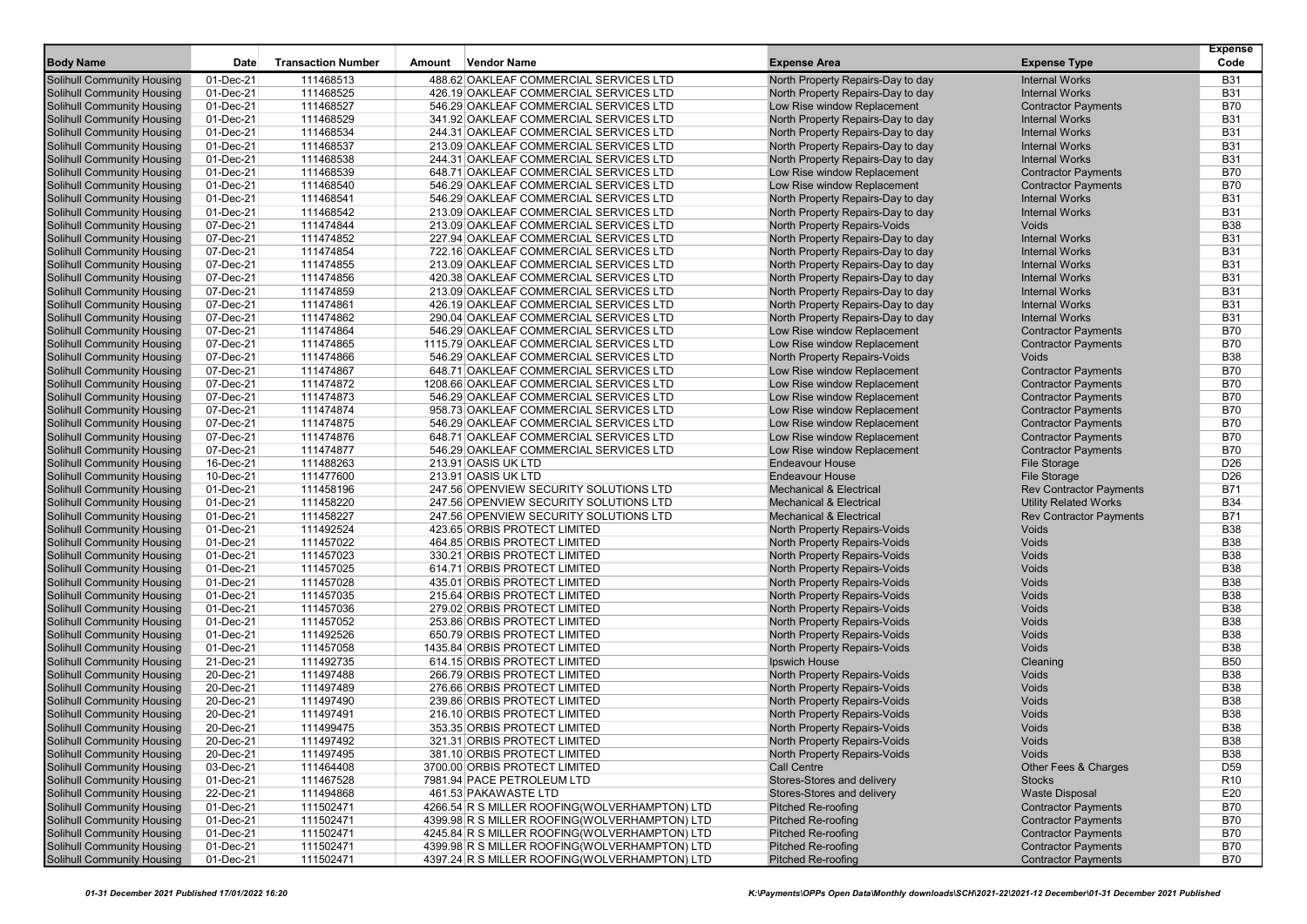| <b>Body Name</b>                                         | Date                   | <b>Transaction Number</b> | Amount | <b>Vendor Name</b>                                                             | <b>Expense Area</b>                                                            |                                        | <b>Expense</b><br>Code   |
|----------------------------------------------------------|------------------------|---------------------------|--------|--------------------------------------------------------------------------------|--------------------------------------------------------------------------------|----------------------------------------|--------------------------|
|                                                          |                        |                           |        |                                                                                |                                                                                | <b>Expense Type</b>                    |                          |
| <b>Solihull Community Housing</b>                        | 03-Dec-21              | 111463625                 |        | 250.00 RAPIDE COMMUNICATION LIMITED                                            | North Property Repairs-Day to day                                              | <b>Materials</b>                       | D <sub>13</sub>          |
| Solihull Community Housing                               | 20-Dec-21              | 111491392                 |        | 3739.84 REDACTED PERSONAL INFORMATION                                          | <b>Private Sector Leasing</b>                                                  | Rents                                  | <b>B22</b>               |
| Solihull Community Housing                               | 15-Dec-21              | 111486477                 |        | 2700.00 REDACTED PERSONAL INFORMATION                                          | <b>Syrian Family Properties</b>                                                | Rents                                  | <b>B22</b>               |
| Solihull Community Housing                               | 06-Dec-21              | 111466605                 |        | 2427.93 REDACTED PERSONAL INFORMATION                                          | Housing Aid & Homelessness                                                     | <b>Tenant Medicals</b>                 | D63                      |
| <b>Solihull Community Housing</b>                        | 20-Dec-21              | 111491382                 |        | 4338.10 REDACTED PERSONAL INFORMATION                                          | <b>Private Sector Leasing</b>                                                  | Rents                                  | <b>B22</b>               |
| Solihull Community Housing                               | 14-Dec-21              | 111481583                 |        | 1000.00 REDACTED PERSONAL INFORMATION                                          | <b>Kingshurst Project</b>                                                      | <b>Relocation Costs</b>                | <b>B82</b>               |
| Solihull Community Housing                               | 22-Dec-21              | 111495446                 |        | 4295.92 REDACTED PERSONAL INFORMATION                                          | <b>Kingshurst Project</b>                                                      | <b>Relocation Costs</b>                | <b>B82</b>               |
| Solihull Community Housing                               | 20-Dec-21              | 111491384                 |        | 4338.10 REDACTED PERSONAL INFORMATION                                          | <b>Private Sector Leasing</b>                                                  | Rents                                  | <b>B22</b>               |
| Solihull Community Housing                               | 08-Dec-21              | 111472955                 |        | 4038.84 REDACTED PERSONAL INFORMATION                                          | <b>Private Sector Leasing</b>                                                  | Rents                                  | <b>B22</b>               |
| Solihull Community Housing                               | 03-Dec-21              | 111463467                 |        | 2995.05 REDACTED PERSONAL INFORMATION                                          | <b>Kingshurst Project</b>                                                      | <b>Relocation Costs</b>                | <b>B82</b>               |
| Solihull Community Housing                               | 20-Dec-21              | 111491781                 |        | 250.00 REDACTED PERSONAL INFORMATION                                           | Income Collection Team                                                         | <b>Tenant Expenses</b>                 | D61                      |
| Solihull Community Housing                               | 14-Dec-21              | 111483519                 |        | 1618.90 REDACTED PERSONAL INFORMATION                                          | Movement Incentive Scheme                                                      | <b>Other Building Costs</b>            | <b>B39</b>               |
| Solihull Community Housing                               | 08-Dec-21              | 111472953                 |        | 4038.84 REDACTED PERSONAL INFORMATION<br>4038.84 REDACTED PERSONAL INFORMATION | <b>Private Sector Leasing</b>                                                  | Rents                                  | <b>B22</b><br><b>B22</b> |
| Solihull Community Housing                               | 08-Dec-21              | 111472960                 |        |                                                                                | <b>Private Sector Leasing</b>                                                  | Rents                                  |                          |
| Solihull Community Housing                               | 20-Dec-21              | 111491777                 |        | 250.00 REDACTED PERSONAL INFORMATION                                           | Income Collection Team                                                         | <b>Tenant Expenses</b>                 | D61                      |
| Solihull Community Housing                               | 20-Dec-21              | 111491776                 |        | 250.00 REDACTED PERSONAL INFORMATION                                           | <b>Income Collection Team</b>                                                  | <b>Tenant Expenses</b>                 | D61                      |
| <b>Solihull Community Housing</b>                        | 29-Dec-21              | 111502120                 |        | 3739.84 REDACTED PERSONAL INFORMATION                                          | <b>Private Sector Leasing</b>                                                  | Rents                                  | <b>B22</b><br>D61        |
| Solihull Community Housing                               | 20-Dec-21<br>16-Dec-21 | 111491782                 |        | 250.00 REDACTED PERSONAL INFORMATION<br>10000.00 REDACTED PERSONAL INFORMATION | <b>Money Advice Team</b><br><b>Private Sector - Disabled Facilities Grants</b> | <b>Tenant Expenses</b>                 | <b>B70</b>               |
| <b>Solihull Community Housing</b>                        |                        | 111488086                 |        |                                                                                |                                                                                | <b>Contractor Payments</b>             |                          |
| Solihull Community Housing<br>Solihull Community Housing | 06-Dec-21              | 111466522                 |        | 550.46 REED<br>3166.00 RESOURCE PRINT SOLUTIONS                                | <b>Call Centre</b>                                                             | <b>Agency Staff</b>                    | A60                      |
|                                                          | 22-Dec-21<br>20-Dec-21 | 111495279<br>111490477    |        | 5517.00 RESOURCE PRINT SOLUTIONS                                               | <b>Retro fitting Sprinklers</b><br>Customer, Communication & Information Team  | <b>Contractor Payments</b>             | <b>B70</b><br>D80        |
| Solihull Community Housing<br>Solihull Community Housing | 20-Dec-21              | 111490476                 |        | 350.00 RESOURCE PRINT SOLUTIONS                                                | Customer, Communication & Information Team                                     | Printing                               | D80                      |
|                                                          |                        | 111447464                 |        | 300.00 RG+P                                                                    | New Build - Halifax Road                                                       | Printing                               | <b>B70</b>               |
| Solihull Community Housing<br>Solihull Community Housing | 01-Dec-21<br>20-Dec-21 | 111490478                 |        | 1368.89 ROYAL MAIL                                                             | <b>Endeavour House</b>                                                         | <b>Contractor Payments</b><br>Postages | D <sub>21</sub>          |
| <b>Solihull Community Housing</b>                        | 23-Dec-21              | 111498823                 |        | 895.00 SBW LAW                                                                 | North Property Repairs-Day to day                                              | <b>Complaints Compensation</b>         | D97                      |
| Solihull Community Housing                               | 16-Dec-21              | 111488399                 |        | 436.36 SEVERN TRENT WATER LTD                                                  | <b>Mechanical &amp; Electrical</b>                                             | <b>Utility Related Works</b>           | <b>B34</b>               |
| Solihull Community Housing                               | 09-Dec-21              | 111475219                 |        | 446.65 SEVERN TRENT WATER LTD                                                  | <b>Private Sector Leasing</b>                                                  | Water                                  | <b>B12</b>               |
| Solihull Community Housing                               | 20-Dec-21              | 111491393                 |        | 3440.58 SF PROPERTIES                                                          | <b>Private Sector Leasing</b>                                                  | Rents                                  | <b>B22</b>               |
| Solihull Community Housing                               | 01-Dec-21              | 111492620                 |        | 225.00 SGS UNITED KINGDOM LTD                                                  | <b>Kingshurst Project</b>                                                      | <b>Relocation Costs</b>                | <b>B82</b>               |
| Solihull Community Housing                               | 20-Dec-21              | 111491388                 |        | 20293.31 SOLIHULL MBC                                                          | 137-139 Warwick Rd (Social Rent)                                               | <b>Expenses: Bank Charges</b>          | D <sub>57</sub>          |
| Solihull Community Housing                               | 22-Dec-21              | 111495444                 |        | 481.46 SOLIHULL MBC                                                            | <b>Kingshurst Project</b>                                                      | <b>Relocation Costs</b>                | <b>B82</b>               |
| Solihull Community Housing                               | 03-Dec-21              | 111463469                 |        | 1078.13 SOLIHULL MBC                                                           | <b>Kingshurst Project</b>                                                      | <b>Relocation Costs</b>                | <b>B82</b>               |
| Solihull Community Housing                               | 22-Dec-21              | 111495443                 |        | 1722.62 SOLIHULL MBC (COUNCIL TAX)                                             | <b>Kingshurst Project</b>                                                      | <b>Relocation Costs</b>                | <b>B82</b>               |
| Solihull Community Housing                               | 21-Dec-21              | 111492808                 |        | 256.52 SOLIHULL MBC (COUNCIL TAX)                                              | <b>Payroll Deductions</b>                                                      | <b>General Creditors</b>               | S01                      |
| <b>Solihull Community Housing</b>                        | 03-Dec-21              | 111463468                 |        | 832.78 SOLIHULL MBC (COUNCIL TAX)                                              | <b>Kingshurst Project</b>                                                      | <b>Relocation Costs</b>                | <b>B82</b>               |
| Solihull Community Housing                               | 01-Dec-21              | 111492895                 |        | 780.00 SOLIHULL MBC PLANNING                                                   | Pitched Re-roofing                                                             | <b>Contractor Payments</b>             | <b>B70</b>               |
| Solihull Community Housing                               | 07-Dec-21              | 111468618                 |        | 775.00 SOLIHULL UNITED REFORMED CHURCH                                         | <b>Syrian Family Properties</b>                                                | Rents                                  | <b>B22</b>               |
| Solihull Community Housing                               | 07-Dec-21              | 111468619                 |        | 10380.00 THE HOUSING NETWORK                                                   | Housing Aid & Homelessness                                                     | <b>B&amp;B Accommodation</b>           | <b>B23</b>               |
| Solihull Community Housing                               | 20-Dec-21              | 111491315                 |        | 3455.44 TOTAL GAS & POWER LTD                                                  | Low Rise (inc. Safe & Sound)                                                   | Gas                                    | <b>B10</b>               |
| Solihull Community Housing                               | 15-Dec-21              | 111486482                 |        | 825.00 TOUCHWOOD LETTINGS                                                      | <b>Syrian Family Properties</b>                                                | Rents                                  | <b>B22</b>               |
| Solihull Community Housing                               | 23-Dec-21              | 111496483                 |        | 25710.32 TRAVELODGE                                                            | Housing Aid & Homelessness                                                     | <b>B&amp;B</b> Accommodation           | <b>B23</b>               |
| <b>Solihull Community Housing</b>                        | 01-Dec-21              | 111492621                 |        | 5680.16 TYRER BUILDING CONTRACTORS                                             | Public Sector - Major Adaptations                                              | <b>Contractor Payments</b>             | <b>B70</b>               |
| Solihull Community Housing                               | 01-Dec-21              | 111492622                 |        | 7015.38 TYRER BUILDING CONTRACTORS                                             | <b>Public Sector - Major Adaptations</b>                                       | <b>Contractor Payments</b>             | <b>B70</b>               |
| Solihull Community Housing                               | 01-Dec-21              | 111492623                 |        | 5006.28 TYRER BUILDING CONTRACTORS                                             | <b>Public Sector - Major Adaptations</b>                                       | <b>Contractor Payments</b>             | <b>B70</b>               |
| Solihull Community Housing                               | 01-Dec-21              | 111492624                 |        | 341.04 TYRER BUILDING CONTRACTORS                                              | Direct-Adaptations-General                                                     | <b>Internal Works</b>                  | <b>B31</b>               |
| Solihull Community Housing                               | 01-Dec-21              | 111492625                 |        | 255.78 TYRER BUILDING CONTRACTORS                                              | <b>Private Minor Works</b>                                                     | <b>Materials</b>                       | D <sub>13</sub>          |
| Solihull Community Housing                               | 01-Dec-21              | 111492626                 |        | 5251.66 TYRER BUILDING CONTRACTORS                                             | Public Sector - Major Adaptations                                              | <b>Contractor Payments</b>             | <b>B70</b>               |
| Solihull Community Housing                               | 01-Dec-21              | 111492627                 |        | 718.89 TYRER BUILDING CONTRACTORS                                              | Direct-Adaptations-General                                                     | <b>Internal Works</b>                  | <b>B31</b>               |
| Solihull Community Housing                               | 01-Dec-21              | 111468543                 |        | 9011.38 TYRER BUILDING CONTRACTORS                                             | <b>MST</b> -Structural Works                                                   | <b>Contractor Payments</b>             | <b>B70</b>               |
| Solihull Community Housing                               | 01-Dec-21              | 111468544                 |        | 10077.02 TYRER BUILDING CONTRACTORS                                            | MST-Structural Works                                                           | <b>Contractor Payments</b>             | <b>B70</b>               |
| Solihull Community Housing                               | 01-Dec-21              | 111492628                 |        | 5210.47 TYRER BUILDING CONTRACTORS                                             | <b>Public Sector - Major Adaptations</b>                                       | <b>Contractor Payments</b>             | <b>B70</b>               |
| Solihull Community Housing                               | 01-Dec-21              | 111492629                 |        | 5140.91 TYRER BUILDING CONTRACTORS                                             | Public Sector - Major Adaptations                                              | <b>Contractor Payments</b>             | <b>B70</b>               |
| Solihull Community Housing                               | 01-Dec-21              | 111492630                 |        | 5460.13 TYRER BUILDING CONTRACTORS                                             | Public Sector - Major Adaptations                                              | <b>Contractor Payments</b>             | <b>B70</b>               |
| <b>Solihull Community Housing</b>                        | 01-Dec-21              | 111492631                 |        | 6525.51 TYRER BUILDING CONTRACTORS                                             | Public Sector - Major Adaptations                                              | <b>Contractor Payments</b>             | <b>B70</b>               |
| Solihull Community Housing                               | 06-Dec-21              | 111466729                 |        | 1212.04 UTILITA ENERGY LTD                                                     | <b>Private Sector Leasing</b>                                                  | Electricity                            | <b>B11</b>               |
| Solihull Community Housing                               | 20-Dec-21              | 111490851                 |        | 3147.64 UTILITA ENERGY LTD                                                     | <b>Private Sector Leasing</b>                                                  | Electricity                            | <b>B11</b>               |
| Solihull Community Housing                               | 09-Dec-21              | 111476492                 |        | 399.45 UTILITA ENERGY LTD                                                      | Homelessness                                                                   | Electricity                            | <b>B11</b>               |
| Solihull Community Housing                               | 07-Dec-21              | 111471782                 |        | 314.03 UTILITA ENERGY LTD                                                      | <b>Private Sector Leasing</b>                                                  | Electricity                            | <b>B11</b>               |
| <b>Solihull Community Housing</b>                        | 07-Dec-21              | 111471802                 |        | 856.32 UTILITA ENERGY LTD                                                      | <b>Private Sector Leasing</b>                                                  | Electricity                            | B11                      |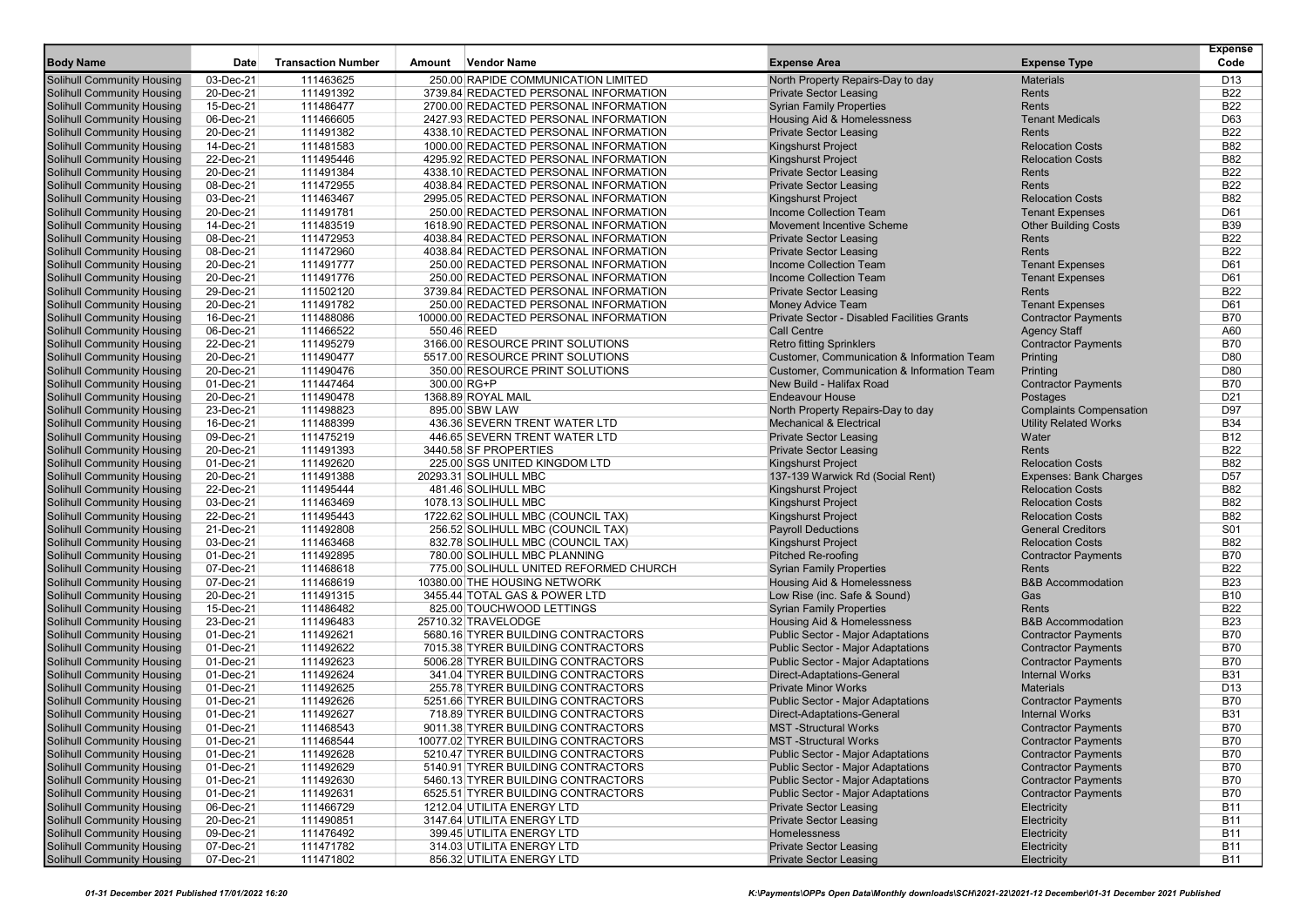|                                                          |                        |                           |                                                                    |                                                                |                                                          | <b>Expense</b>           |
|----------------------------------------------------------|------------------------|---------------------------|--------------------------------------------------------------------|----------------------------------------------------------------|----------------------------------------------------------|--------------------------|
| <b>Body Name</b>                                         | <b>Date</b>            | <b>Transaction Number</b> | Vendor Name<br>Amount                                              | <b>Expense Area</b>                                            | <b>Expense Type</b>                                      | Code                     |
| Solihull Community Housing                               | 15-Dec-21              | 111486531                 | 344.07 UTILITA ENERGY LTD                                          | Homelessness                                                   | Electricity                                              | <b>B11</b>               |
| <b>Solihull Community Housing</b>                        | 20-Dec-21              | 111490576                 | 328.74 UTILITA ENERGY LTD                                          | <b>Private Sector Leasing</b>                                  | Electricity                                              | <b>B11</b>               |
| Solihull Community Housing                               | 20-Dec-21              | 111490860                 | 467.02 UTILITA ENERGY LTD                                          | <b>Private Sector Leasing</b>                                  | Electricity                                              | <b>B11</b>               |
| Solihull Community Housing                               | 09-Dec-21              | 111481102                 | 2113.54 WATES CONSTRUCTION LTD                                     | <b>Cyclical Maintenance</b>                                    | <b>Contractor Payments</b>                               | <b>B70</b>               |
| Solihull Community Housing                               | 20-Dec-21              | 111499465                 | 1394.52 WATES CONSTRUCTION LTD                                     | <b>Cyclical Maintenance</b>                                    | <b>Contractor Payments</b>                               | <b>B70</b>               |
| Solihull Community Housing                               | 01-Dec-21              | 111481103                 | 1601.10 WATES CONSTRUCTION LTD                                     | <b>Cyclical Maintenance</b>                                    | <b>Contractor Payments</b>                               | <b>B70</b>               |
| Solihull Community Housing                               | 01-Dec-21              | 111481104                 | 1285.18 WATES CONSTRUCTION LTD                                     | <b>Cyclical Maintenance</b>                                    | <b>Contractor Payments</b>                               | <b>B70</b>               |
| <b>Solihull Community Housing</b>                        | 01-Dec-21              | 111481105                 | 2050.62 WATES CONSTRUCTION LTD                                     | <b>Cyclical Maintenance</b>                                    | <b>Contractor Payments</b>                               | <b>B70</b>               |
| Solihull Community Housing                               | 01-Dec-21              | 111497481                 | 4956.16 WATES CONSTRUCTION LTD                                     | <b>Cyclical Maintenance</b>                                    | <b>Contractor Payments</b>                               | <b>B70</b>               |
| Solihull Community Housing                               | 13-Dec-21              | 111487551                 | 4798.72 WATES CONSTRUCTION LTD                                     | <b>Cyclical Maintenance</b>                                    | <b>Contractor Payments</b>                               | <b>B70</b>               |
| Solihull Community Housing                               | 13-Dec-21              | 111487552                 | 6515.56 WATES CONSTRUCTION LTD                                     | <b>Cyclical Maintenance</b>                                    | <b>Contractor Payments</b>                               | <b>B70</b>               |
| Solihull Community Housing                               | 13-Dec-21              | 111487553                 | 921.53 WATES CONSTRUCTION LTD                                      | <b>Cyclical Maintenance</b>                                    | <b>Contractor Payments</b>                               | <b>B70</b>               |
| Solihull Community Housing                               | 13-Dec-21              | 111487554                 | 9508.03 WATES CONSTRUCTION LTD                                     | <b>Cyclical Maintenance</b>                                    | <b>Contractor Payments</b>                               | <b>B70</b>               |
| <b>Solihull Community Housing</b>                        | 13-Dec-21              | 111487555                 | 4748.44 WATES CONSTRUCTION LTD                                     | <b>Cyclical Maintenance</b>                                    | <b>Contractor Payments</b>                               | <b>B70</b>               |
| Solihull Community Housing                               | 13-Dec-21              | 111487556                 | 4167.43 WATES CONSTRUCTION LTD                                     | <b>Cyclical Maintenance</b>                                    | <b>Contractor Payments</b>                               | <b>B70</b>               |
| Solihull Community Housing                               | 01-Dec-21              | 111456992                 | 6078.73 WATES CONSTRUCTION LTD                                     | <b>Cyclical Maintenance</b>                                    | <b>Contractor Payments</b>                               | <b>B70</b>               |
| Solihull Community Housing                               | 13-Dec-21              | 111487557                 | 3219.56 WATES CONSTRUCTION LTD                                     | <b>Cyclical Maintenance</b>                                    | <b>Contractor Payments</b>                               | <b>B70</b>               |
| Solihull Community Housing                               | 01-Dec-21              | 111456993                 | 2048.20 WATES CONSTRUCTION LTD                                     | <b>Cyclical Maintenance</b>                                    | <b>Contractor Payments</b>                               | <b>B70</b>               |
| Solihull Community Housing                               | 01-Dec-21              | 111456994                 | 663.09 WATES CONSTRUCTION LTD                                      | <b>Cyclical Maintenance</b>                                    | <b>Contractor Payments</b>                               | <b>B70</b>               |
| Solihull Community Housing                               | 20-Dec-21              | 111499466                 | 10814.62 WATES CONSTRUCTION LTD                                    | <b>Cyclical Maintenance</b>                                    | <b>Contractor Payments</b>                               | <b>B70</b>               |
| <b>Solihull Community Housing</b>                        | 01-Dec-21              | 111481106                 | 1565.88 WATES CONSTRUCTION LTD                                     | <b>Cyclical Maintenance</b>                                    | <b>Contractor Payments</b>                               | <b>B70</b>               |
| Solihull Community Housing                               | 01-Dec-21              | 111481107                 | 3526.10 WATES CONSTRUCTION LTD                                     | <b>Cyclical Maintenance</b>                                    | <b>Contractor Payments</b>                               | <b>B70</b>               |
| Solihull Community Housing                               | 20-Dec-21              | 111499467                 | 1248.91 WATES CONSTRUCTION LTD                                     | <b>Cyclical Maintenance</b>                                    | <b>Contractor Payments</b>                               | <b>B70</b>               |
| Solihull Community Housing                               | 20-Dec-21              | 111499468                 | 3659.50 WATES CONSTRUCTION LTD                                     | <b>Cyclical Maintenance</b>                                    | <b>Contractor Payments</b>                               | <b>B70</b>               |
| Solihull Community Housing                               | 20-Dec-21              | 111499469                 | 2928.72 WATES CONSTRUCTION LTD                                     | <b>Cyclical Maintenance</b>                                    | <b>Contractor Payments</b>                               | <b>B70</b>               |
| Solihull Community Housing                               | 20-Dec-21              | 111499470                 | 1036.49 WATES CONSTRUCTION LTD                                     | <b>Cyclical Maintenance</b>                                    | <b>Contractor Payments</b>                               | <b>B70</b>               |
| <b>Solihull Community Housing</b>                        | 20-Dec-21              | 111499471                 | 1364.25 WATES CONSTRUCTION LTD                                     | <b>Cyclical Maintenance</b>                                    | <b>Contractor Payments</b>                               | <b>B70</b>               |
| Solihull Community Housing                               | 20-Dec-21              | 111499472                 | 5000.00 WATES CONSTRUCTION LTD                                     | <b>Cyclical Maintenance</b>                                    | <b>Contractor Payments</b>                               | <b>B70</b>               |
| Solihull Community Housing                               | 20-Dec-21              | 111499473                 | 220.00 WATES CONSTRUCTION LTD                                      | <b>Cyclical Maintenance</b>                                    | <b>Contractor Payments</b>                               | <b>B70</b>               |
| Solihull Community Housing                               | 20-Dec-21              | 111499474                 | 335.91 WATES CONSTRUCTION LTD                                      | <b>Cyclical Maintenance</b>                                    | <b>Contractor Payments</b>                               | <b>B70</b>               |
| Solihull Community Housing                               | 22-Dec-21              | 111497482                 | 3134.28 WATES CONSTRUCTION LTD                                     | <b>Cyclical Maintenance</b>                                    | <b>Contractor Payments</b>                               | <b>B70</b>               |
| Solihull Community Housing                               | 22-Dec-21              | 111497483                 | 4584.47 WATES CONSTRUCTION LTD                                     | <b>Cyclical Maintenance</b>                                    | <b>Contractor Payments</b>                               | <b>B70</b>               |
| <b>Solihull Community Housing</b>                        | 22-Dec-21              | 111497484                 | 3466.70 WATES CONSTRUCTION LTD                                     | <b>Cyclical Maintenance</b>                                    | <b>Contractor Payments</b>                               | <b>B70</b>               |
| Solihull Community Housing                               | 22-Dec-21              | 111497485                 | 3662.88 WATES CONSTRUCTION LTD                                     | <b>Cyclical Maintenance</b>                                    | <b>Contractor Payments</b>                               | <b>B70</b>               |
| Solihull Community Housing                               | 22-Dec-21              | 111497486                 | 1960.95 WATES CONSTRUCTION LTD                                     | <b>Cyclical Maintenance</b>                                    | <b>Contractor Payments</b>                               | <b>B70</b><br><b>B70</b> |
| Solihull Community Housing                               | 01-Dec-21              | 111456995<br>111456996    | 19346.47 WATES CONSTRUCTION LTD<br>18114.95 WATES CONSTRUCTION LTD | Low Rise - Envelope Programme                                  | <b>Contractor Payments</b>                               | <b>B70</b>               |
| Solihull Community Housing                               | 01-Dec-21              | 111456996                 | 14583.21 WATES CONSTRUCTION LTD                                    | Low Rise - Envelope Programme                                  | <b>Contractor Payments</b>                               | <b>B70</b>               |
| Solihull Community Housing                               | 01-Dec-21              |                           |                                                                    | Low Rise - Envelope Programme                                  | <b>Contractor Payments</b>                               |                          |
| Solihull Community Housing                               | 01-Dec-21<br>01-Dec-21 | 111458175<br>111458176    | 18026.59 WATES CONSTRUCTION LTD<br>19346.47 WATES CONSTRUCTION LTD | Low Rise - Envelope Programme                                  | <b>Contractor Payments</b>                               | <b>B70</b><br><b>B70</b> |
| Solihull Community Housing<br>Solihull Community Housing | 01-Dec-21              | 111456997                 | 17496.28 WATES CONSTRUCTION LTD                                    | Low Rise - Envelope Programme                                  | <b>Contractor Payments</b><br><b>Contractor Payments</b> | <b>B70</b>               |
| Solihull Community Housing                               | 01-Dec-21              | 111456997                 | 11755.08 WATES CONSTRUCTION LTD                                    | Low Rise - Envelope Programme<br>Low Rise - Envelope Programme | <b>Contractor Payments</b>                               | <b>B70</b>               |
| Solihull Community Housing                               | 01-Dec-21              | 111456998                 | 20846.78 WATES CONSTRUCTION LTD                                    |                                                                | <b>Contractor Payments</b>                               | <b>B70</b>               |
| Solihull Community Housing                               | 01-Dec-21              | 111456998                 | 14276.47 WATES CONSTRUCTION LTD                                    | Low Rise - Envelope Programme<br>Low Rise - Envelope Programme | <b>Contractor Payments</b>                               | <b>B70</b>               |
| Solihull Community Housing                               | 01-Dec-21              | 111458177                 | 22224.53 WATES CONSTRUCTION LTD                                    | Low Rise - Envelope Programme                                  | <b>Contractor Payments</b>                               | <b>B70</b>               |
| <b>Solihull Community Housing</b>                        | 01-Dec-21              | 111458178                 | 17427.51 WATES CONSTRUCTION LTD                                    | Low Rise - Envelope Programme                                  | <b>Contractor Payments</b>                               | <b>B70</b>               |
| Solihull Community Housing                               | 01-Dec-21              | 111458179                 | 17471.69 WATES CONSTRUCTION LTD                                    | Low Rise - Envelope Programme                                  | <b>Contractor Payments</b>                               | <b>B70</b>               |
| Solihull Community Housing                               | 01-Dec-21              | 111458180                 | 17263.82 WATES CONSTRUCTION LTD                                    | Low Rise - Envelope Programme                                  | <b>Contractor Payments</b>                               | <b>B70</b>               |
| <b>Solihull Community Housing</b>                        | 16-Dec-21              | 111492633                 | 17820.05 WATES CONSTRUCTION LTD                                    | Low Rise - Envelope Programme                                  | <b>Contractor Payments</b>                               | <b>B70</b>               |
| Solihull Community Housing                               | 16-Dec-21              | 111492634                 | 17820.05 WATES CONSTRUCTION LTD                                    | Low Rise - Envelope Programme                                  | <b>Contractor Payments</b>                               | <b>B70</b>               |
| <b>Solihull Community Housing</b>                        | 13-Dec-21              | 111487558                 | 220.00 WATES CONSTRUCTION LTD                                      | North Property Repairs-Day to day                              | <b>External Structures</b>                               | <b>B33</b>               |
| Solihull Community Housing                               | 01-Dec-21              | 111456999                 | 527.73 WATES CONSTRUCTION LTD                                      | Gas Warm Air/B'boiler/Storage Heater                           | <b>Contractor Payments</b>                               | <b>B70</b>               |
| <b>Solihull Community Housing</b>                        | 01-Dec-21              | 111457000                 | 527.73 WATES CONSTRUCTION LTD                                      | Gas Warm Air/B'boiler/Storage Heater                           | <b>Contractor Payments</b>                               | <b>B70</b>               |
| <b>Solihull Community Housing</b>                        | 01-Dec-21              | 111457001                 | 541.33 WATES CONSTRUCTION LTD                                      | Gas Warm Air/B'boiler/Storage Heater                           | <b>Contractor Payments</b>                               | <b>B70</b>               |
| <b>Solihull Community Housing</b>                        | 01-Dec-21              | 111457002                 | 565.81 WATES CONSTRUCTION LTD                                      | Gas Warm Air/B'boiler/Storage Heater                           | <b>Contractor Payments</b>                               | <b>B70</b>               |
| Solihull Community Housing                               | 01-Dec-21              | 111457003                 | 565.81 WATES CONSTRUCTION LTD                                      | Gas Warm Air/B'boiler/Storage Heater                           | <b>Contractor Payments</b>                               | <b>B70</b>               |
| Solihull Community Housing                               | 01-Dec-21              | 111457004                 | 1680.29 WATES CONSTRUCTION LTD                                     | Gas Warm Air/B'boiler/Storage Heater                           | <b>Contractor Payments</b>                               | <b>B70</b>               |
| Solihull Community Housing                               | 01-Dec-21              | 111457005                 | 1680.29 WATES CONSTRUCTION LTD                                     | Gas Warm Air/B'boiler/Storage Heater                           | <b>Contractor Payments</b>                               | <b>B70</b>               |
| Solihull Community Housing                               | 01-Dec-21              | 111457006                 | 1680.29 WATES CONSTRUCTION LTD                                     | Gas Warm Air/B'boiler/Storage Heater                           | <b>Contractor Payments</b>                               | <b>B70</b>               |
| <b>Solihull Community Housing</b>                        | 01-Dec-21              | 111457007                 | 1680.29 WATES CONSTRUCTION LTD                                     | Gas Warm Air/B'boiler/Storage Heater                           | <b>Contractor Payments</b>                               | <b>B70</b>               |